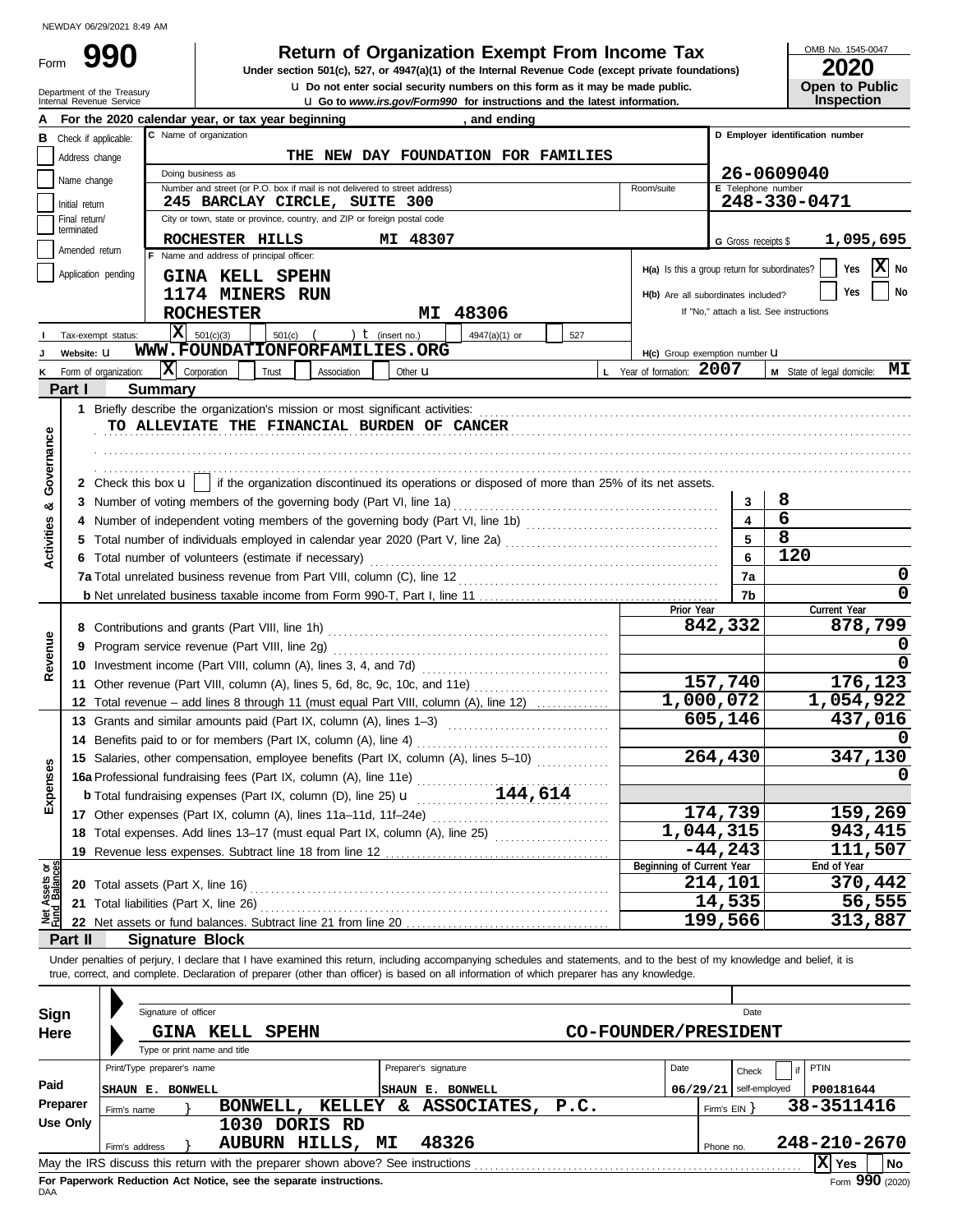| NEWDAY 06/29/2021 8:49 AM |                                                                             |                                                                                                                                                                                                                                                                                                                                                                                                                                                                                                                                                                                                                                                                                                                                                                                                                                                                |                      |                             |
|---------------------------|-----------------------------------------------------------------------------|----------------------------------------------------------------------------------------------------------------------------------------------------------------------------------------------------------------------------------------------------------------------------------------------------------------------------------------------------------------------------------------------------------------------------------------------------------------------------------------------------------------------------------------------------------------------------------------------------------------------------------------------------------------------------------------------------------------------------------------------------------------------------------------------------------------------------------------------------------------|----------------------|-----------------------------|
|                           |                                                                             | Form 990 (2020) THE NEW DAY FOUNDATION FOR FAMILIES                                                                                                                                                                                                                                                                                                                                                                                                                                                                                                                                                                                                                                                                                                                                                                                                            | 26-0609040           | Page 2                      |
| Part III                  | <b>Statement of Program Service Accomplishments</b>                         |                                                                                                                                                                                                                                                                                                                                                                                                                                                                                                                                                                                                                                                                                                                                                                                                                                                                |                      |                             |
|                           | 1 Briefly describe the organization's mission:                              |                                                                                                                                                                                                                                                                                                                                                                                                                                                                                                                                                                                                                                                                                                                                                                                                                                                                |                      |                             |
|                           |                                                                             | TO ALLEVIATE THE FINANCIAL BURDEN OF CANCER                                                                                                                                                                                                                                                                                                                                                                                                                                                                                                                                                                                                                                                                                                                                                                                                                    |                      |                             |
|                           |                                                                             |                                                                                                                                                                                                                                                                                                                                                                                                                                                                                                                                                                                                                                                                                                                                                                                                                                                                |                      |                             |
|                           |                                                                             | 2 Did the organization undertake any significant program services during the year which were not listed on the                                                                                                                                                                                                                                                                                                                                                                                                                                                                                                                                                                                                                                                                                                                                                 |                      |                             |
|                           | If "Yes," describe these new services on Schedule O.                        |                                                                                                                                                                                                                                                                                                                                                                                                                                                                                                                                                                                                                                                                                                                                                                                                                                                                |                      | Yes $\boxed{\mathbf{X}}$ No |
| 3                         |                                                                             | Did the organization cease conducting, or make significant changes in how it conducts, any program                                                                                                                                                                                                                                                                                                                                                                                                                                                                                                                                                                                                                                                                                                                                                             |                      |                             |
| services?                 | If "Yes," describe these changes on Schedule O.                             |                                                                                                                                                                                                                                                                                                                                                                                                                                                                                                                                                                                                                                                                                                                                                                                                                                                                |                      | Yes $\overline{X}$ No       |
|                           |                                                                             | Describe the organization's program service accomplishments for each of its three largest program services, as measured by                                                                                                                                                                                                                                                                                                                                                                                                                                                                                                                                                                                                                                                                                                                                     |                      |                             |
|                           |                                                                             | expenses. Section $501(c)(3)$ and $501(c)(4)$ organizations are required to report the amount of grants and allocations to others,                                                                                                                                                                                                                                                                                                                                                                                                                                                                                                                                                                                                                                                                                                                             |                      |                             |
|                           | the total expenses, and revenue, if any, for each program service reported. |                                                                                                                                                                                                                                                                                                                                                                                                                                                                                                                                                                                                                                                                                                                                                                                                                                                                |                      |                             |
| 4a $(Code:$<br>N/A        |                                                                             | ) (Expenses \$ 752,324 including grants of \$ 437,016 ) (Revenue \$ 1,024,599 )<br>THROUGHOUT THE PANDEMIC NEW DAY'S HOSPITAL PARTNERS AND SOCIAL WORK TEAMS<br>WERE STRAINED. NEW DAY ADAPTED QUICKLY TO MEET THE NEEDS OF THE CANCER<br>COMMUNITY. AFTER SURVEYING MORE THAN 500 CANCER PATIENTS AND CAREGIVERS,<br>NEW DAY RESPONDED BY CREATING AN ELECTRONIC FAST-APP TO MAKE<br>SOCIAL WORKERS TO APPLY ON BEHALF OF PATIENTS. NEW DAY ALSO DEVELOPED A<br>GROCERY SHOPPING AND DELIVERY PROGRAM ACCESSIBLE TO CANCER PATIENTS OF ALL<br>AGES, AND EXPANDED THEIR EMOTIONAL SUPPORT AND FINANCIAL PLANNING PROGRAMS.<br>NEW DAY RECRUITED 120 NEW VOLUNTEERS TO GROCERY SHOP AND DELIVER MORE THAN<br>25,300 MEALS TO CANCER PATIENTS AND THEIR FAMILIES IN 2020 AND PROVIDED<br>DIRECT FINANCIAL ASSISTANCE TO 1,026 PATIENTS, CAREGIVERS AND CHILDREN. | <b>IT EASIER FOR</b> |                             |
|                           |                                                                             |                                                                                                                                                                                                                                                                                                                                                                                                                                                                                                                                                                                                                                                                                                                                                                                                                                                                |                      |                             |
|                           |                                                                             |                                                                                                                                                                                                                                                                                                                                                                                                                                                                                                                                                                                                                                                                                                                                                                                                                                                                |                      |                             |
|                           |                                                                             |                                                                                                                                                                                                                                                                                                                                                                                                                                                                                                                                                                                                                                                                                                                                                                                                                                                                |                      |                             |
|                           |                                                                             |                                                                                                                                                                                                                                                                                                                                                                                                                                                                                                                                                                                                                                                                                                                                                                                                                                                                |                      |                             |
|                           |                                                                             |                                                                                                                                                                                                                                                                                                                                                                                                                                                                                                                                                                                                                                                                                                                                                                                                                                                                |                      |                             |
|                           |                                                                             |                                                                                                                                                                                                                                                                                                                                                                                                                                                                                                                                                                                                                                                                                                                                                                                                                                                                |                      |                             |
|                           |                                                                             |                                                                                                                                                                                                                                                                                                                                                                                                                                                                                                                                                                                                                                                                                                                                                                                                                                                                |                      |                             |
|                           |                                                                             |                                                                                                                                                                                                                                                                                                                                                                                                                                                                                                                                                                                                                                                                                                                                                                                                                                                                |                      |                             |
|                           |                                                                             |                                                                                                                                                                                                                                                                                                                                                                                                                                                                                                                                                                                                                                                                                                                                                                                                                                                                |                      |                             |
|                           |                                                                             |                                                                                                                                                                                                                                                                                                                                                                                                                                                                                                                                                                                                                                                                                                                                                                                                                                                                |                      |                             |
|                           |                                                                             |                                                                                                                                                                                                                                                                                                                                                                                                                                                                                                                                                                                                                                                                                                                                                                                                                                                                |                      |                             |
| N/A                       |                                                                             |                                                                                                                                                                                                                                                                                                                                                                                                                                                                                                                                                                                                                                                                                                                                                                                                                                                                |                      |                             |
|                           |                                                                             |                                                                                                                                                                                                                                                                                                                                                                                                                                                                                                                                                                                                                                                                                                                                                                                                                                                                |                      |                             |
|                           |                                                                             |                                                                                                                                                                                                                                                                                                                                                                                                                                                                                                                                                                                                                                                                                                                                                                                                                                                                |                      |                             |
|                           |                                                                             |                                                                                                                                                                                                                                                                                                                                                                                                                                                                                                                                                                                                                                                                                                                                                                                                                                                                |                      |                             |
|                           |                                                                             |                                                                                                                                                                                                                                                                                                                                                                                                                                                                                                                                                                                                                                                                                                                                                                                                                                                                |                      |                             |
|                           |                                                                             |                                                                                                                                                                                                                                                                                                                                                                                                                                                                                                                                                                                                                                                                                                                                                                                                                                                                |                      |                             |
|                           |                                                                             |                                                                                                                                                                                                                                                                                                                                                                                                                                                                                                                                                                                                                                                                                                                                                                                                                                                                |                      |                             |
|                           |                                                                             |                                                                                                                                                                                                                                                                                                                                                                                                                                                                                                                                                                                                                                                                                                                                                                                                                                                                |                      |                             |
|                           |                                                                             |                                                                                                                                                                                                                                                                                                                                                                                                                                                                                                                                                                                                                                                                                                                                                                                                                                                                |                      |                             |
|                           |                                                                             |                                                                                                                                                                                                                                                                                                                                                                                                                                                                                                                                                                                                                                                                                                                                                                                                                                                                |                      |                             |
|                           |                                                                             |                                                                                                                                                                                                                                                                                                                                                                                                                                                                                                                                                                                                                                                                                                                                                                                                                                                                |                      |                             |

|  |  |  | 4d Other program services (Describe on Schedule O.) |  |
|--|--|--|-----------------------------------------------------|--|
|  |  |  |                                                     |  |

| (Expenses                                          | arants of<br>includina | (Revenue |  |
|----------------------------------------------------|------------------------|----------|--|
| program service<br>expenses <b>u</b><br>otal<br>4е | --                     |          |  |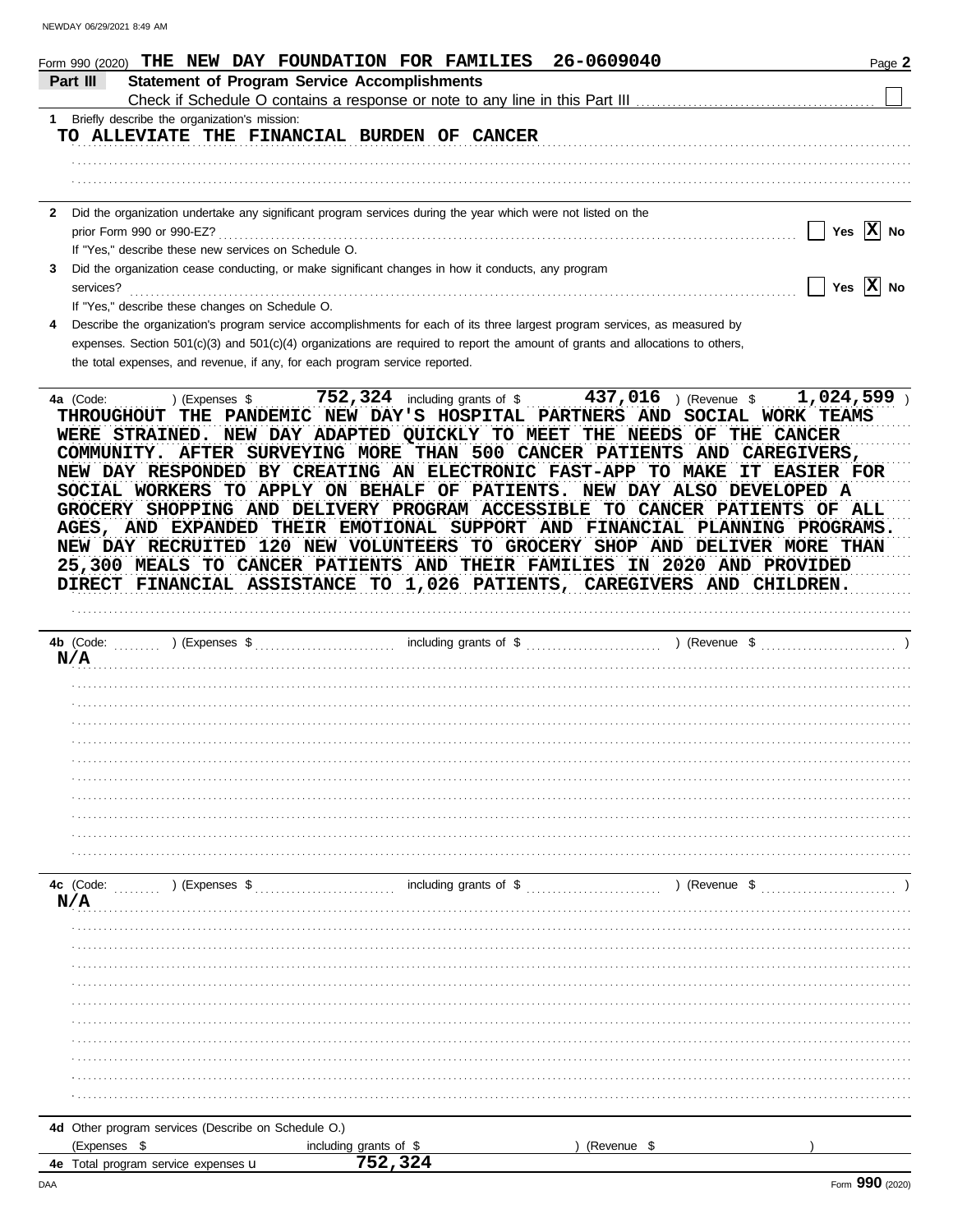|     | <b>Checklist of Required Schedules</b><br>Part IV                                                                                                                                      |                 |             |             |
|-----|----------------------------------------------------------------------------------------------------------------------------------------------------------------------------------------|-----------------|-------------|-------------|
|     |                                                                                                                                                                                        |                 | Yes         | No          |
| 1.  | Is the organization described in section $501(c)(3)$ or $4947(a)(1)$ (other than a private foundation)? If "Yes,"                                                                      |                 |             |             |
|     | complete Schedule A                                                                                                                                                                    | 1               | X           |             |
| 2   |                                                                                                                                                                                        | $\overline{2}$  | $\mathbf x$ |             |
| 3   | Did the organization engage in direct or indirect political campaign activities on behalf of or in opposition to                                                                       |                 |             |             |
|     |                                                                                                                                                                                        | 3               |             | X           |
| 4   | Section 501(c)(3) organizations. Did the organization engage in lobbying activities, or have a section 501(h)                                                                          |                 |             |             |
|     |                                                                                                                                                                                        | 4               |             | X           |
| 5   | Is the organization a section $501(c)(4)$ , $501(c)(5)$ , or $501(c)(6)$ organization that receives membership dues,                                                                   |                 |             |             |
|     | assessments, or similar amounts as defined in Revenue Procedure 98-19? If "Yes," complete Schedule C, Part III                                                                         | 5               |             | X           |
| 6   | Did the organization maintain any donor advised funds or any similar funds or accounts for which donors                                                                                |                 |             |             |
|     | have the right to provide advice on the distribution or investment of amounts in such funds or accounts? If                                                                            |                 |             |             |
|     | "Yes," complete Schedule D, Part I                                                                                                                                                     | 6               |             | X           |
| 7   | Did the organization receive or hold a conservation easement, including easements to preserve open space,                                                                              |                 |             |             |
|     |                                                                                                                                                                                        | $\overline{7}$  |             | X           |
| 8   | Did the organization maintain collections of works of art, historical treasures, or other similar assets? If "Yes,"                                                                    |                 |             |             |
|     |                                                                                                                                                                                        | 8               |             | X           |
| 9   | Did the organization report an amount in Part X, line 21, for escrow or custodial account liability, serve as a                                                                        |                 |             |             |
|     | custodian for amounts not listed in Part X; or provide credit counseling, debt management, credit repair, or                                                                           |                 |             |             |
|     | debt negotiation services? If "Yes," complete Schedule D, Part IV [[20] Concretent content content content for                                                                         | 9               |             | X           |
| 10  | Did the organization, directly or through a related organization, hold assets in donor-restricted endowments                                                                           |                 |             |             |
|     |                                                                                                                                                                                        | 10              |             | x           |
| 11  | If the organization's answer to any of the following questions is "Yes," then complete Schedule D, Parts VI,                                                                           |                 |             |             |
|     | VII, VIII, IX, or X as applicable.                                                                                                                                                     |                 |             |             |
|     | a Did the organization report an amount for land, buildings, and equipment in Part X, line 10? If "Yes,"                                                                               |                 |             |             |
|     |                                                                                                                                                                                        | 11a             | x           |             |
|     | complete Schedule D, Part VI<br><b>b</b> Did the organization report an amount for investments—other securities in Part X, line 12, that is 5% or more                                 |                 |             |             |
|     |                                                                                                                                                                                        |                 |             | X           |
|     |                                                                                                                                                                                        | 11b             |             |             |
|     | c Did the organization report an amount for investments—program related in Part X, line 13, that is 5% or more                                                                         |                 |             | X           |
|     |                                                                                                                                                                                        | 11c             |             |             |
|     | d Did the organization report an amount for other assets in Part X, line 15, that is 5% or more of its total assets                                                                    |                 |             |             |
|     | reported in Part X, line 16? If "Yes," complete Schedule D, Part IX                                                                                                                    | 11d             |             | X           |
|     |                                                                                                                                                                                        | 11e             | x           |             |
| f   | Did the organization's separate or consolidated financial statements for the tax year include a footnote that addresses                                                                |                 |             |             |
|     |                                                                                                                                                                                        | 11f             |             | X           |
|     | 12a Did the organization obtain separate, independent audited financial statements for the tax year? If "Yes," complete                                                                |                 |             |             |
|     |                                                                                                                                                                                        | 12a             | X,          |             |
| b   | Was the organization included in consolidated, independent audited financial statements for the tax year? If                                                                           |                 |             |             |
|     | "Yes," and if the organization answered "No" to line 12a, then completing Schedule D, Parts XI and XII is optional                                                                     | 12b             |             | X           |
| 13  |                                                                                                                                                                                        | 13              |             | $\mathbf x$ |
| 14a |                                                                                                                                                                                        | 14a             |             | X           |
| b   | Did the organization have aggregate revenues or expenses of more than \$10,000 from grantmaking,                                                                                       |                 |             |             |
|     | fundraising, business, investment, and program service activities outside the United States, or aggregate                                                                              |                 |             |             |
|     | foreign investments valued at \$100,000 or more? If "Yes," complete Schedule F, Parts I and IV [[[[[[[[[[[[[[[                                                                         | 14b             |             | X           |
| 15  | Did the organization report on Part IX, column (A), line 3, more than \$5,000 of grants or other assistance to or                                                                      |                 |             |             |
|     | for any foreign organization? If "Yes," complete Schedule F, Parts II and IV                                                                                                           | 15              |             | X           |
| 16  | Did the organization report on Part IX, column (A), line 3, more than \$5,000 of aggregate grants or other                                                                             |                 |             |             |
|     | assistance to or for foreign individuals? If "Yes," complete Schedule F, Parts III and IV<br>assistance to or for foreign individuals? If "Yes," complete Schedule F, Parts III and IV | 16              |             | X           |
| 17  | Did the organization report a total of more than \$15,000 of expenses for professional fundraising services on                                                                         |                 |             |             |
|     |                                                                                                                                                                                        | 17              |             | X           |
| 18  | Did the organization report more than \$15,000 total of fundraising event gross income and contributions on                                                                            |                 |             |             |
|     | Part VIII, lines 1c and 8a? If "Yes," complete Schedule G, Part II                                                                                                                     | 18              | X           |             |
| 19  | Did the organization report more than \$15,000 of gross income from gaming activities on Part VIII, line 9a?                                                                           |                 |             |             |
|     |                                                                                                                                                                                        | 19              |             | X.          |
| 20a |                                                                                                                                                                                        | 20a             |             | X           |
| b   |                                                                                                                                                                                        | 20 <sub>b</sub> |             |             |
| 21  | Did the organization report more than \$5,000 of grants or other assistance to any domestic organization or                                                                            |                 |             |             |
|     |                                                                                                                                                                                        | 21              |             | x           |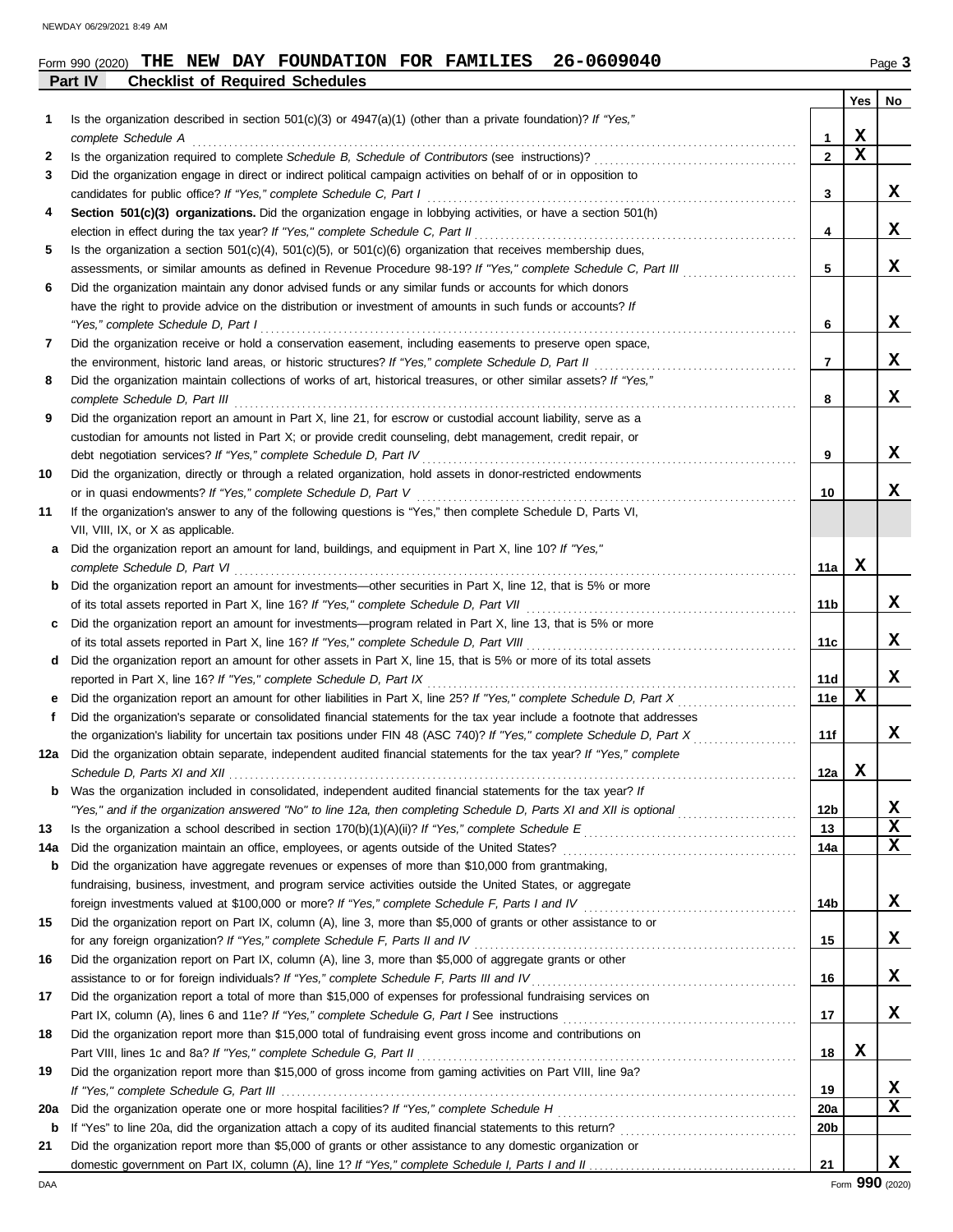**Part IV Checklist of Required Schedules** *(continued)*

|     |                                                                                                                                                                                                                            |                 | Yes | No              |
|-----|----------------------------------------------------------------------------------------------------------------------------------------------------------------------------------------------------------------------------|-----------------|-----|-----------------|
| 22  | Did the organization report more than \$5,000 of grants or other assistance to or for domestic individuals on                                                                                                              |                 |     |                 |
|     | Part IX, column (A), line 2? If "Yes," complete Schedule I, Parts I and III                                                                                                                                                | 22              | X   |                 |
| 23  | Did the organization answer "Yes" to Part VII, Section A, line 3, 4, or 5 about compensation of the                                                                                                                        |                 |     |                 |
|     | organization's current and former officers, directors, trustees, key employees, and highest compensated                                                                                                                    |                 |     |                 |
|     | employees? If "Yes," complete Schedule J                                                                                                                                                                                   | 23              |     | X               |
| 24a | Did the organization have a tax-exempt bond issue with an outstanding principal amount of more than                                                                                                                        |                 |     |                 |
|     | \$100,000 as of the last day of the year, that was issued after December 31, 2002? If "Yes," answer lines 24b                                                                                                              |                 |     |                 |
|     | through 24d and complete Schedule K. If "No," go to line 25a                                                                                                                                                               | 24a             |     | X               |
| b   | Did the organization invest any proceeds of tax-exempt bonds beyond a temporary period exception?<br>Did the organization maintain an escrow account other than a refunding escrow at any time during the year             | 24b             |     |                 |
| c   | to defease any tax-exempt bonds?                                                                                                                                                                                           | 24c             |     |                 |
| d   |                                                                                                                                                                                                                            | 24d             |     |                 |
| 25а | Section 501(c)(3), 501(c)(4), and 501(c)(29) organizations. Did the organization engage in an excess benefit                                                                                                               |                 |     |                 |
|     | transaction with a disqualified person during the year? If "Yes," complete Schedule L, Part I                                                                                                                              | 25a             |     | X               |
| b   | Is the organization aware that it engaged in an excess benefit transaction with a disqualified person in a prior                                                                                                           |                 |     |                 |
|     | year, and that the transaction has not been reported on any of the organization's prior Forms 990 or 990-EZ?                                                                                                               |                 |     |                 |
|     | If "Yes," complete Schedule L, Part I                                                                                                                                                                                      | 25 <sub>b</sub> |     | x               |
| 26  | Did the organization report any amount on Part X, line 5 or 22, for receivables from or payables to any current                                                                                                            |                 |     |                 |
|     | or former officer, director, trustee, key employee, creator or founder, substantial contributor, or 35%                                                                                                                    |                 |     |                 |
|     | controlled entity or family member of any of these persons? If "Yes," complete Schedule L, Part II                                                                                                                         | 26              |     | x               |
| 27  | Did the organization provide a grant or other assistance to any current or former officer, director, trustee, key                                                                                                          |                 |     |                 |
|     | employee, creator or founder, substantial contributor or employee thereof, a grant selection committee                                                                                                                     |                 |     |                 |
|     | member, or to a 35% controlled entity (including an employee thereof) or family member of any of these                                                                                                                     |                 |     |                 |
|     | persons? If "Yes," complete Schedule L, Part III                                                                                                                                                                           | 27              |     | x               |
| 28  | Was the organization a party to a business transaction with one of the following parties (see Schedule L, Part                                                                                                             |                 |     |                 |
|     | IV instructions, for applicable filing thresholds, conditions, and exceptions):                                                                                                                                            |                 |     |                 |
| а   | A current or former officer, director, trustee, key employee, creator or founder, or substantial contributor? If                                                                                                           |                 |     |                 |
|     | "Yes," complete Schedule L, Part IV                                                                                                                                                                                        | 28a             |     | X<br>X          |
| b   | A family member of any individual described in line 28a? If "Yes," complete Schedule L, Part IV<br>A 35% controlled entity of one or more individuals and/or organizations described in lines 28a or 28b? If               | 28b             |     |                 |
| c   | "Yes," complete Schedule L, Part IV                                                                                                                                                                                        | 28c             |     | х               |
| 29  |                                                                                                                                                                                                                            | 29              |     | X               |
| 30  | Did the organization receive contributions of art, historical treasures, or other similar assets, or qualified                                                                                                             |                 |     |                 |
|     | conservation contributions? If "Yes," complete Schedule M                                                                                                                                                                  | 30              |     | X               |
| 31  | Did the organization liquidate, terminate, or dissolve and cease operations? If "Yes," complete Schedule N, Part I                                                                                                         | 31              |     | X               |
| 32  | Did the organization sell, exchange, dispose of, or transfer more than 25% of its net assets? If "Yes,"                                                                                                                    |                 |     |                 |
|     | complete Schedule N, Part II                                                                                                                                                                                               | 32              |     | 4               |
| 33  | Did the organization own 100% of an entity disregarded as separate from the organization under Regulations                                                                                                                 |                 |     |                 |
|     | sections 301.7701-2 and 301.7701-3? If "Yes," complete Schedule R, Part I                                                                                                                                                  | 33              |     | X               |
| 34  | Was the organization related to any tax-exempt or taxable entity? If "Yes," complete Schedule R, Part II, III,                                                                                                             |                 |     |                 |
|     | or IV, and Part V, line 1                                                                                                                                                                                                  | 34              |     | х               |
| 35a | Did the organization have a controlled entity within the meaning of section 512(b)(13)?                                                                                                                                    | 35a             |     | X               |
| b   | If "Yes" to line 35a, did the organization receive any payment from or engage in any transaction with a                                                                                                                    |                 |     |                 |
|     | controlled entity within the meaning of section 512(b)(13)? If "Yes," complete Schedule R, Part V, line 2                                                                                                                  | 35b             |     |                 |
| 36  | Section 501(c)(3) organizations. Did the organization make any transfers to an exempt non-charitable                                                                                                                       |                 |     |                 |
|     | related organization? If "Yes," complete Schedule R, Part V, line 2                                                                                                                                                        | 36              |     | X               |
| 37  | Did the organization conduct more than 5% of its activities through an entity that is not a related organization                                                                                                           | 37              |     | X               |
| 38  | and that is treated as a partnership for federal income tax purposes? If "Yes," complete Schedule R, Part VI<br>Did the organization complete Schedule O and provide explanations in Schedule O for Part VI, lines 11b and |                 |     |                 |
|     | 19? Note: All Form 990 filers are required to complete Schedule O.                                                                                                                                                         | 38              | X   |                 |
|     | Statements Regarding Other IRS Filings and Tax Compliance<br>Part V                                                                                                                                                        |                 |     |                 |
|     |                                                                                                                                                                                                                            |                 |     |                 |
|     |                                                                                                                                                                                                                            |                 | Yes | No              |
| 1а  | 7<br>Enter the number reported in Box 3 of Form 1096. Enter -0- if not applicable<br>1a                                                                                                                                    |                 |     |                 |
| b   | 0<br>1 <sub>b</sub><br>Enter the number of Forms W-2G included in line 1a. Enter -0- if not applicable                                                                                                                     |                 |     |                 |
| c   | Did the organization comply with backup withholding rules for reportable payments to vendors and                                                                                                                           |                 |     |                 |
|     |                                                                                                                                                                                                                            | 1c              |     | X               |
| DAA |                                                                                                                                                                                                                            |                 |     | Form 990 (2020) |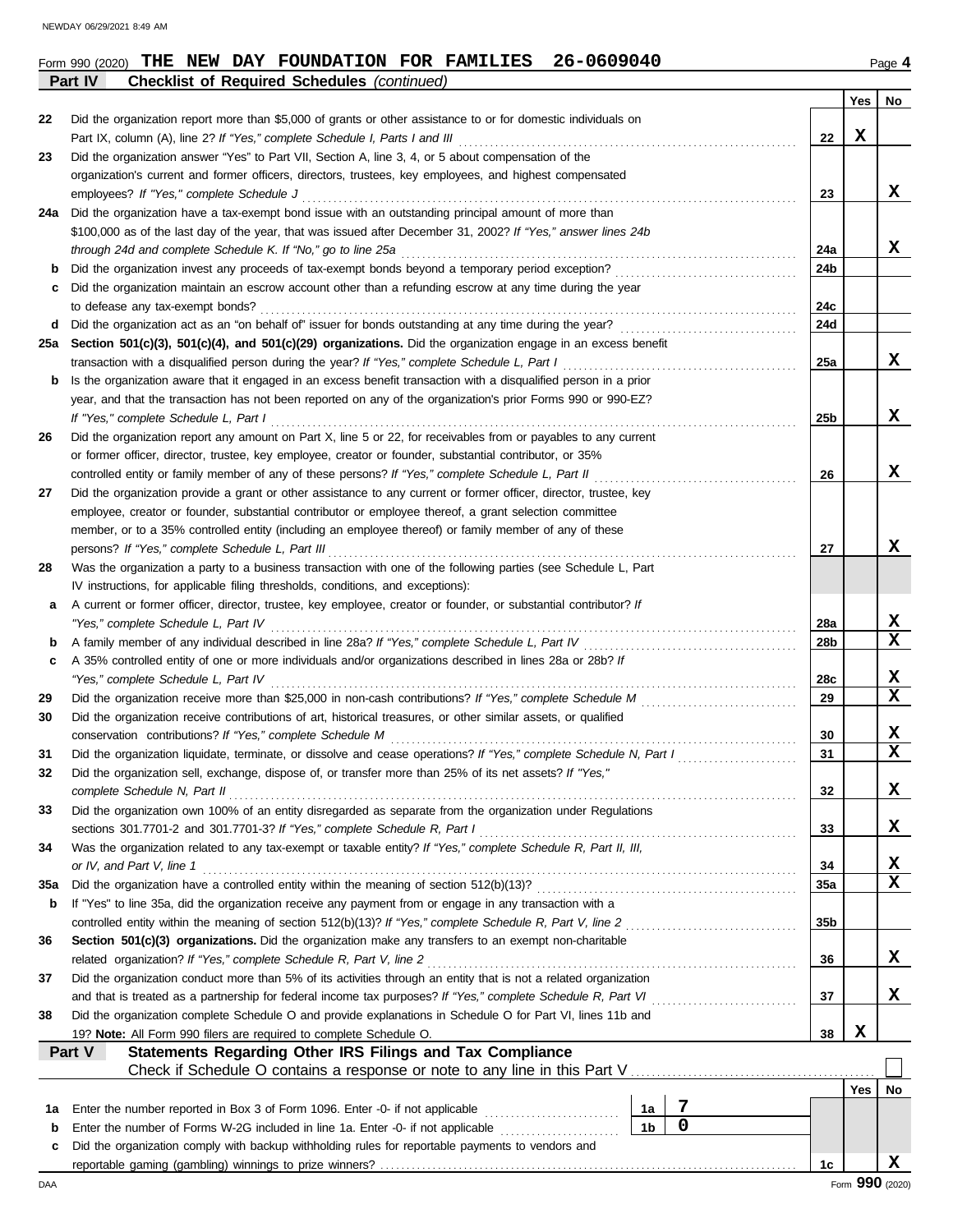|  | Form 990 (2020) | THE | DAY<br>NEW | <b>FOUNDATION</b> | FOR | <b>FAMILIES</b> | 26-0609040 | $\log$ |
|--|-----------------|-----|------------|-------------------|-----|-----------------|------------|--------|
|--|-----------------|-----|------------|-------------------|-----|-----------------|------------|--------|

|          | Statements Regarding Other IRS Filings and Tax Compliance (continued)<br>Part V                                                                                                              |                |     |             |
|----------|----------------------------------------------------------------------------------------------------------------------------------------------------------------------------------------------|----------------|-----|-------------|
|          |                                                                                                                                                                                              |                | Yes | No          |
| 2a       | Enter the number of employees reported on Form W-3, Transmittal of Wage and Tax                                                                                                              |                |     |             |
|          | 8<br>2a<br>Statements, filed for the calendar year ending with or within the year covered by this return                                                                                     |                |     |             |
| b        |                                                                                                                                                                                              | 2b             | х   |             |
|          | Note: If the sum of lines 1a and 2a is greater than 250, you may be required to e-file (see instructions)                                                                                    |                |     |             |
| За       | Did the organization have unrelated business gross income of \$1,000 or more during the year?                                                                                                | 3a             |     | x           |
| b        |                                                                                                                                                                                              | 3 <sub>b</sub> |     |             |
| 4a       | At any time during the calendar year, did the organization have an interest in, or a signature or other authority over,                                                                      |                |     |             |
|          | a financial account in a foreign country (such as a bank account, securities account, or other financial account)?                                                                           | 4a             |     | x           |
| b        | If "Yes," enter the name of the foreign country <b>u</b>                                                                                                                                     |                |     |             |
|          | See instructions for filing requirements for FinCEN Form 114, Report of Foreign Bank and Financial Accounts (FBAR).                                                                          |                |     |             |
| 5а       |                                                                                                                                                                                              | 5a             |     | X           |
| b        |                                                                                                                                                                                              | 5 <sub>b</sub> |     | X           |
| c        | If "Yes" to line 5a or 5b, did the organization file Form 8886-T?                                                                                                                            | 5c             |     |             |
| 6a       | Does the organization have annual gross receipts that are normally greater than \$100,000, and did the                                                                                       |                |     |             |
|          |                                                                                                                                                                                              | 6a             |     | x           |
| b        | If "Yes," did the organization include with every solicitation an express statement that such contributions or                                                                               |                |     |             |
|          | gifts were not tax deductible?                                                                                                                                                               | 6b             |     |             |
| 7        | Organizations that may receive deductible contributions under section 170(c).<br>Did the organization receive a payment in excess of \$75 made partly as a contribution and partly for goods |                |     |             |
| а        | and services provided to the payor?                                                                                                                                                          | 7a             | X   |             |
| b        |                                                                                                                                                                                              | 7b             | х   |             |
| c        | Did the organization sell, exchange, or otherwise dispose of tangible personal property for which it was                                                                                     |                |     |             |
|          |                                                                                                                                                                                              | 7c             |     | x           |
| d        | 7d                                                                                                                                                                                           |                |     |             |
| е        |                                                                                                                                                                                              | 7e             |     | X           |
| t        |                                                                                                                                                                                              | 7f             |     | $\mathbf x$ |
| g        |                                                                                                                                                                                              | 7g             |     | $\mathbf x$ |
| h        | If the organization received a contribution of cars, boats, airplanes, or other vehicles, did the organization file a Form 1098-C?                                                           | 7h             |     | $\mathbf x$ |
| 8        | Sponsoring organizations maintaining donor advised funds. Did a donor advised fund maintained by the                                                                                         |                |     |             |
|          |                                                                                                                                                                                              | 8              |     |             |
| 9        | Sponsoring organizations maintaining donor advised funds.                                                                                                                                    |                |     |             |
| a        |                                                                                                                                                                                              | 9a             |     |             |
| b        |                                                                                                                                                                                              | 9b             |     |             |
| 10       | Section 501(c)(7) organizations. Enter:                                                                                                                                                      |                |     |             |
| а        | 10a                                                                                                                                                                                          |                |     |             |
| b        | Gross receipts, included on Form 990, Part VIII, line 12, for public use of club facilities<br>10b                                                                                           |                |     |             |
| 11       | Section 501(c)(12) organizations. Enter:                                                                                                                                                     |                |     |             |
| a        | 11a                                                                                                                                                                                          |                |     |             |
| b        | Gross income from other sources (Do not net amounts due or paid to other sources                                                                                                             |                |     |             |
|          | 11 <sub>b</sub><br>against amounts due or received from them.)                                                                                                                               |                |     |             |
| 12a      | Section 4947(a)(1) non-exempt charitable trusts. Is the organization filing Form 990 in lieu of Form 1041?                                                                                   | 12a            |     |             |
| b        | 12 <sub>b</sub><br>If "Yes," enter the amount of tax-exempt interest received or accrued during the year                                                                                     |                |     |             |
| 13       | Section 501(c)(29) qualified nonprofit health insurance issuers.                                                                                                                             |                |     |             |
| a        | Is the organization licensed to issue qualified health plans in more than one state?                                                                                                         | 13а            |     |             |
|          | Note: See the instructions for additional information the organization must report on Schedule O.                                                                                            |                |     |             |
| b        | Enter the amount of reserves the organization is required to maintain by the states in which<br>13 <sub>b</sub>                                                                              |                |     |             |
|          | 13c<br>Enter the amount of reserves on hand                                                                                                                                                  |                |     |             |
| c<br>14a |                                                                                                                                                                                              | 14a            |     | X           |
| b        | If "Yes," has it filed a Form 720 to report these payments? If "No," provide an explanation on Schedule O                                                                                    | 14b            |     |             |
| 15       | Is the organization subject to the section 4960 tax on payment(s) of more than \$1,000,000 in remuneration or                                                                                |                |     |             |
|          | excess parachute payment(s) during the year?                                                                                                                                                 | 15             |     | x           |
|          | If "Yes," see instructions and file Form 4720, Schedule N.                                                                                                                                   |                |     |             |
| 16       | Is the organization an educational institution subject to the section 4968 excise tax on net investment income?                                                                              | 16             |     | X           |
|          | If "Yes," complete Form 4720, Schedule O.                                                                                                                                                    |                |     |             |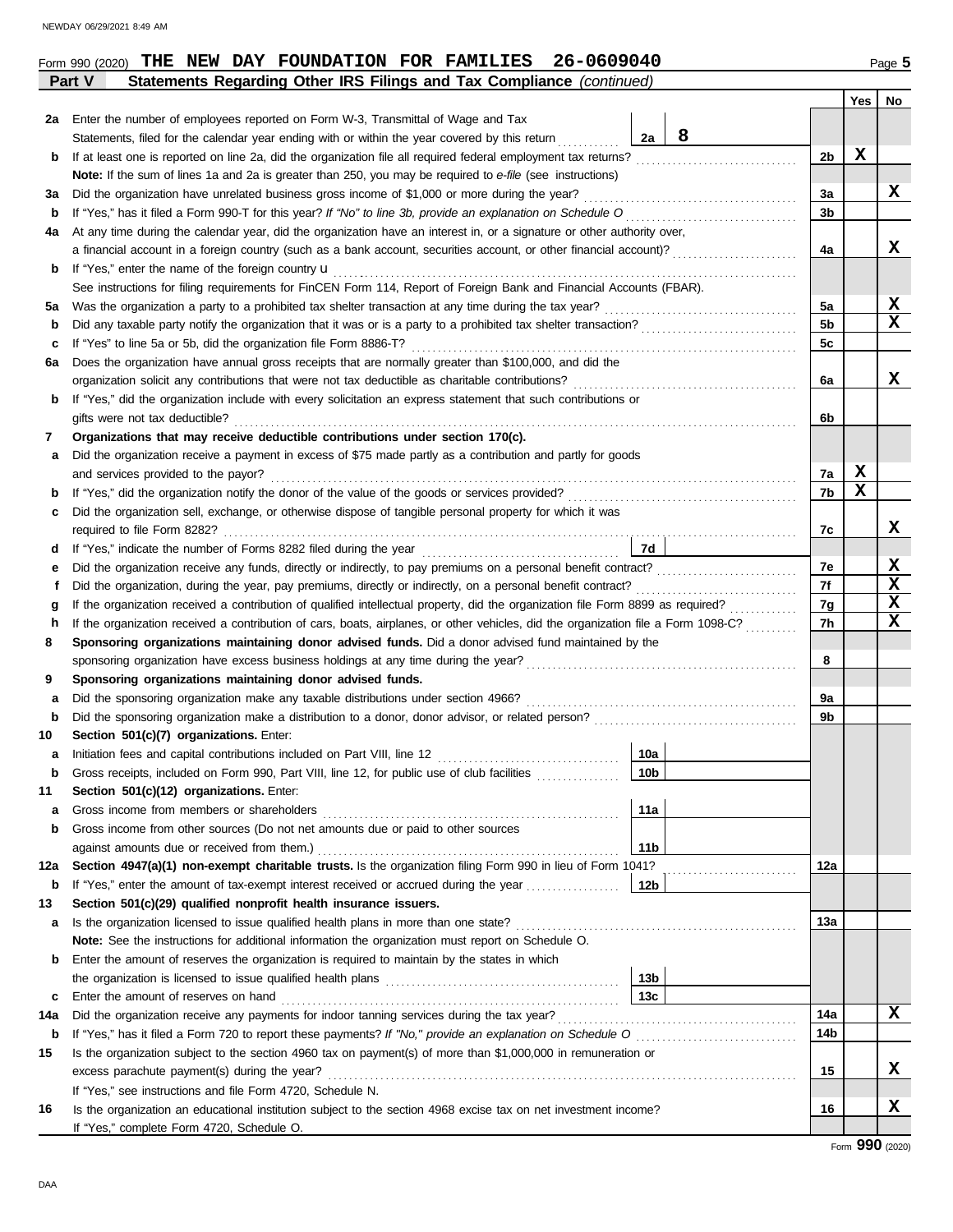|     | <b>Section A. Governing Body and Management</b>                                                                                     |    |   |                 |             |                 |
|-----|-------------------------------------------------------------------------------------------------------------------------------------|----|---|-----------------|-------------|-----------------|
|     |                                                                                                                                     |    |   |                 | Yes         | No              |
| 1а  |                                                                                                                                     | 1a | 8 |                 |             |                 |
|     | If there are material differences in voting rights among members of the governing body, or                                          |    |   |                 |             |                 |
|     | if the governing body delegated broad authority to an executive committee or similar                                                |    |   |                 |             |                 |
|     | committee, explain on Schedule O.                                                                                                   |    |   |                 |             |                 |
| b   | Enter the number of voting members included on line 1a, above, who are independent                                                  | 1b | 6 |                 |             |                 |
| 2   | Did any officer, director, trustee, or key employee have a family relationship or a business relationship with                      |    |   |                 |             |                 |
|     |                                                                                                                                     |    |   | $\mathbf{2}$    | X           |                 |
| 3   | Did the organization delegate control over management duties customarily performed by or under the direct                           |    |   |                 |             |                 |
|     | supervision of officers, directors, trustees, or key employees to a management company or other person?                             |    |   | 3               |             | X               |
| 4   | Did the organization make any significant changes to its governing documents since the prior Form 990 was filed?                    |    |   | 4               |             | $\mathbf x$     |
| 5   |                                                                                                                                     |    |   | 5               |             | $\mathbf x$     |
| 6   |                                                                                                                                     |    |   | 6               |             | $\mathbf x$     |
|     | Did the organization have members, stockholders, or other persons who had the power to elect or appoint                             |    |   |                 |             |                 |
| 7a  |                                                                                                                                     |    |   |                 |             | x               |
|     | one or more members of the governing body?                                                                                          |    |   | 7a              |             |                 |
| b   | Are any governance decisions of the organization reserved to (or subject to approval by) members,                                   |    |   |                 |             | x               |
|     |                                                                                                                                     |    |   | 7b              |             |                 |
| 8   | Did the organization contemporaneously document the meetings held or written actions undertaken during the year by the following:   |    |   |                 |             |                 |
| а   | The governing body?                                                                                                                 |    |   | 8a              | X<br>X      |                 |
| b   |                                                                                                                                     |    |   | 8b              |             |                 |
| 9   | Is there any officer, director, trustee, or key employee listed in Part VII, Section A, who cannot be reached at                    |    |   |                 |             |                 |
|     |                                                                                                                                     |    |   | 9               |             | X               |
|     | Section B. Policies (This Section B requests information about policies not required by the Internal Revenue Code.)                 |    |   |                 |             |                 |
|     |                                                                                                                                     |    |   |                 | Yes         | No              |
| 10a |                                                                                                                                     |    |   | 10a             |             | $\mathbf X$     |
| b   | If "Yes," did the organization have written policies and procedures governing the activities of such chapters,                      |    |   |                 |             |                 |
|     |                                                                                                                                     |    |   | 10b             |             |                 |
| 11a | Has the organization provided a complete copy of this Form 990 to all members of its governing body before filing the form?         |    |   | 11a             | x           |                 |
| b   | Describe in Schedule O the process, if any, used by the organization to review this Form 990.                                       |    |   |                 |             |                 |
| 12a |                                                                                                                                     |    |   | 12a             | X           |                 |
| b   | Were officers, directors, or trustees, and key employees required to disclose annually interests that could give rise to conflicts? |    |   | 12 <sub>b</sub> | X           |                 |
| c   | Did the organization regularly and consistently monitor and enforce compliance with the policy? If "Yes,"                           |    |   |                 |             |                 |
|     | describe in Schedule O how this was done <i>communication</i> and all the schedule of the schedule O how this was done              |    |   | 12c             | $\mathbf x$ |                 |
| 13  |                                                                                                                                     |    |   | 13              | X           |                 |
| 14  |                                                                                                                                     |    |   | 14              | x           |                 |
| 15  | Did the process for determining compensation of the following persons include a review and approval by                              |    |   |                 |             |                 |
|     | independent persons, comparability data, and contemporaneous substantiation of the deliberation and decision?                       |    |   |                 |             |                 |
| а   | The organization's CEO, Executive Director, or top management official                                                              |    |   | 15a             | х           |                 |
| b   | Other officers or key employees of the organization                                                                                 |    |   | 15b             |             | X               |
|     | If "Yes" to line 15a or 15b, describe the process in Schedule O (see instructions).                                                 |    |   |                 |             |                 |
| 16a | Did the organization invest in, contribute assets to, or participate in a joint venture or similar arrangement                      |    |   |                 |             |                 |
|     | with a taxable entity during the year?                                                                                              |    |   | 16a             |             | X               |
| b   | If "Yes," did the organization follow a written policy or procedure requiring the organization to evaluate its                      |    |   |                 |             |                 |
|     | participation in joint venture arrangements under applicable federal tax law, and take steps to safeguard the                       |    |   |                 |             |                 |
|     |                                                                                                                                     |    |   | 16b             |             |                 |
|     | <b>Section C. Disclosure</b>                                                                                                        |    |   |                 |             |                 |
| 17  | List the states with which a copy of this Form 990 is required to be filed $\mathbf u$<br>МI                                        |    |   |                 |             |                 |
| 18  | Section 6104 requires an organization to make its Forms 1023 (1024 or 1024-A, if applicable), 990, and 990-T (Section 501(c)        |    |   |                 |             |                 |
|     | (3)s only) available for public inspection. Indicate how you made these available. Check all that apply.                            |    |   |                 |             |                 |
|     | X <br>$ \mathbf{X} $ Upon request<br>Another's website<br>Other (explain on Schedule O)<br>Own website                              |    |   |                 |             |                 |
| 19  | Describe on Schedule O whether (and if so, how) the organization made its governing documents, conflict of interest policy, and     |    |   |                 |             |                 |
|     | financial statements available to the public during the tax year.                                                                   |    |   |                 |             |                 |
| 20  | State the name, address, and telephone number of the person who possesses the organization's books and records u                    |    |   |                 |             |                 |
|     | 245 BARCLAY CIRCLE, STE 300<br><b>GINA KELL SPEHN</b>                                                                               |    |   |                 |             |                 |
|     | 48307<br>ROCHESTER HILLS<br>MI                                                                                                      |    |   | 248-330-0471    |             |                 |
| DAA |                                                                                                                                     |    |   |                 |             | Form 990 (2020) |

**Part VI Governance, Management, and Disclosure** *For each "Yes" response to lines 2 through 7b below, and for a "No"*

Check if Schedule O contains a response or note to any line in this Part VI.

*response to line 8a, 8b, or 10b below, describe the circumstances, processes, or changes on Schedule O. See instructions.*

Form 990 (2020) THE NEW DAY FOUNDATION FOR FAMILIES 26-0609040 Page 6

**X**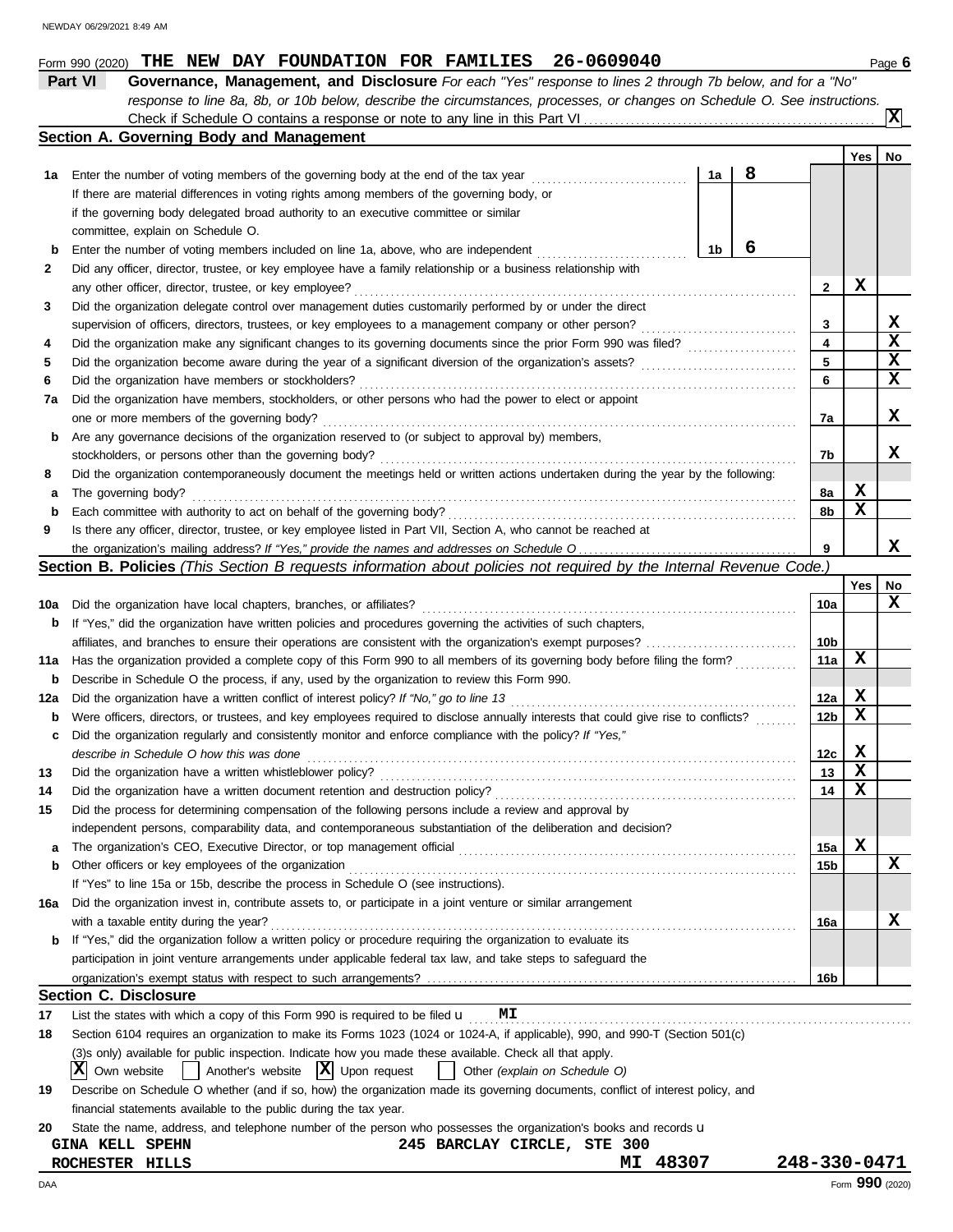| 26-0609040<br>DAY FOUNDATION FOR FAMILIES<br>THE NEW<br>Form 990 (2020)                                                                                                                                                                    | Page 7 |
|--------------------------------------------------------------------------------------------------------------------------------------------------------------------------------------------------------------------------------------------|--------|
| Compensation of Officers, Directors, Trustees, Key Employees, Highest Compensated Employees, and<br>Part VII                                                                                                                               |        |
| <b>Independent Contractors</b>                                                                                                                                                                                                             |        |
|                                                                                                                                                                                                                                            |        |
| Officers, Directors, Trustees, Key Employees, and Highest Compensated Employees<br>Section A.                                                                                                                                              |        |
| 1a Complete this table for all persons required to be listed. Report compensation for the calendar year ending with or within the<br>organization's tax year.                                                                              |        |
| • List all of the organization's <b>current</b> officers, directors, trustees (whether individuals or organizations), regardless of amount of<br>compensation. Enter -0- in columns $(D)$ , $(E)$ , and $(F)$ if no compensation was paid. |        |
| • List all of the organization's current key employees, if any. See instructions for definition of "key employee."                                                                                                                         |        |
| • List the organization's five current highest compensated employees (other than an officer, director, trustee, or key employee)                                                                                                           |        |

who received reportable compensation (Box 5 of Form W-2 and/or Box 7 of Form 1099-MISC) of more than \$100,000 from the organization and any related organizations. **•**

■ List all of the organization's **former** officers, key employees, and highest compensated employees who received more than<br> **•** 00.000 of reportable compensation from the examization and any related erganizations \$100,000 of reportable compensation from the organization and any related organizations.

List all of the organization's **former directors or trustees** that received, in the capacity as a former director or trustee of the organization, more than \$10,000 of reportable compensation from the organization and any related organizations. See instructions for the order in which to list the persons above. **•**

Check this box if neither the organization nor any related organization compensated any current officer, director, or trustee.

| (A)<br>Name and title  | (B)<br>Average<br>hours<br>per week<br>(list any<br>hours for |                                      |                          | Position    | (C)          | (do not check more than one<br>box, unless person is both an<br>officer and a director/trustee) |        | (D)<br>Reportable<br>compensation<br>from the<br>organization<br>(W-2/1099-MISC) | (E)<br>Reportable<br>compensation<br>from related<br>organizations<br>(W-2/1099-MISC) | (F)<br>Estimated amount<br>of other<br>compensation<br>from the<br>organization and |
|------------------------|---------------------------------------------------------------|--------------------------------------|--------------------------|-------------|--------------|-------------------------------------------------------------------------------------------------|--------|----------------------------------------------------------------------------------|---------------------------------------------------------------------------------------|-------------------------------------------------------------------------------------|
|                        | related<br>organizations<br>below<br>dotted line)             | Individual<br>or director<br>trustee | Institutional<br>trustee | Officer     | Key employee | Highest compensated<br>employee                                                                 | Former |                                                                                  |                                                                                       | related organizations                                                               |
| (1) GINA KELL SPEHN    | 40.00                                                         |                                      |                          |             |              |                                                                                                 |        |                                                                                  |                                                                                       |                                                                                     |
| CO-FOUNDER/PRESIDENT   | 0.00                                                          | $\mathbf x$                          |                          | $\mathbf x$ |              |                                                                                                 |        | 82,038                                                                           | 0                                                                                     | 0                                                                                   |
| (2) JACK ARONSON       | 0.00                                                          |                                      |                          |             |              |                                                                                                 |        |                                                                                  |                                                                                       |                                                                                     |
| <b>DIRECTOR</b>        | 0.00                                                          | $\mathbf x$                          |                          |             |              |                                                                                                 |        | 0                                                                                | 0                                                                                     | $\mathbf 0$                                                                         |
| (3) JIM DELIZ          |                                                               |                                      |                          |             |              |                                                                                                 |        |                                                                                  |                                                                                       |                                                                                     |
|                        | 0.00                                                          |                                      |                          |             |              |                                                                                                 |        |                                                                                  |                                                                                       |                                                                                     |
| <b>DIRECTOR</b>        | 0.00                                                          | $\mathbf x$                          |                          |             |              |                                                                                                 |        | 0                                                                                | 0                                                                                     | $\mathbf 0$                                                                         |
| (4) STEVEN MEYER       |                                                               |                                      |                          |             |              |                                                                                                 |        |                                                                                  |                                                                                       |                                                                                     |
|                        | 0.00                                                          |                                      |                          |             |              |                                                                                                 |        |                                                                                  |                                                                                       |                                                                                     |
| <b>CHAIR</b>           | 0.00                                                          | $\mathbf x$                          |                          | $\mathbf x$ |              |                                                                                                 |        | 0                                                                                | 0                                                                                     | 0                                                                                   |
| (5) JOANNE PURTAN      |                                                               |                                      |                          |             |              |                                                                                                 |        |                                                                                  |                                                                                       |                                                                                     |
|                        | 0.00                                                          |                                      |                          |             |              |                                                                                                 |        |                                                                                  |                                                                                       |                                                                                     |
| <b>DIRECTOR</b>        | 0.00                                                          | $\mathbf x$                          |                          |             |              |                                                                                                 |        | 0                                                                                | 0                                                                                     | $\mathbf 0$                                                                         |
| (6) CARON KOTELES RIHA |                                                               |                                      |                          |             |              |                                                                                                 |        |                                                                                  |                                                                                       |                                                                                     |
|                        | 0.00                                                          |                                      |                          |             |              |                                                                                                 |        |                                                                                  |                                                                                       |                                                                                     |
| <b>SECRETARY</b>       | 0.00                                                          | X                                    |                          | X           |              |                                                                                                 |        | 0                                                                                | 0                                                                                     | $\mathbf 0$                                                                         |
| (7) MICHAEL SPEHN      |                                                               |                                      |                          |             |              |                                                                                                 |        |                                                                                  |                                                                                       |                                                                                     |
|                        | 0.00                                                          |                                      |                          |             |              |                                                                                                 |        |                                                                                  |                                                                                       |                                                                                     |
| CO-FOUNDER/VICE-CHAI   | 0.00                                                          | $\mathbf x$                          |                          | $\mathbf x$ |              |                                                                                                 |        | 0                                                                                | 0                                                                                     | 0                                                                                   |
| (8) AMY WHIPPLE        |                                                               |                                      |                          |             |              |                                                                                                 |        |                                                                                  |                                                                                       |                                                                                     |
|                        | 0.00                                                          |                                      |                          |             |              |                                                                                                 |        |                                                                                  |                                                                                       |                                                                                     |
| <b>TREASURER</b>       | 0.00                                                          | $\mathbf x$                          |                          | $\mathbf x$ |              |                                                                                                 |        | 0                                                                                | 0                                                                                     | $\mathbf 0$                                                                         |
| (9)                    |                                                               |                                      |                          |             |              |                                                                                                 |        |                                                                                  |                                                                                       |                                                                                     |
|                        |                                                               |                                      |                          |             |              |                                                                                                 |        |                                                                                  |                                                                                       |                                                                                     |
|                        |                                                               |                                      |                          |             |              |                                                                                                 |        |                                                                                  |                                                                                       |                                                                                     |
| (10)                   |                                                               |                                      |                          |             |              |                                                                                                 |        |                                                                                  |                                                                                       |                                                                                     |
|                        |                                                               |                                      |                          |             |              |                                                                                                 |        |                                                                                  |                                                                                       |                                                                                     |
| (11)                   |                                                               |                                      |                          |             |              |                                                                                                 |        |                                                                                  |                                                                                       |                                                                                     |
|                        |                                                               |                                      |                          |             |              |                                                                                                 |        |                                                                                  |                                                                                       |                                                                                     |

Form **990** (2020)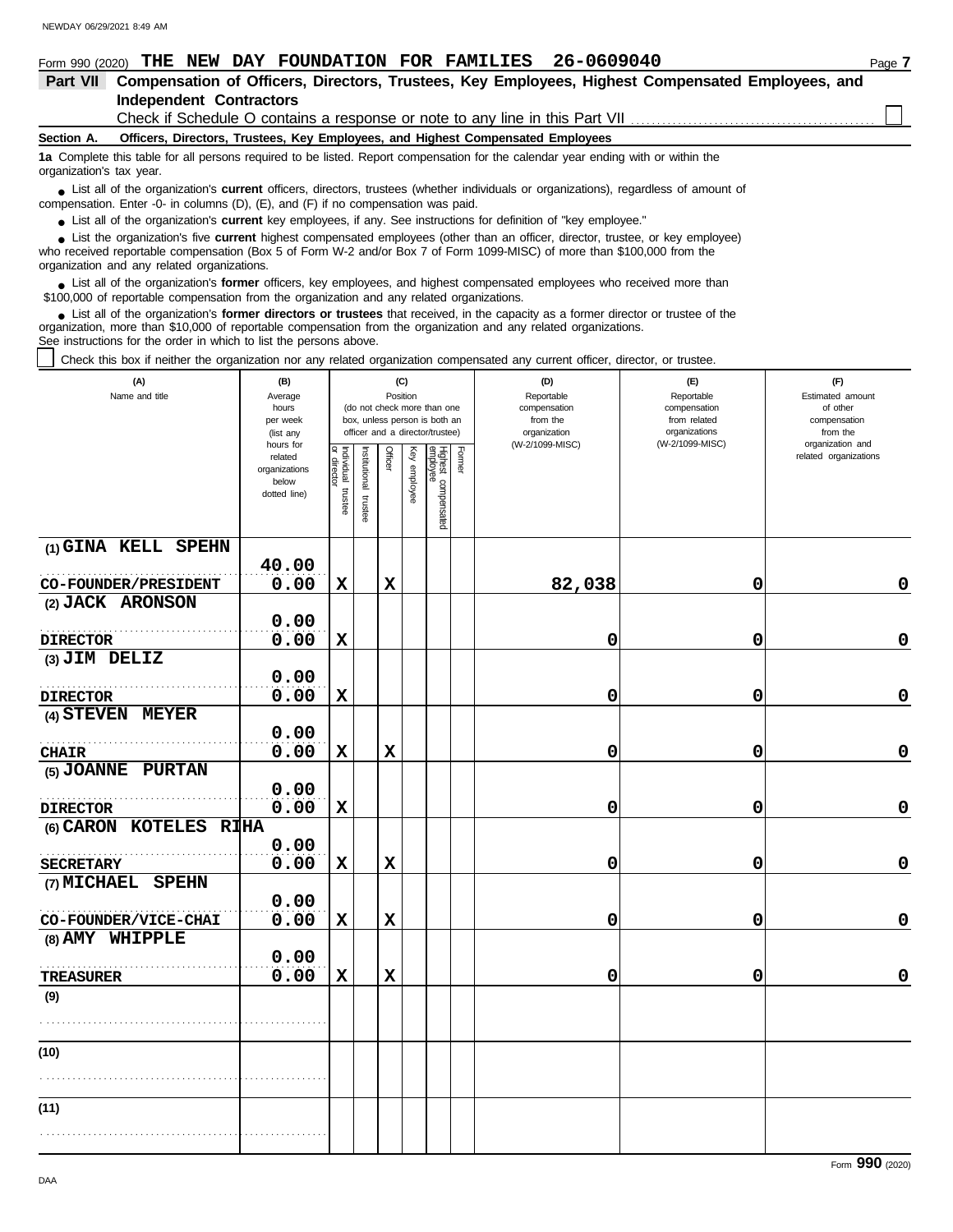|              | NEWDAY 06/29/2021 8:49 AM<br>Form 990 (2020) THE<br>Part VII                                                                                                                                                         | NEW DAY FOUNDATION FOR FAMILIES                                |                       |                      |          |              |                                                                                                 |             | 26-0609040<br>Section A. Officers, Directors, Trustees, Key Employees, and Highest Compensated Employees (continued) |                                                                    |                                                                 |                       | Page 8 |
|--------------|----------------------------------------------------------------------------------------------------------------------------------------------------------------------------------------------------------------------|----------------------------------------------------------------|-----------------------|----------------------|----------|--------------|-------------------------------------------------------------------------------------------------|-------------|----------------------------------------------------------------------------------------------------------------------|--------------------------------------------------------------------|-----------------------------------------------------------------|-----------------------|--------|
|              | (A)<br>Name and title                                                                                                                                                                                                | (B)<br>Average<br>hours<br>per week<br>(list any               |                       |                      | Position | (C)          | (do not check more than one<br>box, unless person is both an<br>officer and a director/trustee) |             | (D)<br>Reportable<br>compensation<br>from the<br>organization                                                        | (E)<br>Reportable<br>compensation<br>from related<br>organizations | (F)<br>Estimated amount<br>of other<br>compensation<br>from the |                       |        |
|              |                                                                                                                                                                                                                      | hours for<br>related<br>organizations<br>below<br>dotted line) | Individual<br>trustee | nstitutional trustee | Officer  | Key employee | Highest compensated<br>employee                                                                 | Former      | (W-2/1099-MISC)                                                                                                      | (W-2/1099-MISC)                                                    | organization and                                                | related organizations |        |
|              |                                                                                                                                                                                                                      |                                                                |                       |                      |          |              |                                                                                                 |             |                                                                                                                      |                                                                    |                                                                 |                       |        |
|              |                                                                                                                                                                                                                      |                                                                |                       |                      |          |              |                                                                                                 |             |                                                                                                                      |                                                                    |                                                                 |                       |        |
|              |                                                                                                                                                                                                                      |                                                                |                       |                      |          |              |                                                                                                 |             |                                                                                                                      |                                                                    |                                                                 |                       |        |
|              |                                                                                                                                                                                                                      |                                                                |                       |                      |          |              |                                                                                                 |             |                                                                                                                      |                                                                    |                                                                 |                       |        |
|              |                                                                                                                                                                                                                      |                                                                |                       |                      |          |              |                                                                                                 |             |                                                                                                                      |                                                                    |                                                                 |                       |        |
|              |                                                                                                                                                                                                                      |                                                                |                       |                      |          |              |                                                                                                 |             |                                                                                                                      |                                                                    |                                                                 |                       |        |
|              |                                                                                                                                                                                                                      |                                                                |                       |                      |          |              |                                                                                                 |             |                                                                                                                      |                                                                    |                                                                 |                       |        |
|              |                                                                                                                                                                                                                      |                                                                |                       |                      |          |              |                                                                                                 |             |                                                                                                                      |                                                                    |                                                                 |                       |        |
| c            | Total from continuation sheets to Part VII, Section A                                                                                                                                                                |                                                                |                       |                      |          |              |                                                                                                 | u<br>u      | 82,038                                                                                                               |                                                                    |                                                                 |                       |        |
| d            |                                                                                                                                                                                                                      |                                                                |                       |                      |          |              |                                                                                                 | $\mathbf u$ | 82,038                                                                                                               |                                                                    |                                                                 |                       |        |
| $\mathbf{2}$ | Total number of individuals (including but not limited to those listed above) who received more than \$100,000 of<br>reportable compensation from the organization u                                                 |                                                                |                       | 0                    |          |              |                                                                                                 |             |                                                                                                                      |                                                                    |                                                                 |                       |        |
| 3            | Did the organization list any former officer, director, trustee, key employee, or highest compensated                                                                                                                |                                                                |                       |                      |          |              |                                                                                                 |             |                                                                                                                      |                                                                    |                                                                 | Yes                   | No     |
|              |                                                                                                                                                                                                                      |                                                                |                       |                      |          |              |                                                                                                 |             |                                                                                                                      |                                                                    | 3                                                               |                       | X.     |
| 4            | For any individual listed on line 1a, is the sum of reportable compensation and other compensation from the<br>organization and related organizations greater than \$150,000? If "Yes," complete Schedule J for such |                                                                |                       |                      |          |              |                                                                                                 |             |                                                                                                                      |                                                                    |                                                                 |                       |        |
| 5            | Did any person listed on line 1a receive or accrue compensation from any unrelated organization or individual                                                                                                        |                                                                |                       |                      |          |              |                                                                                                 |             |                                                                                                                      |                                                                    | 4                                                               |                       | x      |
|              | Section B. Independent Contractors                                                                                                                                                                                   |                                                                |                       |                      |          |              |                                                                                                 |             |                                                                                                                      |                                                                    | 5                                                               |                       | x      |
| 1            | Complete this table for your five highest compensated independent contractors that received more than \$100,000 of                                                                                                   |                                                                |                       |                      |          |              |                                                                                                 |             |                                                                                                                      |                                                                    |                                                                 |                       |        |
|              | compensation from the organization. Report compensation for the calendar year ending with or within the organization's tax year.                                                                                     | (A)<br>Name and business address                               |                       |                      |          |              |                                                                                                 |             |                                                                                                                      | (B)<br>Description of services                                     |                                                                 | (C)<br>Compensation   |        |
|              |                                                                                                                                                                                                                      |                                                                |                       |                      |          |              |                                                                                                 |             |                                                                                                                      |                                                                    |                                                                 |                       |        |
|              |                                                                                                                                                                                                                      |                                                                |                       |                      |          |              |                                                                                                 |             |                                                                                                                      |                                                                    |                                                                 |                       |        |
|              |                                                                                                                                                                                                                      |                                                                |                       |                      |          |              |                                                                                                 |             |                                                                                                                      |                                                                    |                                                                 |                       |        |
|              |                                                                                                                                                                                                                      |                                                                |                       |                      |          |              |                                                                                                 |             |                                                                                                                      |                                                                    |                                                                 |                       |        |
|              |                                                                                                                                                                                                                      |                                                                |                       |                      |          |              |                                                                                                 |             |                                                                                                                      |                                                                    |                                                                 |                       |        |
| 2            | Total number of independent contractors (including but not limited to those listed above) who<br>received more than \$100,000 of compensation from the organization u                                                |                                                                |                       |                      |          |              |                                                                                                 |             |                                                                                                                      | 0                                                                  |                                                                 |                       |        |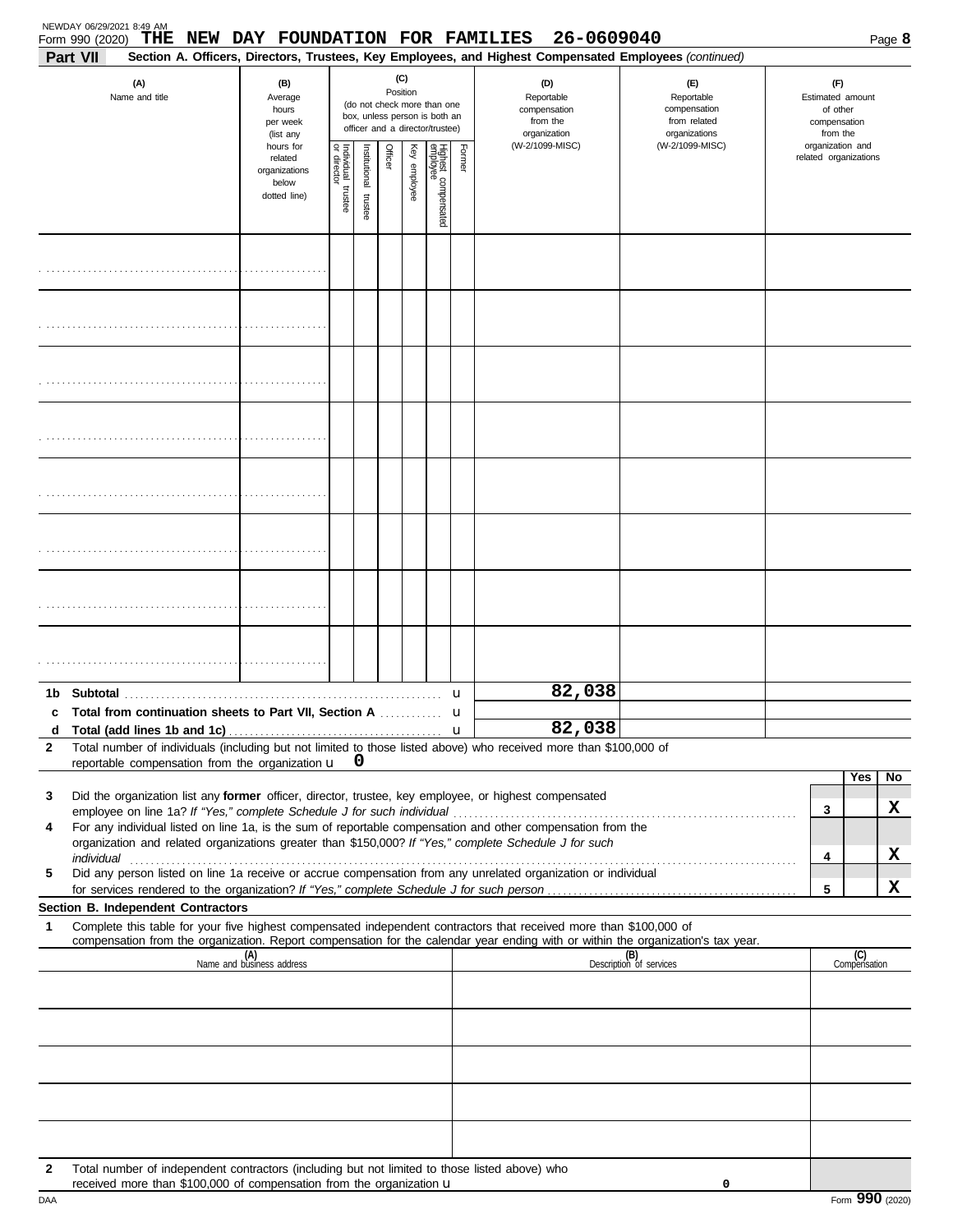#### **Part VIII Statement of Revenue**

| <b>Statement of Revenue</b>                                                   |  |
|-------------------------------------------------------------------------------|--|
| Check if Schedule O contains a response or note to any line in this Part VIII |  |

|                                                                  |     |                                                       |    |                |                 |  |                      | (A)<br>Total revenue | (B)<br>Related or exempt<br>function revenue | (C)<br>Unrelated<br>business revenue | (D)<br>Revenue excluded<br>from tax under<br>sections 512-514 |
|------------------------------------------------------------------|-----|-------------------------------------------------------|----|----------------|-----------------|--|----------------------|----------------------|----------------------------------------------|--------------------------------------|---------------------------------------------------------------|
|                                                                  |     | 1a Federated campaigns                                |    |                | 1a              |  |                      |                      |                                              |                                      |                                                               |
| <b>Contributions, Gifts, Grants</b><br>and Other Similar Amounts |     | <b>b</b> Membership dues                              |    | .              | 1 <sub>b</sub>  |  |                      |                      |                                              |                                      |                                                               |
|                                                                  |     | c Fundraising events                                  |    |                | 1 <sub>c</sub>  |  |                      |                      |                                              |                                      |                                                               |
|                                                                  |     | d Related organizations                               |    |                | 1d              |  |                      |                      |                                              |                                      |                                                               |
|                                                                  |     | Government grants (contributions)                     |    |                | 1е              |  |                      |                      |                                              |                                      |                                                               |
|                                                                  |     | f All other contributions, gifts, grants,             |    |                |                 |  |                      |                      |                                              |                                      |                                                               |
|                                                                  |     | and similar amounts not included above                |    |                | 1f              |  | 878,799              |                      |                                              |                                      |                                                               |
|                                                                  | a   | Noncash contributions included in lines 1a-1f         |    |                | 1g $\sqrt{3}$   |  | 15,870               |                      |                                              |                                      |                                                               |
|                                                                  |     |                                                       |    |                |                 |  | $\mathbf u$          | 878,799              |                                              |                                      |                                                               |
|                                                                  |     |                                                       |    |                |                 |  | <b>Business Code</b> |                      |                                              |                                      |                                                               |
|                                                                  | 2a  |                                                       |    |                |                 |  |                      |                      |                                              |                                      |                                                               |
|                                                                  | b   |                                                       |    |                |                 |  |                      |                      |                                              |                                      |                                                               |
|                                                                  | c   |                                                       |    |                |                 |  |                      |                      |                                              |                                      |                                                               |
| Program Service<br>Revenue                                       |     |                                                       |    |                |                 |  |                      |                      |                                              |                                      |                                                               |
|                                                                  |     |                                                       |    |                |                 |  |                      |                      |                                              |                                      |                                                               |
|                                                                  |     | f All other program service revenue                   |    |                |                 |  |                      |                      |                                              |                                      |                                                               |
|                                                                  |     |                                                       |    |                |                 |  | u                    |                      |                                              |                                      |                                                               |
|                                                                  | 3   | Investment income (including dividends, interest, and |    |                |                 |  |                      |                      |                                              |                                      |                                                               |
|                                                                  |     |                                                       |    |                |                 |  | u                    |                      |                                              |                                      |                                                               |
|                                                                  | 4   | Income from investment of tax-exempt bond proceeds    |    |                |                 |  | u                    |                      |                                              |                                      |                                                               |
|                                                                  | 5   |                                                       |    |                |                 |  | u                    |                      |                                              |                                      |                                                               |
|                                                                  |     |                                                       |    | (i) Real       |                 |  | (ii) Personal        |                      |                                              |                                      |                                                               |
|                                                                  |     | Gross rents                                           | 6a |                |                 |  |                      |                      |                                              |                                      |                                                               |
|                                                                  | 6а  |                                                       | 6b |                |                 |  |                      |                      |                                              |                                      |                                                               |
|                                                                  | b   | Less: rental expenses                                 | 6c |                |                 |  |                      |                      |                                              |                                      |                                                               |
|                                                                  | c   | Rental inc. or (loss)                                 |    |                |                 |  |                      |                      |                                              |                                      |                                                               |
|                                                                  | d   | <b>7a</b> Gross amount from                           |    | (i) Securities |                 |  | u<br>(ii) Other      |                      |                                              |                                      |                                                               |
|                                                                  |     | sales of assets                                       |    |                |                 |  |                      |                      |                                              |                                      |                                                               |
|                                                                  |     | other than inventory                                  | 7a |                |                 |  |                      |                      |                                              |                                      |                                                               |
|                                                                  | b   | Less: cost or other                                   |    |                |                 |  |                      |                      |                                              |                                      |                                                               |
| Revenue                                                          |     | basis and sales exps.                                 | 7b |                |                 |  |                      |                      |                                              |                                      |                                                               |
|                                                                  |     | c Gain or (loss)                                      | 7c |                |                 |  |                      |                      |                                              |                                      |                                                               |
| Other                                                            | d   |                                                       |    |                |                 |  | u                    |                      |                                              |                                      |                                                               |
|                                                                  |     | 8a Gross income from fundraising events               |    |                |                 |  |                      |                      |                                              |                                      |                                                               |
|                                                                  |     | (not including<br>\$                                  |    |                |                 |  |                      |                      |                                              |                                      |                                                               |
|                                                                  |     | of contributions reported on line 1c).                |    |                |                 |  |                      |                      |                                              |                                      |                                                               |
|                                                                  |     | See Part IV, line 18                                  |    | .              | 8a              |  | 216,896              |                      |                                              |                                      |                                                               |
|                                                                  |     | <b>b</b> Less: direct expenses                        |    |                | 8b              |  | 40,773               |                      |                                              |                                      |                                                               |
|                                                                  | c   | Net income or (loss) from fundraising events          |    |                |                 |  | u                    | 176,123              |                                              |                                      |                                                               |
|                                                                  |     | 9a Gross income from gaming activities.               |    |                |                 |  |                      |                      |                                              |                                      |                                                               |
|                                                                  |     | See Part IV, line 19                                  |    |                | 9a              |  |                      |                      |                                              |                                      |                                                               |
|                                                                  |     | <b>b</b> Less: direct expenses <i>minimum</i>         |    |                | 9b              |  |                      |                      |                                              |                                      |                                                               |
|                                                                  | c   | Net income or (loss) from gaming activities           |    |                |                 |  | u                    |                      |                                              |                                      |                                                               |
|                                                                  |     | 10a Gross sales of inventory, less                    |    |                |                 |  |                      |                      |                                              |                                      |                                                               |
|                                                                  |     | returns and allowances                                |    |                | 10a             |  |                      |                      |                                              |                                      |                                                               |
|                                                                  |     | <b>b</b> Less: cost of goods sold                     |    |                | 10 <sub>b</sub> |  |                      |                      |                                              |                                      |                                                               |
|                                                                  |     | c Net income or (loss) from sales of inventory        |    |                |                 |  | u                    |                      |                                              |                                      |                                                               |
|                                                                  |     |                                                       |    |                |                 |  | <b>Business Code</b> |                      |                                              |                                      |                                                               |
| Miscellaneous<br>Revenue                                         | 11a |                                                       |    |                |                 |  |                      |                      |                                              |                                      |                                                               |
|                                                                  | b   |                                                       |    |                |                 |  |                      |                      |                                              |                                      |                                                               |
|                                                                  | c   |                                                       |    |                |                 |  |                      |                      |                                              |                                      |                                                               |
|                                                                  | d   |                                                       |    |                |                 |  |                      |                      |                                              |                                      |                                                               |
|                                                                  |     |                                                       |    |                |                 |  | $\mathbf{u}$         |                      |                                              |                                      |                                                               |
|                                                                  | 12  |                                                       |    |                |                 |  | $\mathbf{u}$         | 1,054,922            | 0                                            | 0                                    | 0                                                             |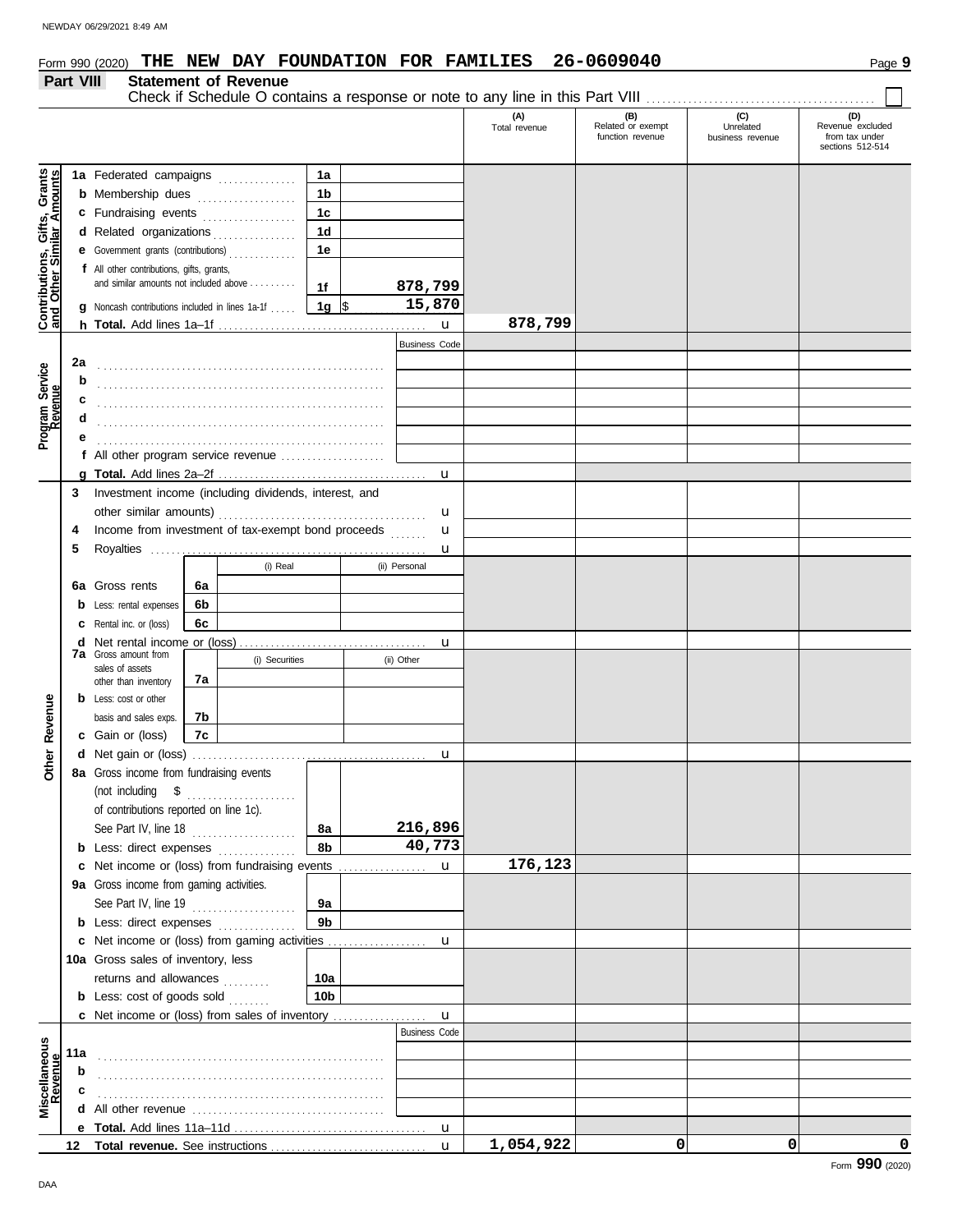#### **Part IX Statement of Functional Expenses** *Section 501(c)(3) and 501(c)(4) organizations must complete all columns. All other organizations must complete column (A). Do not include amounts reported on lines 6b, 7b, 8b, 9b, and 10b of Part VIII.* **1 2 3 4 5 6 7 8 9 10 11 a** Management . . . . . . . . . . . . . . . . . . . . . . . . . . . . . . . . . **b** Legal . . . . . . . . . . . . . . . . . . . . . . . . . . . . . . . . . . . . . . . . . **c** Accounting . . . . . . . . . . . . . . . . . . . . . . . . . . . . . . . . . . . **d** Lobbying . . . . . . . . . . . . . . . . . . . . . . . . . . . . . . . . . . . . . **e** Professional fundraising services. See Part IV, line 17 **f g** Other. (If line 11g amount exceeds 10% of line 25, column **12** Advertising and promotion . . . . . . . . . . . . . . . . . . **13 14 15 16 17 18 19 20 21 22 23 24 a b c d e** All other expenses . . . . . . . . . . . . . . . . . . . . . . . . . . . **25 26** Grants and other assistance to domestic organizations and domestic governments. See Part IV, line 21 . . . . . . . . . . . Grants and other assistance to domestic individuals. See Part IV, line 22 . . . . . . . . . . . . . . Grants and other assistance to foreign organizations, foreign governments, and foreign individuals. See Part IV, lines 15 and 16 Benefits paid to or for members . . . . . . . . . . . . . . Compensation of current officers, directors, trustees, and key employees . . . . . . . . . . . . . . . . . Compensation not included above to disqualified persons (as defined under section 4958(f)(1)) and persons described in section 4958(c)(3)(B) . . . . . . . . Other salaries and wages .................... Pension plan accruals and contributions (include section 401(k) and 403(b) employer contributions) Other employee benefits ..................... Payroll taxes . . . . . . . . . . . . . . . . . . . . . . . . . . . . . . . . . Fees for services (nonemployees): Investment management fees ................. Office expenses . . . . . . . . . . . . . . . . . . . . . . . . . . . . . . Information technology . . . . . . . . . . . . . . . . . . . . . . . Royalties . . . . . . . . . . . . . . . . . . . . . . . . . . . . . . . . . . . . . Occupancy . . . . . . . . . . . . . . . . . . . . . . . . . . . . . . . . . . . Travel . . . . . . . . . . . . . . . . . . . . . . . . . . . . . . . . . . . . . . . . Payments of travel or entertainment expenses for any federal, state, or local public officials Conferences, conventions, and meetings Interest . . . . . . . . . . . . . . . . . . . . . . . . . . . . . . . . . . . . . . Payments to affiliates . . . . . . . . . . . . . . . . . . . . . . . . Depreciation, depletion, and amortization Insurance . . . . . . . . . . . . . . . . . . . . . . . . . . . . . . . . . . . . Other expenses. Itemize expenses not covered above (List miscellaneous expenses on line 24e. If line 24e amount exceeds 10% of line 25, column (A) amount, list line 24e expenses on Schedule O.) Total functional expenses. Add lines 1 through 24e fundraising solicitation. Check here  $\mathbf u$ organization reported in column (B) joint costs from a combined educational campaign and **(A) (B) (C) (D)** Management and expenses and general expenses (D)<br>Fundraising expenses . . . . . . . . . . . . . . . . . . . . . . . . . . . . . . . . . . . . . . . . . . . . . . . **FUNDRAISING EXP- OTHER 41,988 41,988** CONSULTING . . . . . . . . . . . . . . . . . . . . . . . . . . . . . . . . . . . . . . . . . . . . . . . **PUBLIC RELATIONS 4,125 2,997 442 686** . . . . . . . . . . . . . . . . . . . . . . . . . . . . . . . . . . . . . . . . . . . . . . . **MISCELLANEOUS EXPENSES 1,247 906 134 207** Check if Schedule O contains a response or note to any line in this Part IX **Joint costs.** Complete this line only if the (A) amount, list line 11g expenses on Schedule O.) . . . . . . . . . **437,016 437,016 87,492 59,617 8,786 19,089 232,138 157,217 23,170 51,751 27,500 18,656 2,750 6,094 6,036 3,379 498 2,159 3,491 2,368 349 774 28,581 19,190 2,828 6,563 22,777 15,308 2,264 5,205 21,747 14,753 2,174 4,820 737 500 74 163 8,276 6,014 886 1,376 5,364 3,639 536 1,189 CONSULTING 14,812 10,764 1,586 2,462 88 88 943,415 752,324 46,477 144,614**

following SOP 98-2 (ASC 958-720)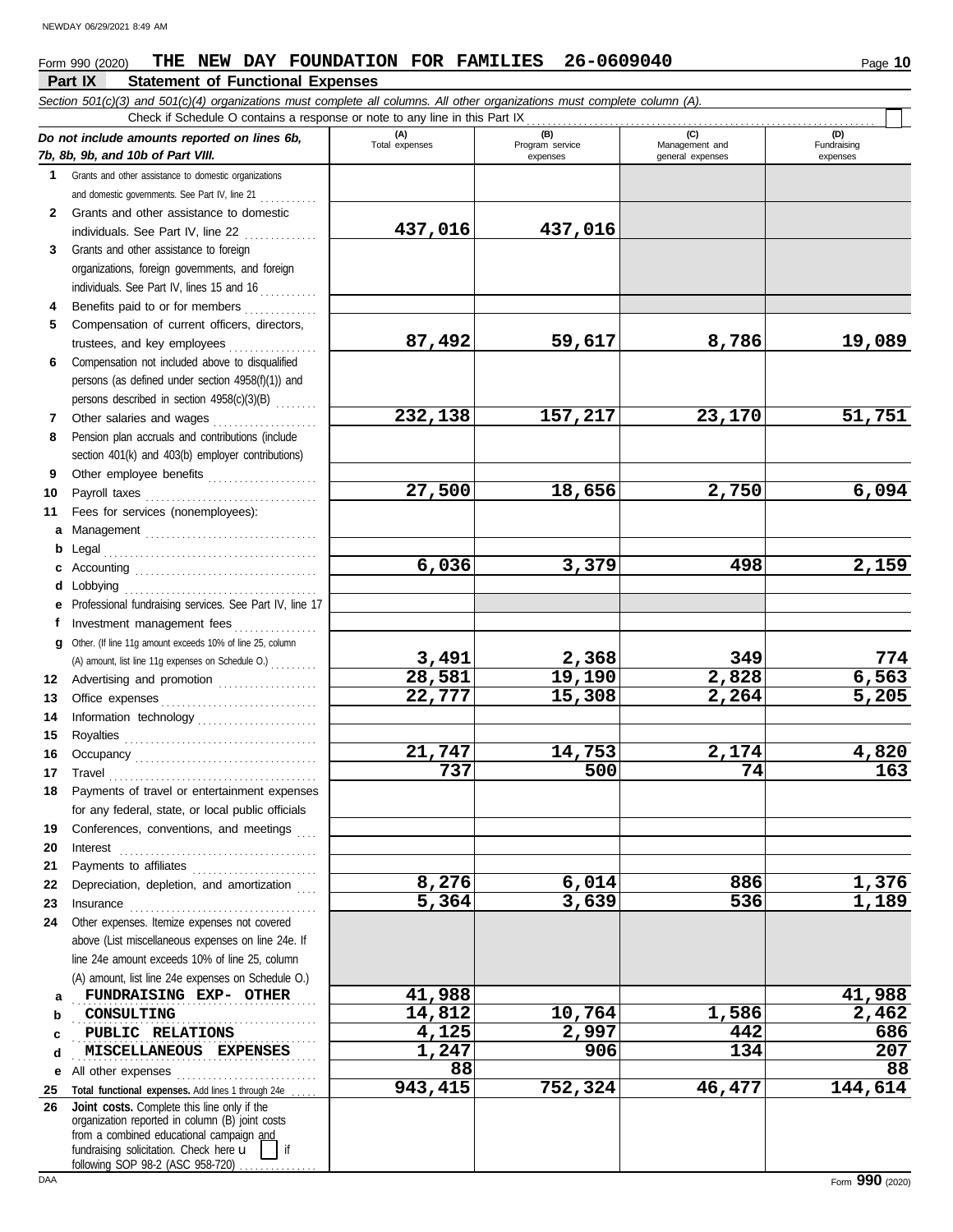|                         | Part X | <b>Balance Sheet</b>                                                                              |                 |                  |                          |                 |                    |
|-------------------------|--------|---------------------------------------------------------------------------------------------------|-----------------|------------------|--------------------------|-----------------|--------------------|
|                         |        | Check if Schedule O contains a response or note to any line in this Part X                        |                 |                  |                          |                 |                    |
|                         |        |                                                                                                   |                 |                  | (A)<br>Beginning of year |                 | (B)<br>End of year |
|                         |        |                                                                                                   |                 |                  | 103,957                  |                 | 288,920            |
|                         | 1      | Cash-non-interest-bearing                                                                         |                 |                  |                          | 1               |                    |
|                         | 2      |                                                                                                   |                 |                  |                          | $\mathbf{2}$    |                    |
|                         | 3      |                                                                                                   |                 |                  |                          | 3               |                    |
|                         | 4      | Accounts receivable, net                                                                          |                 |                  | 19,490                   | 4               |                    |
|                         | 5      | Loans and other receivables from any current or former officer, director,                         |                 |                  |                          |                 |                    |
|                         |        | trustee, key employee, creator or founder, substantial contributor, or 35%                        |                 |                  |                          |                 |                    |
|                         |        | controlled entity or family member of any of these persons                                        |                 |                  |                          | 5               |                    |
|                         | 6      | Loans and other receivables from other disqualified persons (as defined                           |                 |                  |                          |                 |                    |
|                         |        | under section 4958(f)(1)), and persons described in section 4958(c)(3)(B)                         |                 |                  |                          | 6               |                    |
| Assets                  | 7      |                                                                                                   |                 |                  |                          | $\overline{7}$  |                    |
|                         | 8      | Inventories for sale or use                                                                       |                 |                  |                          | 8               |                    |
|                         | 9      |                                                                                                   |                 |                  | 13,130                   | 9               | 7,935              |
|                         |        | 10a Land, buildings, and equipment: cost or other                                                 |                 |                  |                          |                 |                    |
|                         |        |                                                                                                   |                 | 82,717<br>10,876 | 75,777                   |                 |                    |
|                         | b      | Less: accumulated depreciation                                                                    | 10 <sub>b</sub> |                  |                          | 10 <sub>c</sub> | 71,841             |
|                         | 11     | Investments-publicly traded securities                                                            |                 |                  |                          | 11              |                    |
|                         | 12     |                                                                                                   |                 | 12               |                          |                 |                    |
|                         | 13     |                                                                                                   |                 |                  |                          | 13              |                    |
|                         | 14     | Intangible assets                                                                                 |                 |                  |                          | 14              |                    |
|                         | 15     | Other assets. See Part IV, line 11                                                                |                 |                  | 1,747                    | 15              | 1,746              |
|                         | 16     |                                                                                                   |                 |                  | 214,101                  | 16              | 370,442<br>371     |
|                         | 17     |                                                                                                   |                 |                  | 4,729                    | 17              |                    |
|                         | 18     | Grants payable                                                                                    |                 |                  | 18                       |                 |                    |
|                         | 19     | Deferred revenue                                                                                  |                 |                  | 19                       |                 |                    |
|                         | 20     | Tax-exempt bond liabilities                                                                       |                 |                  |                          | 20              |                    |
|                         | 21     | Escrow or custodial account liability. Complete Part IV of Schedule D                             |                 |                  |                          | 21              |                    |
|                         | 22     | Loans and other payables to any current or former officer, director,                              |                 |                  |                          |                 |                    |
| Liabilities             |        | trustee, key employee, creator or founder, substantial contributor, or 35%                        |                 |                  |                          |                 |                    |
|                         |        | controlled entity or family member of any of these persons                                        |                 |                  |                          | 22              |                    |
|                         | 23     | Secured mortgages and notes payable to unrelated third parties                                    |                 |                  |                          | 23              |                    |
|                         | 24     | Unsecured notes and loans payable to unrelated third parties                                      |                 |                  |                          | 24              |                    |
|                         | 25     | Other liabilities (including federal income tax, payables to related third                        |                 |                  |                          |                 |                    |
|                         |        | parties, and other liabilities not included on lines 17-24). Complete Part X                      |                 |                  | 9,806                    |                 | 56,184             |
|                         |        | of Schedule D                                                                                     |                 |                  | 14,535                   | 25              | 56,555             |
|                         | 26     |                                                                                                   |                 |                  |                          | -26             |                    |
|                         |        | Organizations that follow FASB ASC 958, check here $\mathbf{u}$ $\overline{\mathbf{X}}$           |                 |                  |                          |                 |                    |
|                         |        | and complete lines 27, 28, 32, and 33.                                                            |                 |                  | 199,566                  |                 | 285,542            |
|                         | 27     | Net assets without donor restrictions                                                             |                 |                  |                          | 27<br>28        | 28,345             |
|                         | 28     | Net assets with donor restrictions<br>Organizations that do not follow FASB ASC 958, check here u |                 |                  |                          |                 |                    |
|                         |        |                                                                                                   |                 |                  |                          |                 |                    |
|                         |        | and complete lines 29 through 33.                                                                 |                 |                  |                          |                 |                    |
|                         | 29     | Capital stock or trust principal, or current funds                                                |                 |                  |                          | 29              |                    |
| Assets or Fund Balances | 30     | Paid-in or capital surplus, or land, building, or equipment fund                                  |                 |                  |                          | 30              |                    |
|                         | 31     | Retained earnings, endowment, accumulated income, or other funds                                  |                 |                  | 199,566                  | 31              | 313,887            |
| Net                     | 32     | Total net assets or fund balances                                                                 |                 |                  | 214,101                  | 32<br>33        | 370,442            |
|                         | 33     |                                                                                                   |                 |                  |                          |                 |                    |

Form **990** (2020)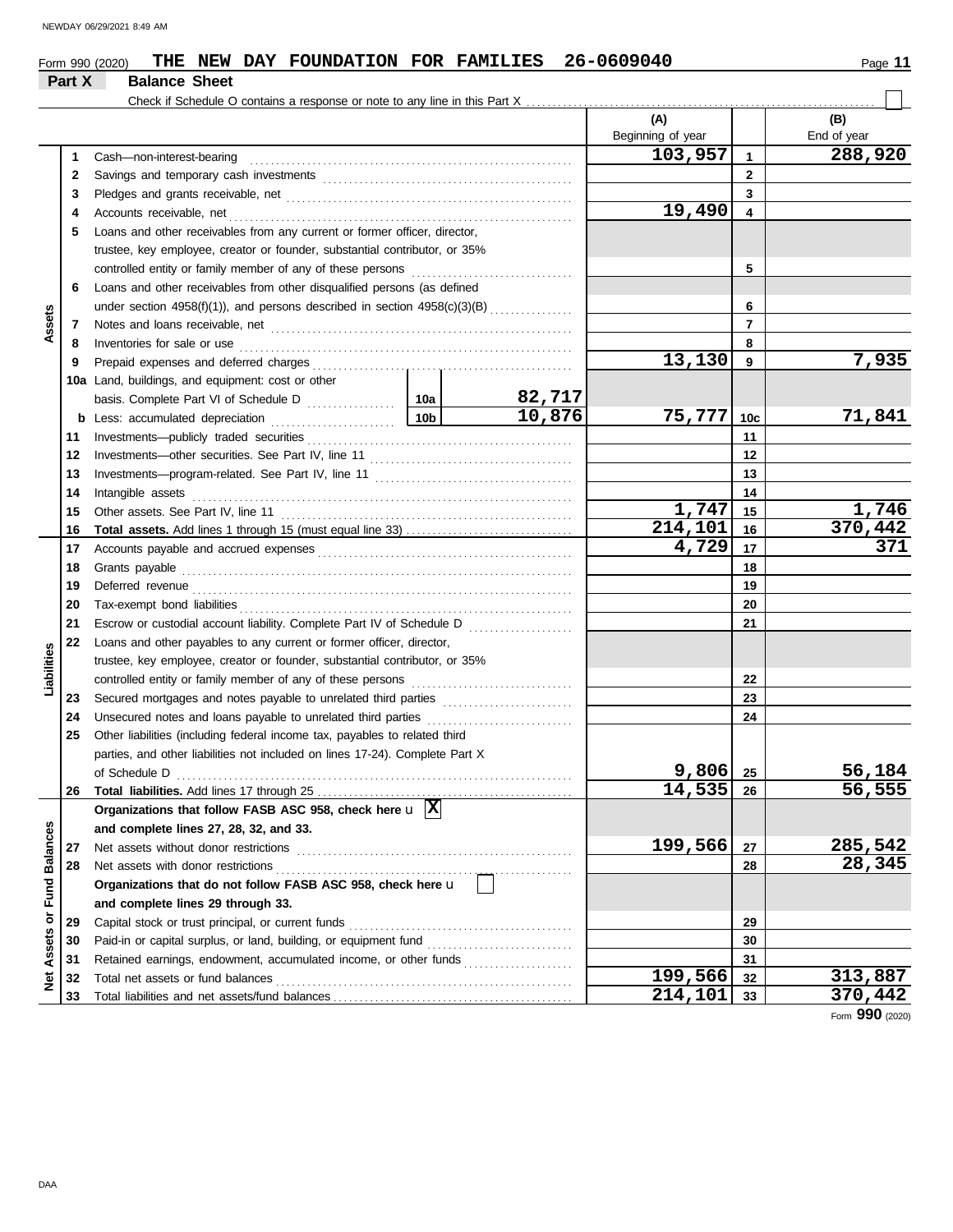NEWDAY 06/29/2021 8:49 AM

|    | 26-0609040<br>Form 990 (2020) THE NEW DAY FOUNDATION FOR FAMILIES                                                          |                |                |     | Page 12   |
|----|----------------------------------------------------------------------------------------------------------------------------|----------------|----------------|-----|-----------|
|    | Part XI<br><b>Reconciliation of Net Assets</b>                                                                             |                |                |     |           |
|    |                                                                                                                            |                |                |     | Ιx        |
| 1  |                                                                                                                            |                | 1,054,922      |     |           |
| 2  |                                                                                                                            | $\overline{2}$ |                |     | 943,415   |
| 3  |                                                                                                                            | 3              |                |     | 111,507   |
| 4  |                                                                                                                            | 4              |                |     | 199,566   |
| 5  |                                                                                                                            | 5              |                |     |           |
| 6  | Donated services and use of facilities <b>constants and interview of the service of the services</b> and use of facilities | 6              |                |     |           |
| 7  | Investment expenses                                                                                                        | $\overline{7}$ |                |     |           |
| 8  | Prior period adjustments                                                                                                   | 8              |                |     |           |
| 9  | Other changes in net assets or fund balances (explain on Schedule O)                                                       | 9              |                |     | 2,814     |
| 10 | Net assets or fund balances at end of year. Combine lines 3 through 9 (must equal Part X, line                             |                |                |     |           |
|    | 32, column (B))                                                                                                            | 10             |                |     | 313,887   |
|    | <b>Financial Statements and Reporting</b><br>Part XII                                                                      |                |                |     |           |
|    |                                                                                                                            |                |                |     |           |
|    |                                                                                                                            |                |                | Yes | <b>No</b> |
| 1  | $ \mathbf{x} $<br>Cash<br>Other<br>Accounting method used to prepare the Form 990:<br>Accrual                              |                |                |     |           |
|    | If the organization changed its method of accounting from a prior year or checked "Other," explain in                      |                |                |     |           |
|    | Schedule O.                                                                                                                |                |                |     |           |
|    | 2a Were the organization's financial statements compiled or reviewed by an independent accountant?                         |                | 2a             |     | х         |
|    | If "Yes," check a box below to indicate whether the financial statements for the year were compiled or                     |                |                |     |           |
|    | reviewed on a separate basis, consolidated basis, or both:                                                                 |                |                |     |           |
|    | Separate basis<br>Consolidated basis<br>Both consolidated and separate basis                                               |                |                |     |           |
|    | <b>b</b> Were the organization's financial statements audited by an independent accountant?                                |                | 2 <sub>b</sub> | x   |           |
|    | If "Yes," check a box below to indicate whether the financial statements for the year were audited on a                    |                |                |     |           |
|    | separate basis, consolidated basis, or both:                                                                               |                |                |     |           |
|    | $ \mathbf{X} $ Separate basis<br>Consolidated basis<br>Both consolidated and separate basis                                |                |                |     |           |
|    | If "Yes" to line 2a or 2b, does the organization have a committee that assumes responsibility for oversight of             |                |                |     |           |
|    | the audit, review, or compilation of its financial statements and selection of an independent accountant?                  |                | 2c             | X   |           |
|    | If the organization changed either its oversight process or selection process during the tax year, explain on              |                |                |     |           |
|    | Schedule O.                                                                                                                |                |                |     |           |
|    | 3a As a result of a federal award, was the organization required to undergo an audit or audits as set forth in the         |                |                |     |           |
|    | Single Audit Act and OMB Circular A-133?                                                                                   |                | 3a             |     | x         |
|    | <b>b</b> If "Yes," did the organization undergo the required audit or audits? If the organization did not undergo the      |                |                |     |           |
|    |                                                                                                                            |                | 3 <sub>b</sub> |     |           |

#### Form **990** (2020)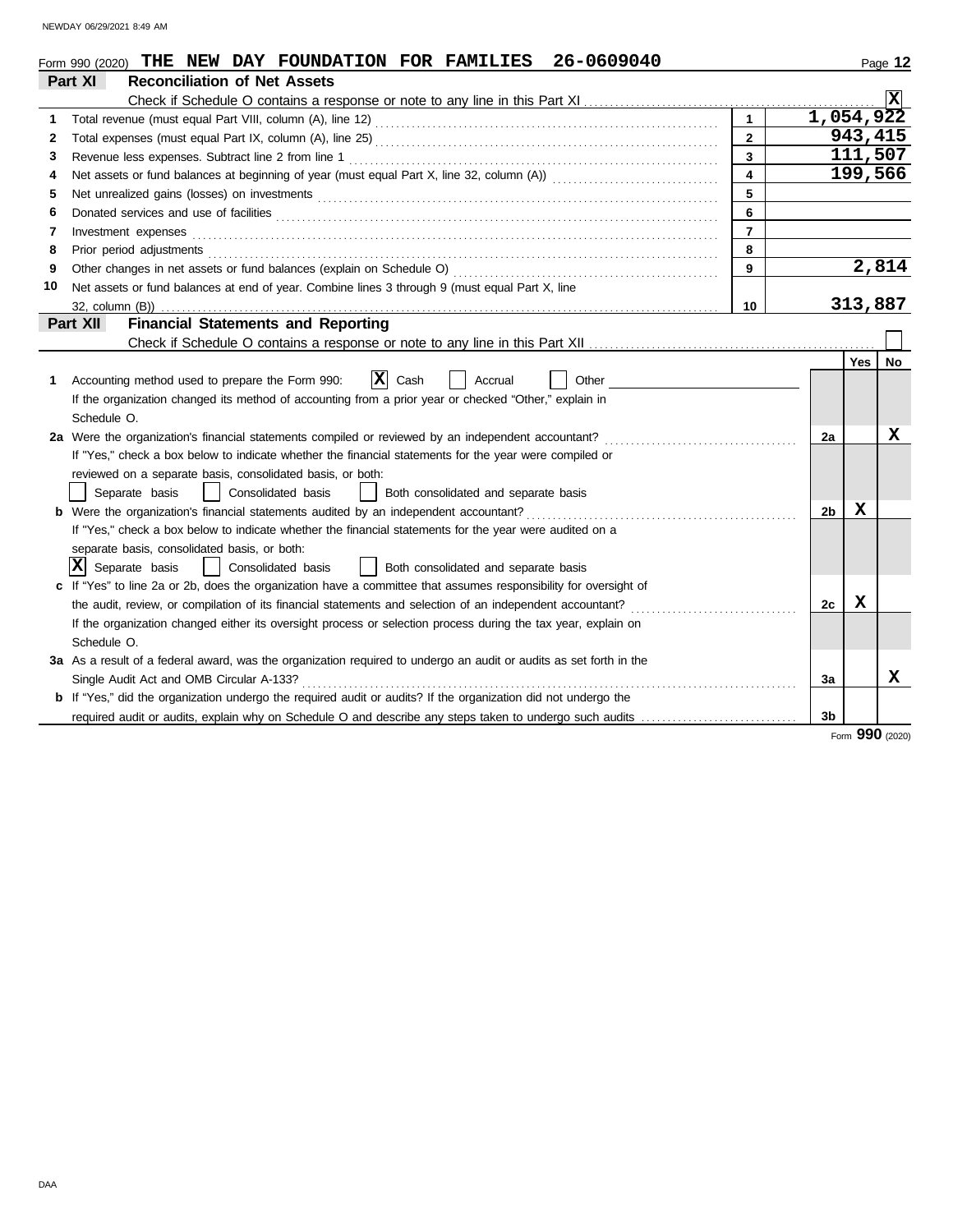NEWDAY 06/29/2021 8:49 AM

| <b>SCHEDULE A</b>          |                                       |                                                                                  | <b>Public Charity Status and Public Support</b>                                                                                                                                                                                          |     |                                                      |                                        | OMB No. 1545-0047                    |
|----------------------------|---------------------------------------|----------------------------------------------------------------------------------|------------------------------------------------------------------------------------------------------------------------------------------------------------------------------------------------------------------------------------------|-----|------------------------------------------------------|----------------------------------------|--------------------------------------|
|                            | (Form 990 or 990-EZ)                  |                                                                                  | Complete if the organization is a section 501(c)(3) organization or a section 4947(a)(1) nonexempt charitable trust.                                                                                                                     |     |                                                      |                                        | <b>2020</b>                          |
| Department of the Treasury |                                       |                                                                                  | La Attach to Form 990 or Form 990-EZ.                                                                                                                                                                                                    |     |                                                      |                                        | Open to Public                       |
| Internal Revenue Service   |                                       |                                                                                  | <b>u</b> Go to www.irs.gov/Form990 for instructions and the latest information.                                                                                                                                                          |     |                                                      |                                        | <b>Inspection</b>                    |
| Name of the organization   |                                       |                                                                                  |                                                                                                                                                                                                                                          |     |                                                      |                                        | Employer identification number       |
|                            |                                       | THE                                                                              | NEW DAY FOUNDATION FOR FAMILIES                                                                                                                                                                                                          |     |                                                      | 26-0609040                             |                                      |
| Part I                     |                                       |                                                                                  | Reason for Public Charity Status. (All organizations must complete this part.)                                                                                                                                                           |     |                                                      | See instructions.                      |                                      |
|                            |                                       |                                                                                  | The organization is not a private foundation because it is: (For lines 1 through 12, check only one box.)                                                                                                                                |     |                                                      |                                        |                                      |
| 1                          |                                       |                                                                                  | A church, convention of churches, or association of churches described in section 170(b)(1)(A)(i).                                                                                                                                       |     |                                                      |                                        |                                      |
| 2<br>3                     |                                       |                                                                                  | A school described in section 170(b)(1)(A)(ii). (Attach Schedule E (Form 990 or 990-EZ).)<br>A hospital or a cooperative hospital service organization described in section 170(b)(1)(A)(iii).                                           |     |                                                      |                                        |                                      |
| 4                          |                                       |                                                                                  | A medical research organization operated in conjunction with a hospital described in section 170(b)(1)(A)(iii). Enter the hospital's name,                                                                                               |     |                                                      |                                        |                                      |
|                            | city, and state:                      |                                                                                  |                                                                                                                                                                                                                                          |     |                                                      |                                        |                                      |
| 5                          |                                       |                                                                                  | An organization operated for the benefit of a college or university owned or operated by a governmental unit described in                                                                                                                |     |                                                      |                                        |                                      |
|                            |                                       | section 170(b)(1)(A)(iv). (Complete Part II.)                                    |                                                                                                                                                                                                                                          |     |                                                      |                                        |                                      |
| 6                          |                                       |                                                                                  | A federal, state, or local government or governmental unit described in section 170(b)(1)(A)(v).                                                                                                                                         |     |                                                      |                                        |                                      |
| x<br>7                     |                                       | described in section 170(b)(1)(A)(vi). (Complete Part II.)                       | An organization that normally receives a substantial part of its support from a governmental unit or from the general public                                                                                                             |     |                                                      |                                        |                                      |
| 8                          |                                       |                                                                                  | A community trust described in section 170(b)(1)(A)(vi). (Complete Part II.)                                                                                                                                                             |     |                                                      |                                        |                                      |
| 9                          |                                       |                                                                                  | An agricultural research organization described in section 170(b)(1)(A)(ix) operated in conjunction with a land-grant college                                                                                                            |     |                                                      |                                        |                                      |
|                            |                                       |                                                                                  | or university or a non-land-grant college of agriculture (see instructions). Enter the name, city, and state of the college or                                                                                                           |     |                                                      |                                        |                                      |
| 10                         | university:                           |                                                                                  | An organization that normally receives: (1) more than 33 1/3% of its support from contributions, membership fees, and gross                                                                                                              |     |                                                      |                                        |                                      |
|                            |                                       |                                                                                  | receipts from activities related to its exempt functions, subject to certain exceptions; and (2) no more than 331/3% of its                                                                                                              |     |                                                      |                                        |                                      |
|                            |                                       |                                                                                  | support from gross investment income and unrelated business taxable income (less section 511 tax) from businesses                                                                                                                        |     |                                                      |                                        |                                      |
|                            |                                       |                                                                                  | acquired by the organization after June 30, 1975. See section 509(a)(2). (Complete Part III.)                                                                                                                                            |     |                                                      |                                        |                                      |
| 11<br>12                   |                                       |                                                                                  | An organization organized and operated exclusively to test for public safety. See section 509(a)(4).<br>An organization organized and operated exclusively for the benefit of, to perform the functions of, or to carry out the purposes |     |                                                      |                                        |                                      |
|                            |                                       |                                                                                  | of one or more publicly supported organizations described in section $509(a)(1)$ or section $509(a)(2)$ . See section $509(a)(3)$ .                                                                                                      |     |                                                      |                                        |                                      |
|                            |                                       |                                                                                  | Check the box in lines 12a through 12d that describes the type of supporting organization and complete lines 12e, 12f, and 12g.                                                                                                          |     |                                                      |                                        |                                      |
| а                          |                                       |                                                                                  | Type I. A supporting organization operated, supervised, or controlled by its supported organization(s), typically by giving                                                                                                              |     |                                                      |                                        |                                      |
|                            |                                       |                                                                                  | the supported organization(s) the power to regularly appoint or elect a majority of the directors or trustees of the<br>supporting organization. You must complete Part IV, Sections A and B.                                            |     |                                                      |                                        |                                      |
| b                          |                                       |                                                                                  | Type II. A supporting organization supervised or controlled in connection with its supported organization(s), by having                                                                                                                  |     |                                                      |                                        |                                      |
|                            |                                       |                                                                                  | control or management of the supporting organization vested in the same persons that control or manage the supported                                                                                                                     |     |                                                      |                                        |                                      |
|                            |                                       | organization(s). You must complete Part IV, Sections A and C.                    |                                                                                                                                                                                                                                          |     |                                                      |                                        |                                      |
| c                          |                                       |                                                                                  | Type III functionally integrated. A supporting organization operated in connection with, and functionally integrated with,<br>its supported organization(s) (see instructions). You must complete Part IV, Sections A, D, and E.         |     |                                                      |                                        |                                      |
| d                          |                                       |                                                                                  | Type III non-functionally integrated. A supporting organization operated in connection with its supported organization(s)                                                                                                                |     |                                                      |                                        |                                      |
|                            |                                       |                                                                                  | that is not functionally integrated. The organization generally must satisfy a distribution requirement and an attentiveness                                                                                                             |     |                                                      |                                        |                                      |
|                            |                                       |                                                                                  | requirement (see instructions). You must complete Part IV, Sections A and D, and Part V.<br>Check this box if the organization received a written determination from the IRS that it is a Type I, Type II, Type III                      |     |                                                      |                                        |                                      |
| е                          |                                       |                                                                                  | functionally integrated, or Type III non-functionally integrated supporting organization.                                                                                                                                                |     |                                                      |                                        |                                      |
| f                          |                                       | Enter the number of supported organizations                                      |                                                                                                                                                                                                                                          |     |                                                      |                                        |                                      |
| g                          |                                       | Provide the following information about the supported organization(s).           |                                                                                                                                                                                                                                          |     |                                                      |                                        |                                      |
|                            | (i) Name of supported<br>organization | (ii) EIN                                                                         | (iii) Type of organization<br>(described on lines 1-10                                                                                                                                                                                   |     | (iv) Is the organization<br>listed in your governing | (v) Amount of monetary<br>support (see | (vi) Amount of<br>other support (see |
|                            |                                       |                                                                                  | above (see instructions))                                                                                                                                                                                                                |     | document?                                            | instructions)                          | instructions)                        |
|                            |                                       |                                                                                  |                                                                                                                                                                                                                                          | Yes | No                                                   |                                        |                                      |
| (A)                        |                                       |                                                                                  |                                                                                                                                                                                                                                          |     |                                                      |                                        |                                      |
| (B)                        |                                       |                                                                                  |                                                                                                                                                                                                                                          |     |                                                      |                                        |                                      |
|                            |                                       |                                                                                  |                                                                                                                                                                                                                                          |     |                                                      |                                        |                                      |
| (C)                        |                                       |                                                                                  |                                                                                                                                                                                                                                          |     |                                                      |                                        |                                      |
|                            |                                       |                                                                                  |                                                                                                                                                                                                                                          |     |                                                      |                                        |                                      |
| (D)                        |                                       |                                                                                  |                                                                                                                                                                                                                                          |     |                                                      |                                        |                                      |
|                            |                                       |                                                                                  |                                                                                                                                                                                                                                          |     |                                                      |                                        |                                      |
| (E)                        |                                       |                                                                                  |                                                                                                                                                                                                                                          |     |                                                      |                                        |                                      |
| Total                      |                                       |                                                                                  |                                                                                                                                                                                                                                          |     |                                                      |                                        |                                      |
|                            |                                       | For Paperwork Reduction Act Notice, see the Instructions for Form 990 or 990-EZ. |                                                                                                                                                                                                                                          |     |                                                      |                                        | Schedule A (Form 990 or 990-EZ) 2020 |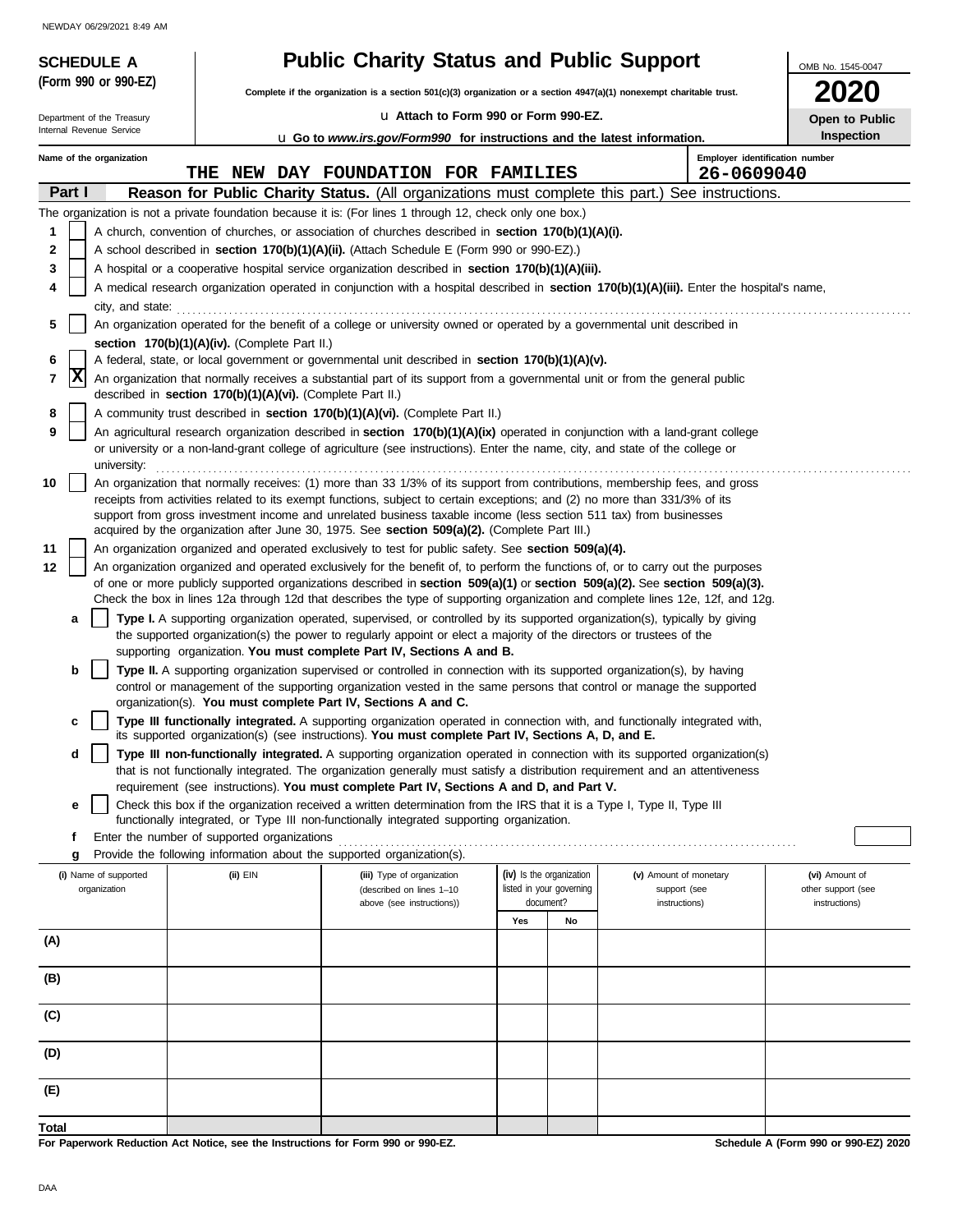### Schedule A (Form 990 or 990-EZ) 2020 **THE NEW DAY FOUNDATION FOR FAMILIES** 26-0609040 Page 2

(Complete only if you checked the box on line 5, 7, or 8 of Part I or if the organization failed to qualify under **Part II Support Schedule for Organizations Described in Sections 170(b)(1)(A)(iv) and 170(b)(1)(A)(vi)** Part III. If the organization fails to qualify under the tests listed below, please complete Part III.)

|              | <b>Section A. Public Support</b>                                                                                                                                                                                            |            |            |            |            |            |                                             |
|--------------|-----------------------------------------------------------------------------------------------------------------------------------------------------------------------------------------------------------------------------|------------|------------|------------|------------|------------|---------------------------------------------|
|              | Calendar year (or fiscal year beginning in)<br>$\mathbf{u}$                                                                                                                                                                 | (a) 2016   | (b) $2017$ | $(c)$ 2018 | $(d)$ 2019 | (e) $2020$ | (f) Total                                   |
| 1            | Gifts, grants, contributions, and<br>membership fees received. (Do not<br>include any "unusual grants.")                                                                                                                    | 457,446    | 629,260    | 677,140    | 842,332    | 878,799    | 3,484,977                                   |
| $\mathbf{2}$ | Tax revenues levied for the<br>organization's benefit and either paid<br>to or expended on its behalf                                                                                                                       |            |            |            |            |            |                                             |
| 3            | The value of services or facilities<br>furnished by a governmental unit to the                                                                                                                                              |            |            |            |            |            |                                             |
| 4            | Total. Add lines 1 through 3                                                                                                                                                                                                | 457,446    | 629,260    | 677,140    | 842,332    | 878,799    | 3,484,977                                   |
| 5            | The portion of total contributions by<br>each person (other than a<br>governmental unit or publicly<br>supported organization) included on<br>line 1 that exceeds 2% of the amount<br>shown on line 11, column (f) $\ldots$ |            |            |            |            |            | 647,651                                     |
| 6            | Public support. Subtract line 5 from line 4                                                                                                                                                                                 |            |            |            |            |            | 2,837,326                                   |
|              | <b>Section B. Total Support</b>                                                                                                                                                                                             |            |            |            |            |            |                                             |
|              | Calendar year (or fiscal year beginning in)<br>$\mathbf{u}$                                                                                                                                                                 | (a) $2016$ | (b) $2017$ | $(c)$ 2018 | $(d)$ 2019 | (e) $2020$ | (f) Total                                   |
| 7            | Amounts from line 4                                                                                                                                                                                                         | 457,446    | 629,260    | 677,140    | 842,332    | 878,799    | 3,484,977                                   |
| 8            | .<br>Gross income from interest, dividends,<br>payments received on securities loans,<br>rents, royalties, and income from<br>similar sources                                                                               |            |            |            |            |            |                                             |
| 9            | Net income from unrelated business<br>activities, whether or not the business<br>is regularly carried on                                                                                                                    |            |            |            |            |            |                                             |
| 10           | Other income. Do not include gain or<br>loss from the sale of capital assets<br>(Explain in Part VI.)                                                                                                                       |            |            |            |            |            |                                             |
| 11           | Total support. Add lines 7 through 10                                                                                                                                                                                       |            |            |            |            |            | 3,484,977                                   |
| 12           | Gross receipts from related activities, etc. (see instructions)                                                                                                                                                             |            |            |            |            | 12         | 862,227                                     |
| 13           | First 5 years. If the Form 990 is for the organization's first, second, third, fourth, or fifth tax year as a section 501(c)(3)                                                                                             |            |            |            |            |            |                                             |
|              | organization, check this box and stop here                                                                                                                                                                                  |            |            |            |            |            |                                             |
|              | Section C. Computation of Public Support Percentage                                                                                                                                                                         |            |            |            |            |            |                                             |
| 14           |                                                                                                                                                                                                                             |            |            |            |            | 14         | $81.42\%$                                   |
| 15           |                                                                                                                                                                                                                             |            |            |            |            | 15         | 89.19%                                      |
| 16a          | 33 1/3% support test-2020. If the organization did not check the box on line 13, and line 14 is 33 1/3% or more, check this                                                                                                 |            |            |            |            |            |                                             |
|              | box and stop here. The organization qualifies as a publicly supported organization                                                                                                                                          |            |            |            |            |            | $\blacktriangleright \overline{\mathbf{X}}$ |
| b            | 33 1/3% support test-2019. If the organization did not check a box on line 13 or 16a, and line 15 is 33 1/3% or more, check                                                                                                 |            |            |            |            |            |                                             |
|              | this box and <b>stop here.</b> The organization qualifies as a publicly supported organization                                                                                                                              |            |            |            |            |            |                                             |
| 17a          | 10%-facts-and-circumstances test-2020. If the organization did not check a box on line 13, 16a, or 16b, and line 14 is                                                                                                      |            |            |            |            |            |                                             |
|              | 10% or more, and if the organization meets the "facts-and-circumstances" test, check this box and stop here. Explain in                                                                                                     |            |            |            |            |            |                                             |
|              | Part VI how the organization meets the "facts-and-circumstances" test. The organization qualifies as a publicly supported                                                                                                   |            |            |            |            |            |                                             |
|              | organization                                                                                                                                                                                                                |            |            |            |            |            |                                             |
| b            | 10%-facts-and-circumstances test-2019. If the organization did not check a box on line 13, 16a, 16b, or 17a, and line                                                                                                       |            |            |            |            |            |                                             |
|              | 15 is 10% or more, and if the organization meets the "facts-and-circumstances" test, check this box and stop here. Explain                                                                                                  |            |            |            |            |            |                                             |
|              | in Part VI how the organization meets the "facts-and-circumstances" test. The organization qualifies as a publicly supported                                                                                                |            |            |            |            |            |                                             |
|              | organization                                                                                                                                                                                                                |            |            |            |            |            |                                             |
| 18           | Private foundation. If the organization did not check a box on line 13, 16a, 16b, 17a, or 17b, check this box and see                                                                                                       |            |            |            |            |            |                                             |
|              | instructions                                                                                                                                                                                                                |            |            |            |            |            |                                             |
|              |                                                                                                                                                                                                                             |            |            |            |            |            |                                             |

**Schedule A (Form 990 or 990-EZ) 2020**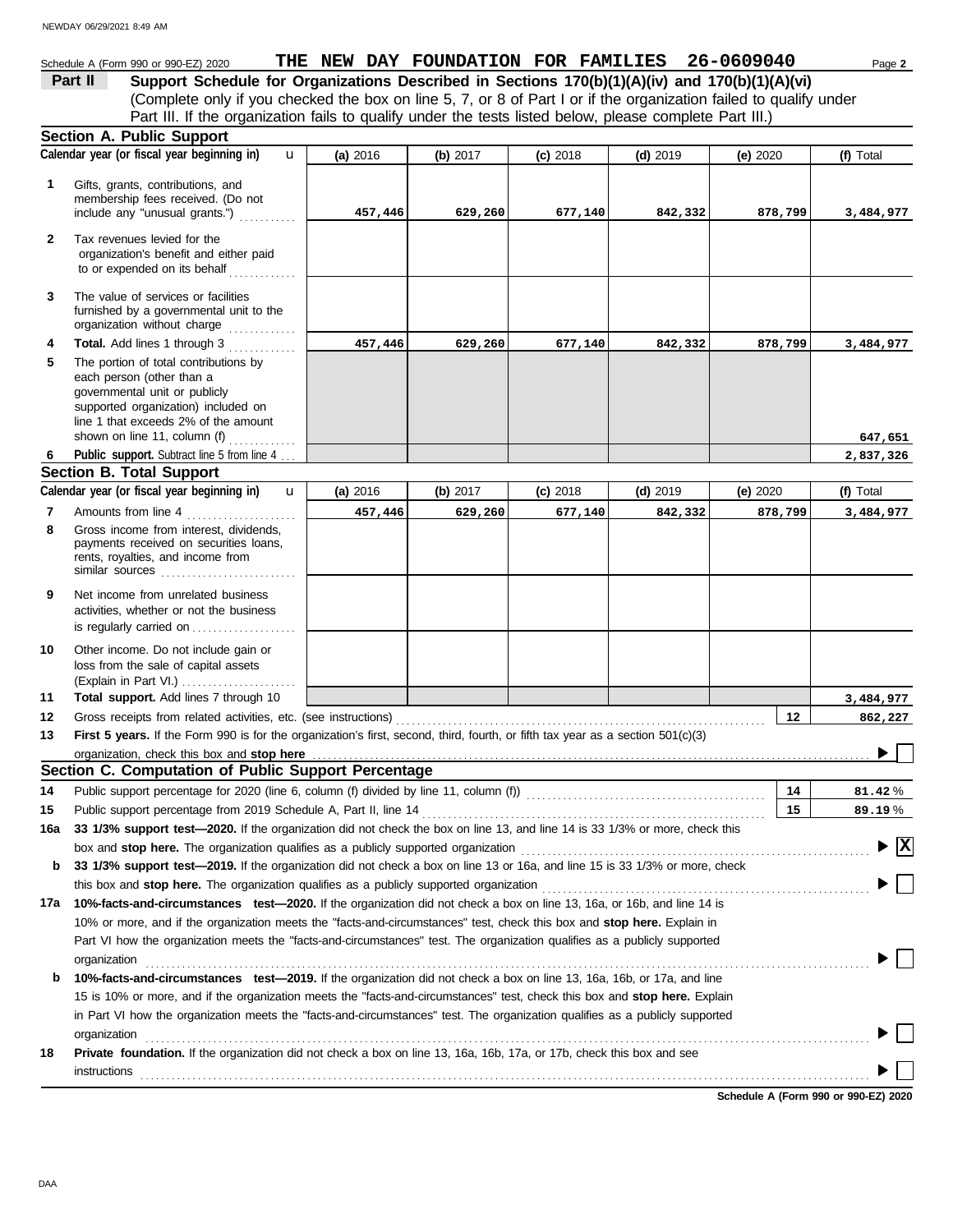DAA

## Schedule A (Form 990 or 990-EZ) 2020 **THE NEW DAY FOUNDATION FOR FAMILIES** 26-0609040 Page 3

**Part III Support Schedule for Organizations Described in Section 509(a)(2)**

(Complete only if you checked the box on line 10 of Part I or if the organization failed to qualify under Part II. If the organization fails to qualify under the tests listed below, please complete Part II.)

|             | <b>Section A. Public Support</b>                                                                                                                                                                     |          |          |            |            |            |              |
|-------------|------------------------------------------------------------------------------------------------------------------------------------------------------------------------------------------------------|----------|----------|------------|------------|------------|--------------|
|             | Calendar year (or fiscal year beginning in)<br>u                                                                                                                                                     | (a) 2016 | (b) 2017 | $(c)$ 2018 | $(d)$ 2019 | (e) $2020$ | (f) Total    |
| $\mathbf 1$ | Gifts, grants, contributions, and membership fees<br>received. (Do not include any "unusual grants.")                                                                                                |          |          |            |            |            |              |
| 2           | Gross receipts from admissions, merchandise<br>sold or services performed, or facilities<br>furnished in any activity that is related to the<br>organization's tax-exempt purpose                    |          |          |            |            |            |              |
| 3           | Gross receipts from activities that are not an<br>unrelated trade or business under section 513                                                                                                      |          |          |            |            |            |              |
| 4           | Tax revenues levied for the<br>organization's benefit and either paid<br>to or expended on its behalf<br>.                                                                                           |          |          |            |            |            |              |
| 5           | The value of services or facilities<br>furnished by a governmental unit to the<br>organization without charge                                                                                        |          |          |            |            |            |              |
| 6           | Total. Add lines 1 through 5                                                                                                                                                                         |          |          |            |            |            |              |
| 7a          | Amounts included on lines 1, 2, and 3<br>received from disqualified persons                                                                                                                          |          |          |            |            |            |              |
| b           | Amounts included on lines 2 and 3<br>received from other than disqualified<br>persons that exceed the greater of \$5,000<br>or 1% of the amount on line 13 for the year                              |          |          |            |            |            |              |
| c           | Add lines 7a and 7b                                                                                                                                                                                  |          |          |            |            |            |              |
| 8           | Public support. (Subtract line 7c from<br>line $6.$ )                                                                                                                                                |          |          |            |            |            |              |
|             | .<br><b>Section B. Total Support</b>                                                                                                                                                                 |          |          |            |            |            |              |
|             | Calendar year (or fiscal year beginning in)<br>$\mathbf{u}$                                                                                                                                          | (a) 2016 | (b) 2017 | $(c)$ 2018 | $(d)$ 2019 | (e) $2020$ | (f) Total    |
| 9           | Amounts from line 6                                                                                                                                                                                  |          |          |            |            |            |              |
| 10a         | Gross income from interest, dividends,<br>payments received on securities loans, rents,<br>royalties, and income from similar sources                                                                |          |          |            |            |            |              |
| b           | Unrelated business taxable income (less<br>section 511 taxes) from businesses<br>acquired after June 30, 1975                                                                                        |          |          |            |            |            |              |
| C           | Add lines 10a and 10b                                                                                                                                                                                |          |          |            |            |            |              |
| 11          | Net income from unrelated business<br>activities not included in line 10b, whether<br>or not the business is regularly carried on                                                                    |          |          |            |            |            |              |
| 12          | Other income. Do not include gain or<br>loss from the sale of capital assets<br>(Explain in Part VI.)                                                                                                |          |          |            |            |            |              |
| 13          | Total support. (Add lines 9, 10c, 11,                                                                                                                                                                |          |          |            |            |            |              |
|             | and $12.$ )                                                                                                                                                                                          |          |          |            |            |            |              |
| 14          | First 5 years. If the Form 990 is for the organization's first, second, third, fourth, or fifth tax year as a section 501(c)(3)                                                                      |          |          |            |            |            |              |
|             | organization, check this box and stop here<br>Section C. Computation of Public Support Percentage                                                                                                    |          |          |            |            |            |              |
|             |                                                                                                                                                                                                      |          |          |            |            |            |              |
| 15          |                                                                                                                                                                                                      |          |          |            |            | 15         | %            |
| 16          |                                                                                                                                                                                                      |          |          |            |            | 16         | %            |
|             | Section D. Computation of Investment Income Percentage                                                                                                                                               |          |          |            |            |            |              |
| 17          |                                                                                                                                                                                                      |          |          |            |            | 17         | %            |
| 18          | Investment income percentage from 2019 Schedule A, Part III, line 17<br>33 1/3% support tests-2020. If the organization did not check the box on line 14, and line 15 is more than 33 1/3%, and line |          |          |            |            | 18         | %            |
| 19a         |                                                                                                                                                                                                      |          |          |            |            |            | $\mathbf{L}$ |
| b           | 33 1/3% support tests—2019. If the organization did not check a box on line 14 or line 19a, and line 16 is more than 33 1/3%, and                                                                    |          |          |            |            |            |              |
|             |                                                                                                                                                                                                      |          |          |            |            |            |              |
| 20          |                                                                                                                                                                                                      |          |          |            |            |            |              |
|             |                                                                                                                                                                                                      |          |          |            |            |            |              |

**Schedule A (Form 990 or 990-EZ) 2020**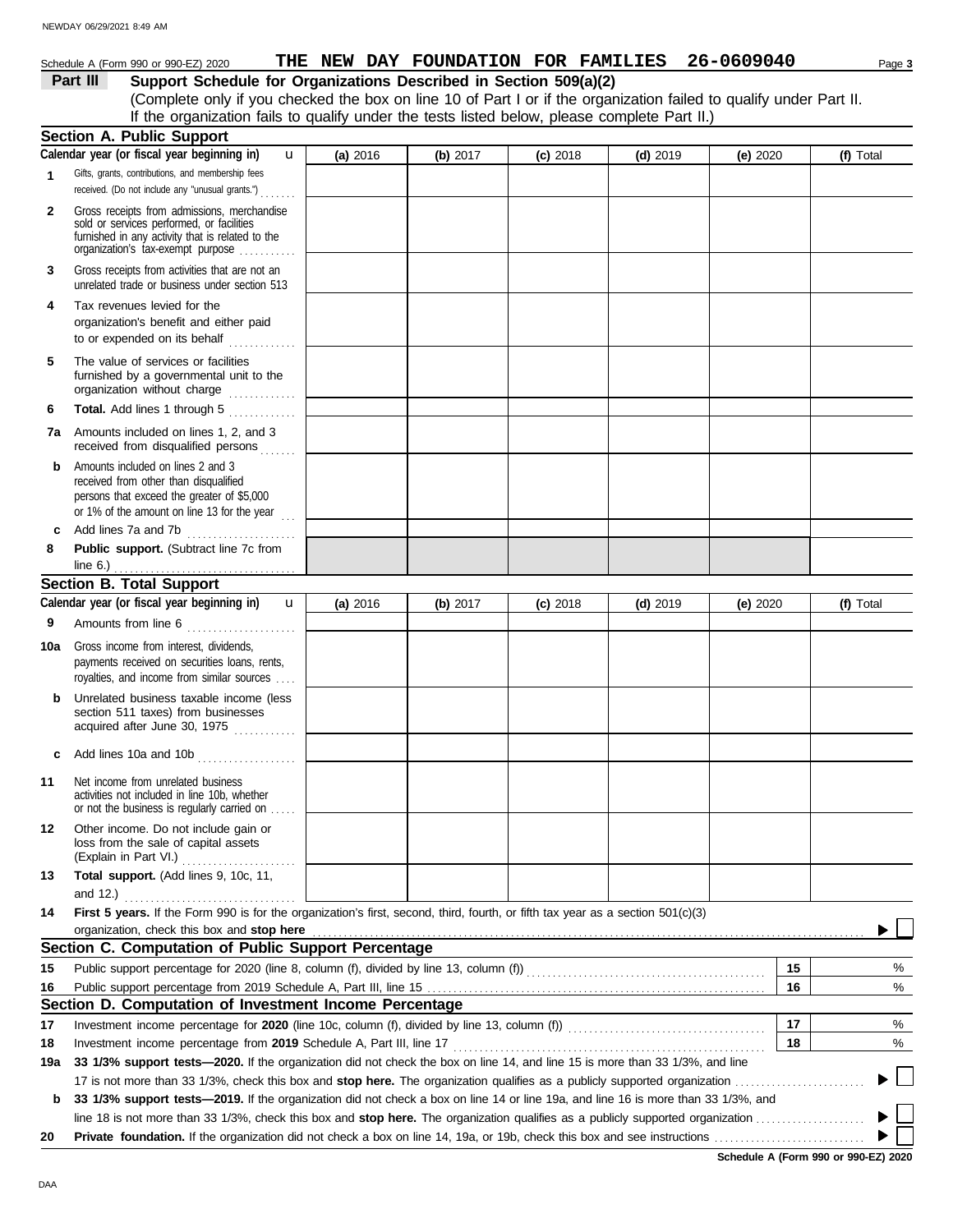Sections A, D, and E. If you checked box 12d, Part I, complete Sections A and D, and complete Part V.) (Complete only if you checked a box in line 12 on Part I. If you checked box 12a, Part I, complete Sections A and B. If you checked box 12b, Part I, complete Sections A and C. If you checked box 12c, Part I, complete

#### **Section A. All Supporting Organizations**

| Are all of the organization's supported organizations listed by name in the organization's governing     |
|----------------------------------------------------------------------------------------------------------|
| documents? If "No," describe in Part VI how the supported organizations are designated. If designated by |
| class or purpose, describe the designation. If historic and continuing relationship, explain.            |

- Did the organization have any supported organization that does not have an IRS determination of status under section 509(a)(1) or (2)? *If "Yes," explain in Part VI how the organization determined that the supported organization was described in section 509(a)(1) or (2).* **2**
- **3a** Did the organization have a supported organization described in section 501(c)(4), (5), or (6)? *If "Yes," answer lines 3b and 3c below.*
- **b** Did the organization confirm that each supported organization qualified under section 501(c)(4), (5), or (6) and satisfied the public support tests under section 509(a)(2)? *If "Yes," describe in Part VI when and how the organization made the determination.*
- **c** Did the organization ensure that all support to such organizations was used exclusively for section  $170(c)(2)(B)$ purposes? *If "Yes," explain in Part VI what controls the organization put in place to ensure such use.*
- **4a** Was any supported organization not organized in the United States ("foreign supported organization")? *If "Yes," and if you checked 12a or 12b in Part I, answer (b) and (c) below.*
- **b** Did the organization have ultimate control and discretion in deciding whether to make grants to the foreign supported organization? *If "Yes," describe in Part VI how the organization had such control and discretion despite being controlled or supervised by or in connection with its supported organizations.*
- **c** Did the organization support any foreign supported organization that does not have an IRS determination under sections 501(c)(3) and 509(a)(1) or (2)? *If "Yes," explain in Part VI what controls the organization used to ensure that all support to the foreign supported organization was used exclusively for section 170(c)(2)(B) purposes.*
- **5a** Did the organization add, substitute, or remove any supported organizations during the tax year? *If "Yes," answer lines 5b and 5c below (if applicable). Also, provide detail in Part VI, including (i) the names and EIN numbers of the supported organizations added, substituted, or removed; (ii) the reasons for each such action; (iii) the authority under the organization's organizing document authorizing such action; and (iv) how the action was accomplished (such as by amendment to the organizing document).*
- **b Type I or Type II only.** Was any added or substituted supported organization part of a class already designated in the organization's organizing document?
- **c Substitutions only.** Was the substitution the result of an event beyond the organization's control?
- **6** Did the organization provide support (whether in the form of grants or the provision of services or facilities) to anyone other than (i) its supported organizations, (ii) individuals that are part of the charitable class benefited by one or more of its supported organizations, or (iii) other supporting organizations that also support or benefit one or more of the filing organization's supported organizations? *If "Yes," provide detail in Part VI.*
- **7** Did the organization provide a grant, loan, compensation, or other similar payment to a substantial contributor (as defined in section 4958(c)(3)(C)), a family member of a substantial contributor, or a 35% controlled entity with regard to a substantial contributor? *If "Yes," complete Part I of Schedule L (Form 990 or 990-EZ).*
- **8** Did the organization make a loan to a disqualified person (as defined in section 4958) not described in line 7? *If "Yes," complete Part I of Schedule L (Form 990 or 990-EZ).*
- **9a** Was the organization controlled directly or indirectly at any time during the tax year by one or more disqualified persons, as defined in section 4946 (other than foundation managers and organizations described in section 509(a)(1) or (2))? *If "Yes," provide detail in Part VI.*
- **b** Did one or more disqualified persons (as defined in line 9a) hold a controlling interest in any entity in which the supporting organization had an interest? *If "Yes," provide detail in Part VI.*
- **c** Did a disqualified person (as defined in line 9a) have an ownership interest in, or derive any personal benefit from, assets in which the supporting organization also had an interest? *If "Yes," provide detail in Part VI.*
- **10a** Was the organization subject to the excess business holdings rules of section 4943 because of section 4943(f) (regarding certain Type II supporting organizations, and all Type III non-functionally integrated supporting organizations)? *If "Yes," answer line 10b below.*
- **b** Did the organization have any excess business holdings in the tax year? *(Use Schedule C, Form 4720, to determine whether the organization had excess business holdings.)*

**1 2 3a 3b 3c 4a 4b 4c 5a 5b 5c 6 7 8 9a 9b 9c 10a 10b**

**Yes No**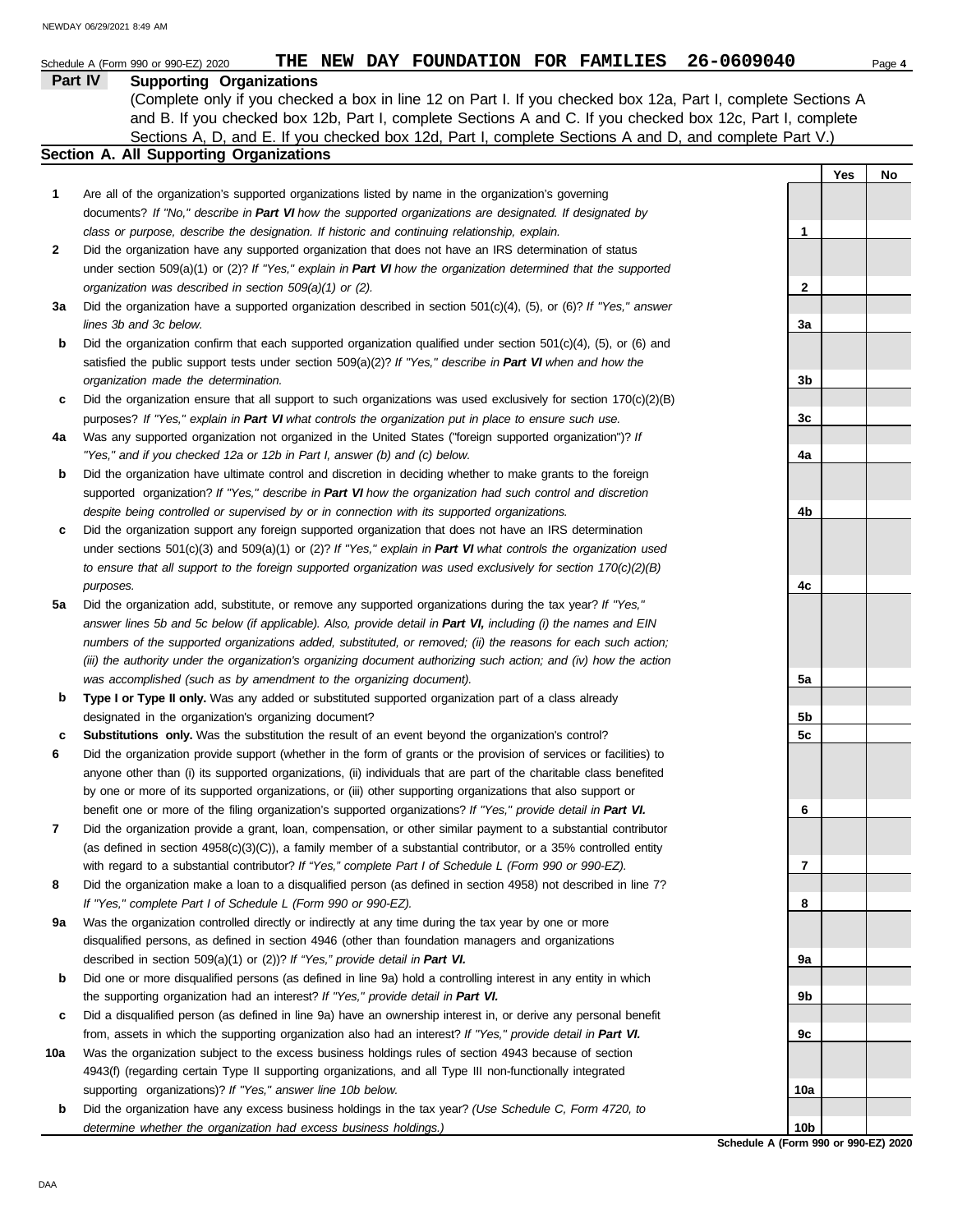|    | NEWDAY 06/29/2021 8:49 AM                                                                                                         |                 |            |        |
|----|-----------------------------------------------------------------------------------------------------------------------------------|-----------------|------------|--------|
|    | 26-0609040<br>THE NEW DAY FOUNDATION FOR FAMILIES<br>Schedule A (Form 990 or 990-EZ) 2020                                         |                 |            | Page 5 |
|    | <b>Supporting Organizations (continued)</b><br><b>Part IV</b>                                                                     |                 |            |        |
|    |                                                                                                                                   |                 | Yes        | No     |
| 11 | Has the organization accepted a gift or contribution from any of the following persons?                                           |                 |            |        |
| а  | A person who directly or indirectly controls, either alone or together with persons described in lines 11b and                    |                 |            |        |
|    | 11c below, the governing body of a supported organization?                                                                        | 11a             |            |        |
| b  | A family member of a person described in line 11a above?                                                                          | 11 <sub>b</sub> |            |        |
| c  | A 35% controlled entity of a person described in line 11a or 11b above? If "Yes" to line 11a, 11b, or 11c, provide                |                 |            |        |
|    | detail in Part VI.                                                                                                                | 11c             |            |        |
|    | <b>Section B. Type I Supporting Organizations</b>                                                                                 |                 |            |        |
|    |                                                                                                                                   |                 | <b>Yes</b> | No     |
| 1  | Did the governing body, members of the governing body, officers acting in their official capacity, or membership of one or        |                 |            |        |
|    | more supported organizations have the power to regularly appoint or elect at least a majority of the organization's officers,     |                 |            |        |
|    | directors, or trustees at all times during the tax year? If "No," describe in Part VI how the supported organization(s)           |                 |            |        |
|    | effectively operated, supervised, or controlled the organization's activities. If the organization had more than one supported    |                 |            |        |
|    | organization, describe how the powers to appoint and/or remove officers, directors, or trustees were allocated among the          |                 |            |        |
|    | supported organizations and what conditions or restrictions, if any, applied to such powers during the tax year.                  | 1               |            |        |
| 2  | Did the organization operate for the benefit of any supported organization other than the supported                               |                 |            |        |
|    | organization(s) that operated, supervised, or controlled the supporting organization? If "Yes," explain in Part                   |                 |            |        |
|    | VI how providing such benefit carried out the purposes of the supported organization(s) that operated,                            |                 |            |        |
|    | supervised, or controlled the supporting organization.                                                                            | 2               |            |        |
|    | Section C. Type II Supporting Organizations                                                                                       |                 |            |        |
|    |                                                                                                                                   |                 | Yes        | No     |
| 1  | Were a majority of the organization's directors or trustees during the tax year also a majority of the directors                  |                 |            |        |
|    | or trustees of each of the organization's supported organization(s)? If "No," describe in Part VI how control                     |                 |            |        |
|    | or management of the supporting organization was vested in the same persons that controlled or managed                            |                 |            |        |
|    | the supported organization(s).                                                                                                    | 1               |            |        |
|    | Section D. All Type III Supporting Organizations                                                                                  |                 |            |        |
|    |                                                                                                                                   |                 | <b>Yes</b> | No     |
| 1  | Did the organization provide to each of its supported organizations, by the last day of the fifth month of the                    |                 |            |        |
|    | organization's tax year, (i) a written notice describing the type and amount of support provided during the prior tax             |                 |            |        |
|    | year, (ii) a copy of the Form 990 that was most recently filed as of the date of notification, and (iii) copies of the            |                 |            |        |
|    | organization's governing documents in effect on the date of notification, to the extent not previously provided?                  | 1               |            |        |
| 2  | Were any of the organization's officers, directors, or trustees either (i) appointed or elected by the supported                  |                 |            |        |
|    | organization(s) or (ii) serving on the governing body of a supported organization? If "No," explain in Part VI how                |                 |            |        |
|    | the organization maintained a close and continuous working relationship with the supported organization(s).                       | 2               |            |        |
| 3  | By reason of the relationship described in line 2, above, did the organization's supported organizations have                     |                 |            |        |
|    | a significant voice in the organization's investment policies and in directing the use of the organization's                      |                 |            |        |
|    | income or assets at all times during the tax year? If "Yes," describe in Part VI the role the organization's                      |                 |            |        |
|    | supported organizations played in this regard.                                                                                    | 3               |            |        |
|    | Section E. Type III Functionally-Integrated Supporting Organizations                                                              |                 |            |        |
| 1  | Check the box next to the method that the organization used to satisfy the Integral Part Test during the year (see instructions). |                 |            |        |
| a  | The organization satisfied the Activities Test. Complete line 2 below.                                                            |                 |            |        |
| b  | The organization is the parent of each of its supported organizations. Complete line 3 below.                                     |                 |            |        |
| c  | The organization supported a governmental entity. Describe in Part VI how you supported a governmental entity (see instructions). |                 |            |        |
| 2  | Activities Test. Answer lines 2a and 2b below.                                                                                    |                 | Yes        | No     |
| а  | Did substantially all of the organization's activities during the tax year directly further the exempt purposes of                |                 |            |        |
|    | cupperted examination(a) to which the examination was reaponsive? If "Yes" then in Dart III identify                              |                 |            |        |

| the supported organization(s) to which the organization was responsive? If "Yes," then in Part VI identify                   |
|------------------------------------------------------------------------------------------------------------------------------|
| those supported organizations and explain how these activities directly furthered their exempt purposes,                     |
| how the organization was responsive to those supported organizations, and how the organization determined                    |
| that these activities constituted substantially all of its activities.                                                       |
| <b>b</b> Did the activities described in line 2a, above, constitute activities that, but for the organization's involvement, |

| these activities but for the organization's involvement. | <b>b</b> Did the activities described in line 2a, above, constitute activities that, but for the organization's involvement, |
|----------------------------------------------------------|------------------------------------------------------------------------------------------------------------------------------|
|                                                          | one or more of the organization's supported organization(s) would have been engaged in? If "Yes," explain in                 |
|                                                          | Part VI the reasons for the organization's position that its supported organization(s) would have engaged in                 |
|                                                          |                                                                                                                              |

- **3** Parent of Supported Organizations. *Answer lines 3a and 3b below.*
- **a** Did the organization have the power to regularly appoint or elect a majority of the officers, directors, or trustees of each of the supported organizations? *If "Yes" or "No," provide details in Part VI.*
- **b** Did the organization exercise a substantial degree of direction over the policies, programs, and activities of each of its supported organizations? *If "Yes," describe in Part VI the role played by the organization in this regard.*

DAA **Schedule A (Form 990 or 990-EZ) 2020 3b**

**2a**

**2b**

**3a**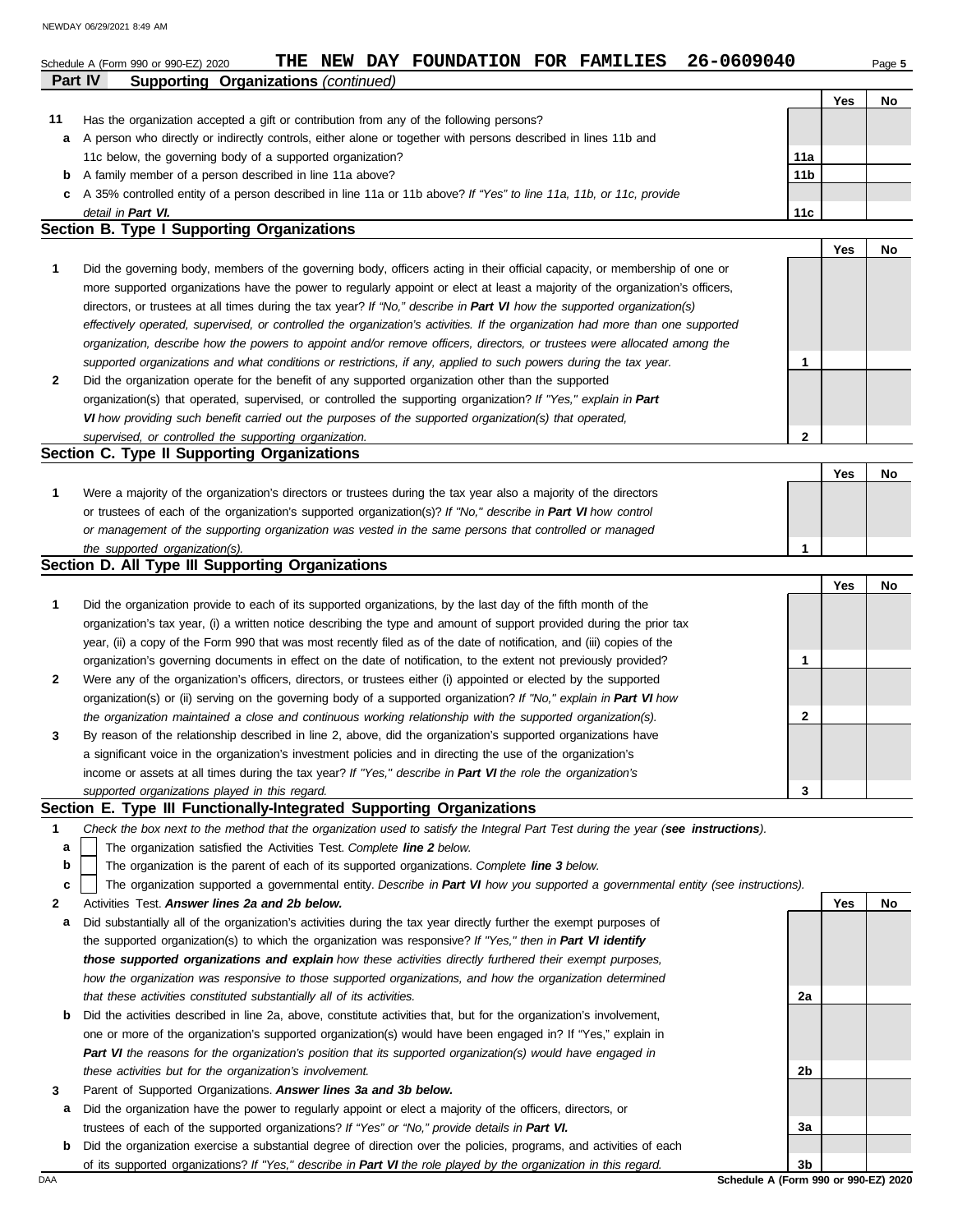|              | THE NEW DAY FOUNDATION FOR FAMILIES<br>Schedule A (Form 990 or 990-EZ) 2020                                                      |                |                | 26-0609040 | Page 6                         |
|--------------|----------------------------------------------------------------------------------------------------------------------------------|----------------|----------------|------------|--------------------------------|
| Part V       | Type III Non-Functionally Integrated 509(a)(3) Supporting Organizations                                                          |                |                |            |                                |
| $\mathbf{1}$ | Check here if the organization satisfied the Integral Part Test as a qualifying trust on Nov. 20, 1970 (explain in Part VI). See |                |                |            |                                |
|              | <b>instructions.</b> All other Type III non-functionally integrated supporting organizations must complete Sections A through E. |                |                |            |                                |
|              | Section A - Adjusted Net Income                                                                                                  |                | (A) Prior Year |            | (B) Current Year<br>(optional) |
| 1            | Net short-term capital gain                                                                                                      | $\mathbf{1}$   |                |            |                                |
| $\mathbf{2}$ | Recoveries of prior-year distributions                                                                                           | $\overline{2}$ |                |            |                                |
| 3            | Other gross income (see instructions)                                                                                            | 3              |                |            |                                |
| 4            | Add lines 1 through 3.                                                                                                           | 4              |                |            |                                |
| 5            | Depreciation and depletion                                                                                                       | 5              |                |            |                                |
| 6            | Portion of operating expenses paid or incurred for production or collection of                                                   |                |                |            |                                |
|              | gross income or for management, conservation, or maintenance of property                                                         |                |                |            |                                |
|              | held for production of income (see instructions)                                                                                 | 6              |                |            |                                |
| 7            | Other expenses (see instructions)                                                                                                | $\overline{7}$ |                |            |                                |
| 8            | Adjusted Net Income (subtract lines 5, 6, and 7 from line 4)                                                                     | 8              |                |            |                                |
|              | Section B - Minimum Asset Amount                                                                                                 |                | (A) Prior Year |            | (B) Current Year<br>(optional) |
| 1.           | Aggregate fair market value of all non-exempt-use assets (see                                                                    |                |                |            |                                |
|              | instructions for short tax year or assets held for part of year):                                                                |                |                |            |                                |
|              | a Average monthly value of securities                                                                                            | 1a             |                |            |                                |
|              | <b>b</b> Average monthly cash balances                                                                                           | 1 <sub>b</sub> |                |            |                                |
|              | c Fair market value of other non-exempt-use assets                                                                               | 1 <sub>c</sub> |                |            |                                |
|              | <b>d Total</b> (add lines 1a, 1b, and 1c)                                                                                        | 1d             |                |            |                                |
|              | e Discount claimed for blockage or other factors                                                                                 |                |                |            |                                |
|              | (explain in detail in Part VI):                                                                                                  |                |                |            |                                |
| $\mathbf{2}$ | Acquisition indebtedness applicable to non-exempt-use assets                                                                     | $\mathbf{2}$   |                |            |                                |
| 3            | Subtract line 2 from line 1d.                                                                                                    | 3              |                |            |                                |
| 4            | Cash deemed held for exempt use. Enter 0.015 of line 3 (for greater amount,                                                      |                |                |            |                                |
|              | see instructions).                                                                                                               | 4              |                |            |                                |
| 5            | Net value of non-exempt-use assets (subtract line 4 from line 3)                                                                 | 5              |                |            |                                |
| 6            | Multiply line 5 by 0.035.                                                                                                        | 6              |                |            |                                |
| 7            | Recoveries of prior-year distributions                                                                                           | $\overline{7}$ |                |            |                                |
| 8            | Minimum Asset Amount (add line 7 to line 6)                                                                                      | 8              |                |            |                                |
|              | Section C - Distributable Amount                                                                                                 |                |                |            | <b>Current Year</b>            |
| 1.           | Adjusted net income for prior year (from Section A, line 8, column A)                                                            | 1              |                |            |                                |
| $\mathbf{2}$ | Enter 0.85 of line 1.                                                                                                            | $\mathbf 2$    |                |            |                                |
| 3            | Minimum asset amount for prior year (from Section B, line 8, column A)                                                           | 3              |                |            |                                |
| 4            | Enter greater of line 2 or line 3.                                                                                               | 4              |                |            |                                |
| 5            | Income tax imposed in prior year                                                                                                 | 5              |                |            |                                |
| 6            | <b>Distributable Amount.</b> Subtract line 5 from line 4, unless subject to                                                      |                |                |            |                                |
|              | emergency temporary reduction (see instructions).                                                                                | 6              |                |            |                                |
|              |                                                                                                                                  |                |                |            |                                |

**7** | Check here if the current year is the organization's first as a non-functionally integrated Type III supporting organization (see instructions).

**Schedule A (Form 990 or 990-EZ) 2020**

DAA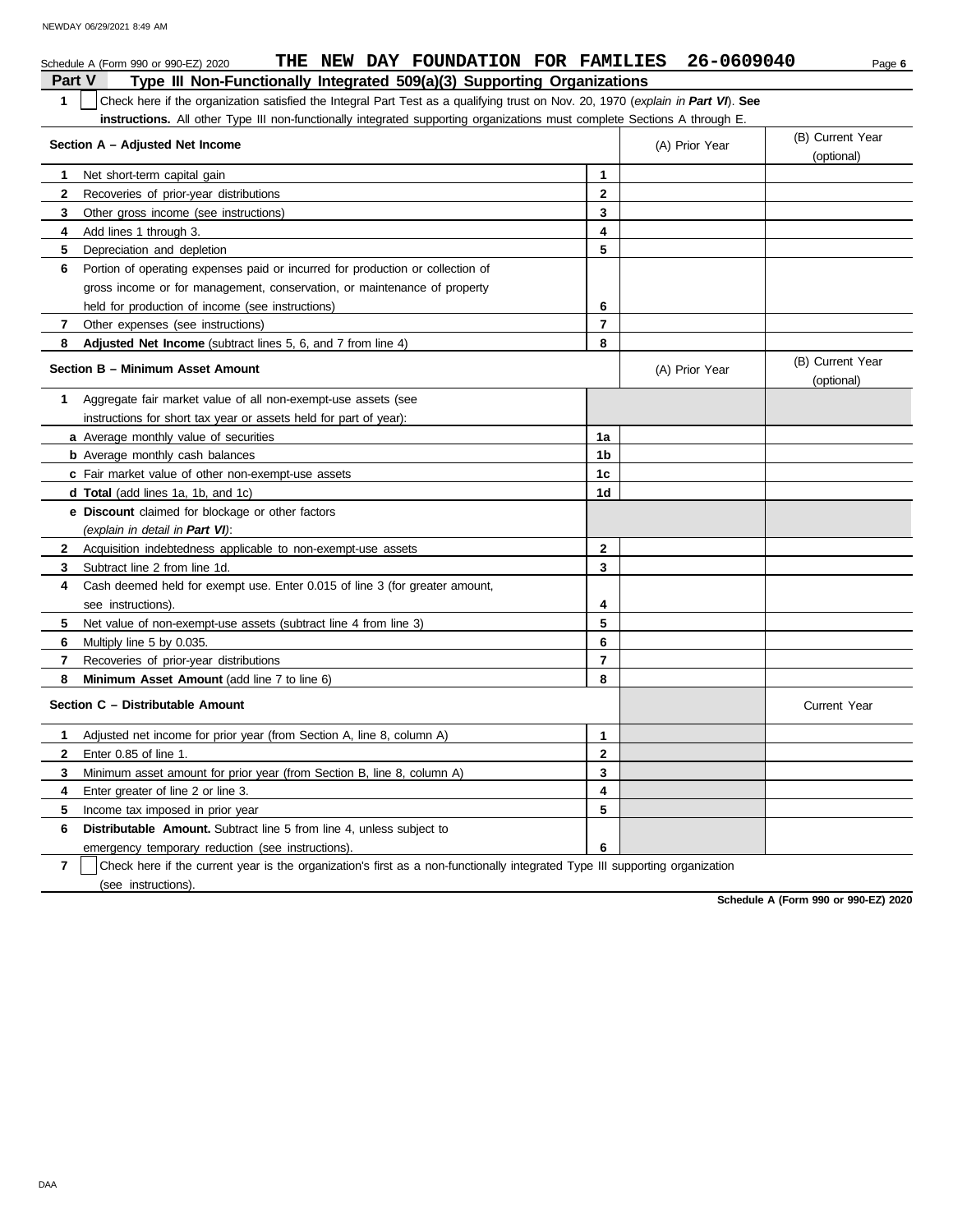#### Schedule A (Form 990 or 990-EZ) 2020 **THE NEW DAY FOUNDATION FOR FAMILIES** 26-0609040 Page 7 **Part V Type III Non-Functionally Integrated 509(a)(3) Supporting Organizations** *(continued)* **Section D – Distributions Current Year 1 2 3 4 5 6 7 8** Amounts paid to supported organizations to accomplish exempt purposes Amounts paid to perform activity that directly furthers exempt purposes of supported organizations, in excess of income from activity Administrative expenses paid to accomplish exempt purposes of supported organizations Amounts paid to acquire exempt-use assets Qualified set-aside amounts (prior IRS approval required—*provide details in Part VI*) Other distributions (*describe in Part VI*). See instructions. **Total annual distributions.** Add lines 1 through 6. Distributions to attentive supported organizations to which the organization is responsive

|                | Distributions to attentive supported organizations to writer the organization is responsive                                 |                                    |                                                     |                                                  |
|----------------|-----------------------------------------------------------------------------------------------------------------------------|------------------------------------|-----------------------------------------------------|--------------------------------------------------|
|                | (provide details in Part VI). See instructions.                                                                             |                                    |                                                     |                                                  |
| 9              | Distributable amount for 2020 from Section C. line 6                                                                        |                                    |                                                     |                                                  |
| 10             | Line 8 amount divided by line 9 amount                                                                                      |                                    |                                                     |                                                  |
|                | <b>Section E – Distribution Allocations (see instructions)</b>                                                              | (i)<br><b>Excess Distributions</b> | (i)<br><b>Underdistributions</b><br><b>Pre-2020</b> | (iii)<br><b>Distributable</b><br>Amount for 2020 |
| 1              | Distributable amount for 2020 from Section C, line 6                                                                        |                                    |                                                     |                                                  |
| $\mathbf{2}$   | Underdistributions, if any, for years prior to 2020<br>(reasonable cause required–explain in Part VI). See<br>instructions. |                                    |                                                     |                                                  |
| 3              | Excess distributions carryover, if any, to 2020                                                                             |                                    |                                                     |                                                  |
|                |                                                                                                                             |                                    |                                                     |                                                  |
|                | $b$ From 2016                                                                                                               |                                    |                                                     |                                                  |
|                |                                                                                                                             |                                    |                                                     |                                                  |
|                |                                                                                                                             |                                    |                                                     |                                                  |
|                |                                                                                                                             |                                    |                                                     |                                                  |
|                | f Total of lines 3a through 3e                                                                                              |                                    |                                                     |                                                  |
|                | g Applied to underdistributions of prior years                                                                              |                                    |                                                     |                                                  |
|                | h Applied to 2020 distributable amount                                                                                      |                                    |                                                     |                                                  |
|                | <i>i</i> Carryover from 2015 not applied (see instructions)                                                                 |                                    |                                                     |                                                  |
|                | Remainder. Subtract lines 3g, 3h, and 3i from line 3f.                                                                      |                                    |                                                     |                                                  |
| 4              | Distributions for 2020 from                                                                                                 |                                    |                                                     |                                                  |
|                | \$<br>Section D, line 7:                                                                                                    |                                    |                                                     |                                                  |
|                | a Applied to underdistributions of prior years                                                                              |                                    |                                                     |                                                  |
|                | <b>b</b> Applied to 2020 distributable amount                                                                               |                                    |                                                     |                                                  |
|                | c Remainder. Subtract lines 4a and 4b from line 4.                                                                          |                                    |                                                     |                                                  |
| 5              | Remaining underdistributions for years prior to 2020, if                                                                    |                                    |                                                     |                                                  |
|                | any. Subtract lines 3g and 4a from line 2. For result                                                                       |                                    |                                                     |                                                  |
|                | greater than zero, explain in Part VI. See instructions.                                                                    |                                    |                                                     |                                                  |
| 6              | Remaining underdistributions for 2020 Subtract lines 3h                                                                     |                                    |                                                     |                                                  |
|                | and 4b from line 1. For result greater than zero, explain in                                                                |                                    |                                                     |                                                  |
|                | Part VI. See instructions.                                                                                                  |                                    |                                                     |                                                  |
| $\overline{7}$ | Excess distributions carryover to 2021. Add lines 3j                                                                        |                                    |                                                     |                                                  |
|                | and 4c.                                                                                                                     |                                    |                                                     |                                                  |
| 8              | Breakdown of line 7:                                                                                                        |                                    |                                                     |                                                  |
|                | a Excess from 2016                                                                                                          |                                    |                                                     |                                                  |
|                |                                                                                                                             |                                    |                                                     |                                                  |
|                | c Excess from 2018                                                                                                          |                                    |                                                     |                                                  |
|                | d Excess from 2019                                                                                                          |                                    |                                                     |                                                  |
|                | e Excess from 2020                                                                                                          |                                    |                                                     |                                                  |

**Schedule A (Form 990 or 990-EZ) 2020**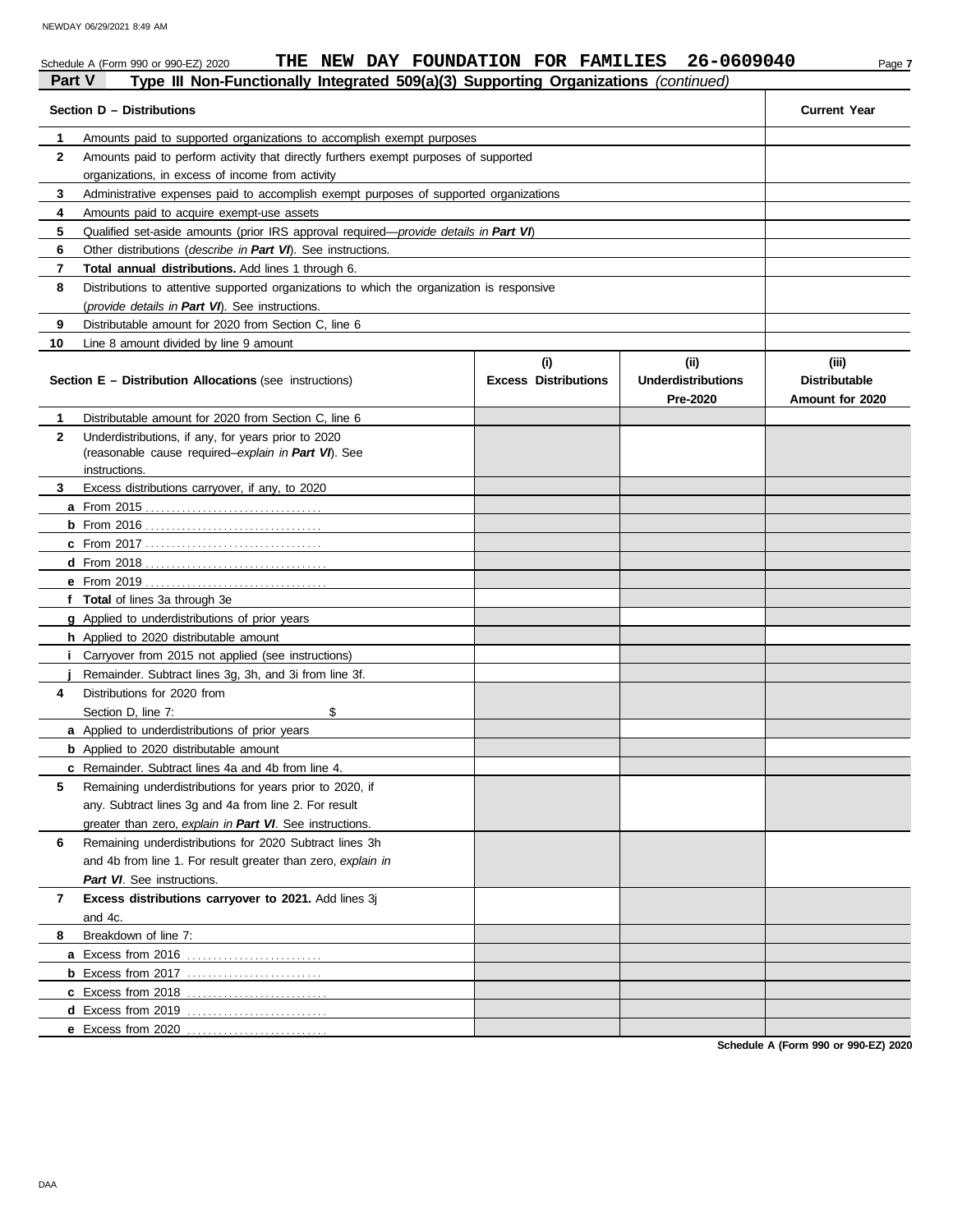| Supplemental Information. Provide the explanations required by Part II, line 10; Part II, line 17a or 17b; Part<br>Part VI<br>III, line 12; Part IV, Section A, lines 1, 2, 3b, 3c, 4b, 4c, 5a, 6, 9a, 9b, 9c, 11a, 11b, and 11c; Part IV, Section<br>B, lines 1 and 2; Part IV, Section C, line 1; Part IV, Section D, lines 2 and 3; Part IV, Section E, lines 1c, 2a, 2b,<br>3a, and 3b; Part V, line 1; Part V, Section B, line 1e; Part V, Section D, lines 5, 6, and 8; and Part V, Section E,<br>lines 2, 5, and 6. Also complete this part for any additional information. (See instructions.) | Schedule A (Form 990 or 990-EZ) 2020 |  | THE NEW DAY FOUNDATION FOR FAMILIES 26-0609040 | Page 8 |
|--------------------------------------------------------------------------------------------------------------------------------------------------------------------------------------------------------------------------------------------------------------------------------------------------------------------------------------------------------------------------------------------------------------------------------------------------------------------------------------------------------------------------------------------------------------------------------------------------------|--------------------------------------|--|------------------------------------------------|--------|
|                                                                                                                                                                                                                                                                                                                                                                                                                                                                                                                                                                                                        |                                      |  |                                                |        |
|                                                                                                                                                                                                                                                                                                                                                                                                                                                                                                                                                                                                        |                                      |  |                                                |        |
|                                                                                                                                                                                                                                                                                                                                                                                                                                                                                                                                                                                                        |                                      |  |                                                |        |
|                                                                                                                                                                                                                                                                                                                                                                                                                                                                                                                                                                                                        |                                      |  |                                                |        |
|                                                                                                                                                                                                                                                                                                                                                                                                                                                                                                                                                                                                        |                                      |  |                                                |        |
|                                                                                                                                                                                                                                                                                                                                                                                                                                                                                                                                                                                                        |                                      |  |                                                |        |
|                                                                                                                                                                                                                                                                                                                                                                                                                                                                                                                                                                                                        |                                      |  |                                                |        |
|                                                                                                                                                                                                                                                                                                                                                                                                                                                                                                                                                                                                        |                                      |  |                                                |        |
|                                                                                                                                                                                                                                                                                                                                                                                                                                                                                                                                                                                                        |                                      |  |                                                |        |
|                                                                                                                                                                                                                                                                                                                                                                                                                                                                                                                                                                                                        |                                      |  |                                                |        |
|                                                                                                                                                                                                                                                                                                                                                                                                                                                                                                                                                                                                        |                                      |  |                                                |        |
|                                                                                                                                                                                                                                                                                                                                                                                                                                                                                                                                                                                                        |                                      |  |                                                |        |
|                                                                                                                                                                                                                                                                                                                                                                                                                                                                                                                                                                                                        |                                      |  |                                                |        |
|                                                                                                                                                                                                                                                                                                                                                                                                                                                                                                                                                                                                        |                                      |  |                                                |        |
|                                                                                                                                                                                                                                                                                                                                                                                                                                                                                                                                                                                                        |                                      |  |                                                |        |
|                                                                                                                                                                                                                                                                                                                                                                                                                                                                                                                                                                                                        |                                      |  |                                                |        |
|                                                                                                                                                                                                                                                                                                                                                                                                                                                                                                                                                                                                        |                                      |  |                                                |        |
|                                                                                                                                                                                                                                                                                                                                                                                                                                                                                                                                                                                                        |                                      |  |                                                |        |
|                                                                                                                                                                                                                                                                                                                                                                                                                                                                                                                                                                                                        |                                      |  |                                                |        |
|                                                                                                                                                                                                                                                                                                                                                                                                                                                                                                                                                                                                        |                                      |  |                                                |        |
|                                                                                                                                                                                                                                                                                                                                                                                                                                                                                                                                                                                                        |                                      |  |                                                |        |
|                                                                                                                                                                                                                                                                                                                                                                                                                                                                                                                                                                                                        |                                      |  |                                                |        |
|                                                                                                                                                                                                                                                                                                                                                                                                                                                                                                                                                                                                        |                                      |  |                                                |        |
|                                                                                                                                                                                                                                                                                                                                                                                                                                                                                                                                                                                                        |                                      |  |                                                |        |
|                                                                                                                                                                                                                                                                                                                                                                                                                                                                                                                                                                                                        |                                      |  |                                                |        |
|                                                                                                                                                                                                                                                                                                                                                                                                                                                                                                                                                                                                        |                                      |  |                                                |        |
|                                                                                                                                                                                                                                                                                                                                                                                                                                                                                                                                                                                                        |                                      |  |                                                |        |
|                                                                                                                                                                                                                                                                                                                                                                                                                                                                                                                                                                                                        |                                      |  |                                                |        |
|                                                                                                                                                                                                                                                                                                                                                                                                                                                                                                                                                                                                        |                                      |  |                                                |        |
|                                                                                                                                                                                                                                                                                                                                                                                                                                                                                                                                                                                                        |                                      |  |                                                |        |
|                                                                                                                                                                                                                                                                                                                                                                                                                                                                                                                                                                                                        |                                      |  |                                                |        |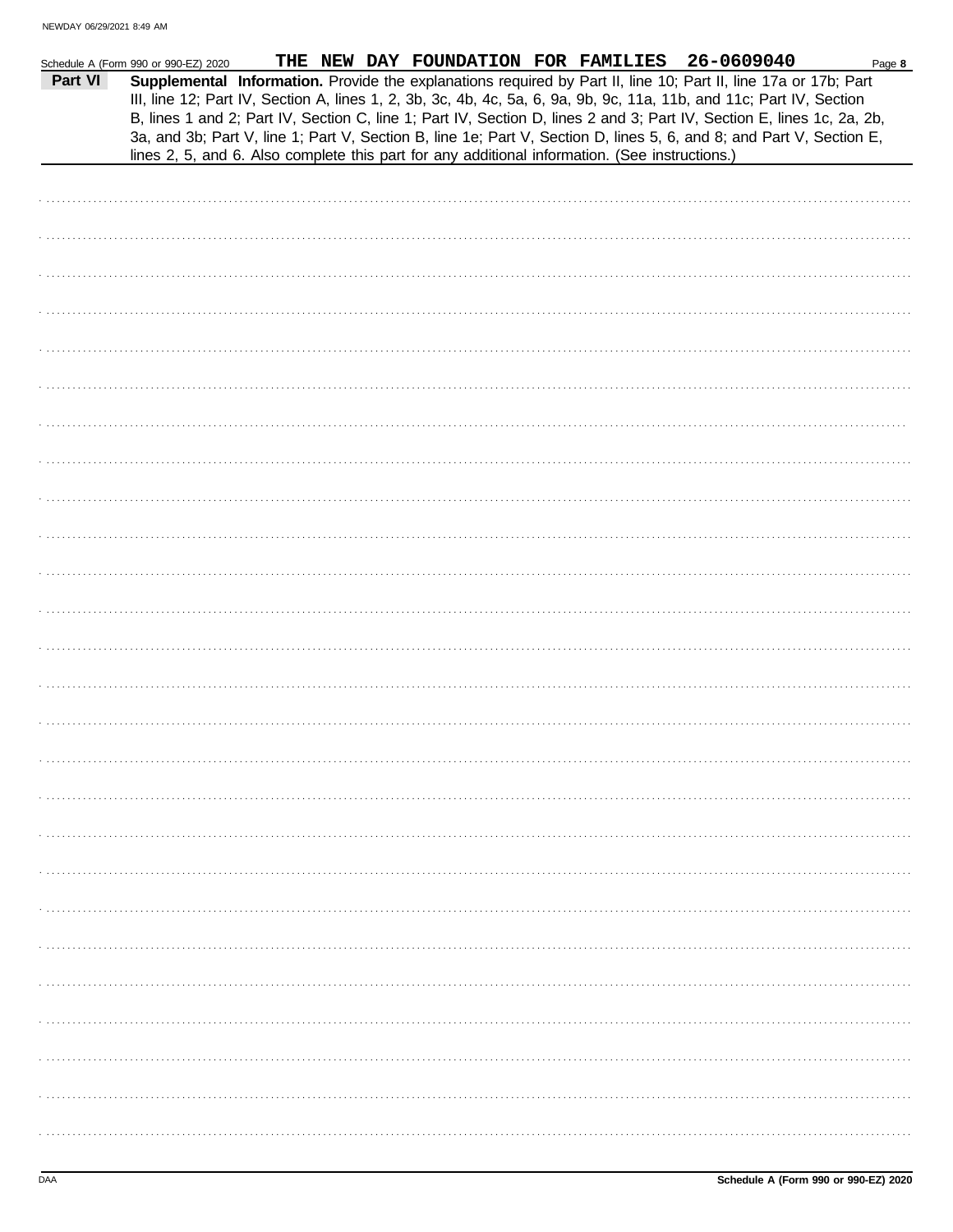# **Schedule of Contributors Schedule B**

**or 990-PF)** u **Attach to Form 990, Form 990-EZ, or Form 990-PF.** u **Go to** *www.irs.gov/Form990* **for the latest information.** OMB No. 1545-0047

**2020**

**Employer identification number**

|  | Name of the organization |
|--|--------------------------|
|--|--------------------------|

Department of the Treasury Internal Revenue Service

**(Form 990, 990-EZ,**

#### **THE NEW DAY FOUNDATION FOR FAMILIES 26-0609040**

**Organization type** (check one):

| Filers of:         | Section:                                                                  |
|--------------------|---------------------------------------------------------------------------|
| Form 990 or 990-EZ | $ \mathbf{X} $ 501(c)( 3) (enter number) organization                     |
|                    | 4947(a)(1) nonexempt charitable trust not treated as a private foundation |
|                    | 527 political organization                                                |
| Form 990-PF        | $\vert$ 501(c)(3) exempt private foundation                               |
|                    | 4947(a)(1) nonexempt charitable trust treated as a private foundation     |
|                    | 501(c)(3) taxable private foundation                                      |

Check if your organization is covered by the **General Rule** or a **Special Rule. Note:** Only a section 501(c)(7), (8), or (10) organization can check boxes for both the General Rule and a Special Rule. See instructions.

#### **General Rule**

For an organization filing Form 990, 990-EZ, or 990-PF that received, during the year, contributions totaling \$5,000 or more (in money or property) from any one contributor. Complete Parts I and II. See instructions for determining a contributor's total contributions.

#### **Special Rules**

| $\overline{X}$ For an organization described in section 501(c)(3) filing Form 990 or 990-EZ that met the 33 <sup>1</sup> /3% support test of the |
|--------------------------------------------------------------------------------------------------------------------------------------------------|
| regulations under sections 509(a)(1) and 170(b)(1)(A)(vi), that checked Schedule A (Form 990 or 990-EZ), Part II, line                           |
| 13, 16a, or 16b, and that received from any one contributor, during the year, total contributions of the greater of (1)                          |
| \$5,000; or (2) 2% of the amount on (i) Form 990, Part VIII, line 1h; or (ii) Form 990-EZ, line 1. Complete Parts I and II.                      |

literary, or educational purposes, or for the prevention of cruelty to children or animals. Complete Parts I (entering For an organization described in section 501(c)(7), (8), or (10) filing Form 990 or 990-EZ that received from any one contributor, during the year, total contributions of more than \$1,000 *exclusively* for religious, charitable, scientific, "N/A" in column (b) instead of the contributor name and address), II, and III.

For an organization described in section 501(c)(7), (8), or (10) filing Form 990 or 990-EZ that received from any one contributor, during the year, contributions *exclusively* for religious, charitable, etc., purposes, but no such contributions totaled more than \$1,000. If this box is checked, enter here the total contributions that were received during the year for an *exclusively* religious, charitable, etc., purpose. Don't complete any of the parts unless the **General Rule** applies to this organization because it received *nonexclusively* religious, charitable, etc., contributions totaling \$5,000 or more during the year . . . . . . . . . . . . . . . . . . . . . . . . . . . . . . . . . . . . . . . . . . . . . . . . . . . . . . . . . . . . . . . . . . . . . . . . . . . . . . . . .

990-EZ, or 990-PF), but it **must** answer "No" on Part IV, line 2, of its Form 990; or check the box on line H of its Form 990-EZ or on its Form 990-PF, Part I, line 2, to certify that it doesn't meet the filing requirements of Schedule B (Form 990, 990-EZ, or 990-PF). **Caution:** An organization that isn't covered by the General Rule and/or the Special Rules doesn't file Schedule B (Form 990,

**For Paperwork Reduction Act Notice, see the instructions for Form 990, 990-EZ, or 990-PF.**

 $\triangleright$  \$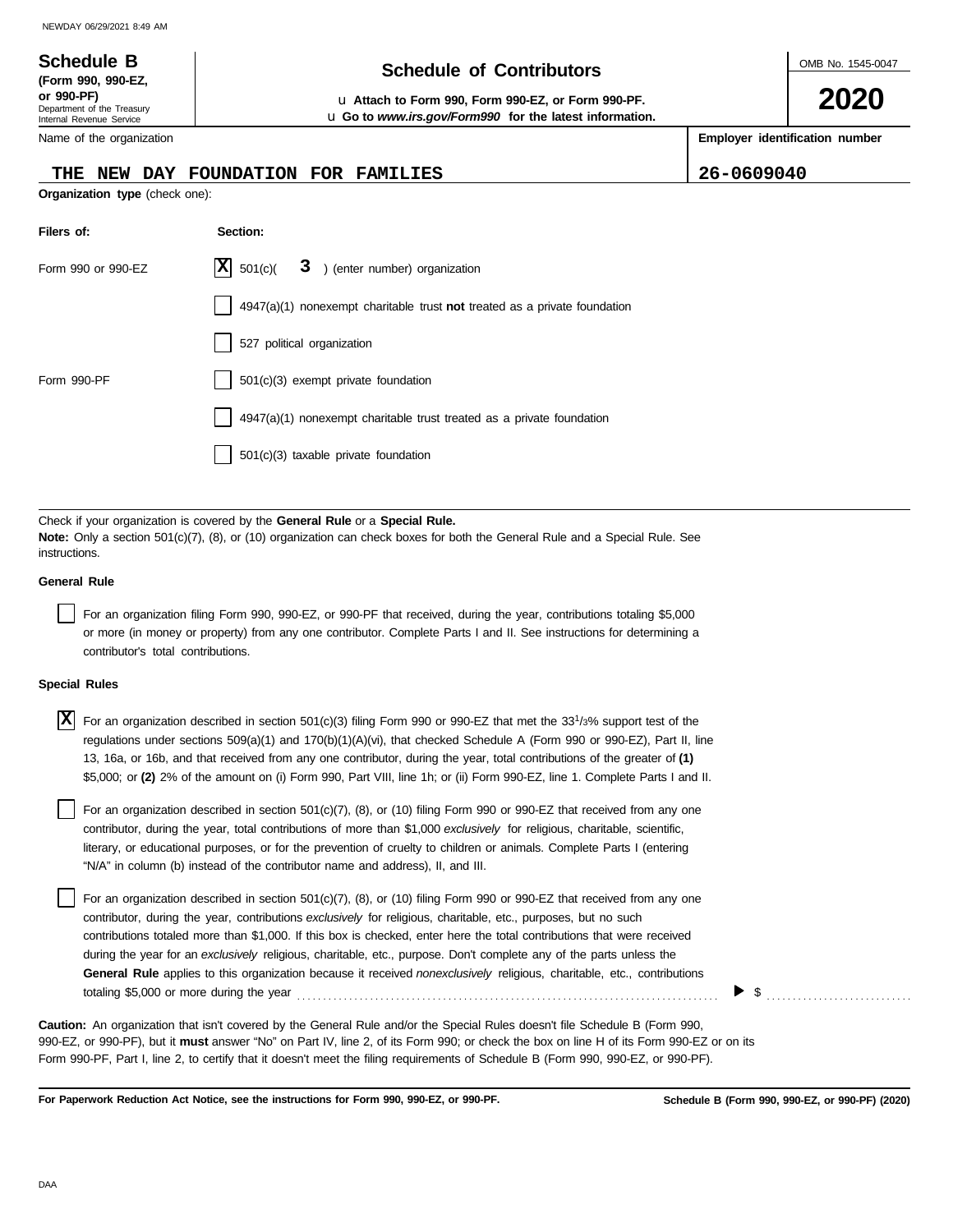| Schedule B (Form 990, 990-EZ, or 990-PF) (2020) | PAGE 1 OF  |  | Page 2                         |
|-------------------------------------------------|------------|--|--------------------------------|
| Name of organization                            |            |  | Employer identification number |
| DAY FOUNDATION FOR FAMILIES<br>THE<br>NEW       | 26-0609040 |  |                                |

#### **THE NEW DAY FOUNDATION FOR FAMILIES**

**Part I Contributors** (see instructions). Use duplicate copies of Part I if additional space is needed.

| (a)               | (b)                                                                                                  | (c)                               | (d)                                                                                          |
|-------------------|------------------------------------------------------------------------------------------------------|-----------------------------------|----------------------------------------------------------------------------------------------|
| No.               | Name, address, and ZIP + 4                                                                           | <b>Total contributions</b>        | Type of contribution                                                                         |
| 1                 | CARLS FOUNDATION<br>THE<br>6001 N. ADAMS ROAD<br>SUITE 215<br><b>BLOOMFIELD</b><br>HILLS<br>MI 48304 | 100,000<br>$\frac{1}{2}$          | х<br>Person<br>Payroll<br><b>Noncash</b><br>(Complete Part II for<br>noncash contributions.) |
| (a)               | (b)                                                                                                  | (c)                               | (d)                                                                                          |
| No.               | Name, address, and ZIP + 4                                                                           | <b>Total contributions</b>        | Type of contribution                                                                         |
| $2_{\ldots}$      | LARRY & ALICIA WINGET<br>1849 FOX KNOLL<br><b>LEONARD</b><br>MI 48367                                | 61,342<br>$\mathsf{\$}$           | х<br>Person<br>Payroll<br>Noncash<br>(Complete Part II for<br>noncash contributions.)        |
| (a)               | (b)                                                                                                  | (c)                               | (d)                                                                                          |
| No.               | Name, address, and ZIP + 4                                                                           | <b>Total contributions</b>        | Type of contribution                                                                         |
| $\mathbf{3}$      | ARTICHOKE GARLIC FOUNDATION<br>ONE WOODWARD AVENUE<br>MI 48226<br><b>DETROIT</b>                     | 50,000<br>\$                      | x<br>Person<br>Payroll<br>Noncash<br>(Complete Part II for<br>noncash contributions.)        |
| (a)               | (b)                                                                                                  | (c)                               | (d)                                                                                          |
| No.               | Name, address, and ZIP + 4                                                                           | <b>Total contributions</b>        | Type of contribution                                                                         |
| $\frac{4}{\cdot}$ | TALBERT & LEOTA ABRAMS FOUNDATION                                                                    |                                   | х<br>Person                                                                                  |
|                   | 271 WOODLAND PASS<br>SUITE 115<br>EAST LANSING<br>MI 48823                                           | 30,000<br>\$                      | Payroll<br>Noncash<br>(Complete Part II for<br>noncash contributions.)                       |
| (a)               | (b)                                                                                                  | (c)                               | (d)                                                                                          |
| No.               | Name, address, and $ZIP + 4$                                                                         | <b>Total contributions</b>        | Type of contribution                                                                         |
| 5 <sub>1</sub>    | <b>ALLSTATE FOUNDATION</b><br>4497 COLLINS ROAD<br>MI 48306<br>ROCHESTER HILLS                       | 20,500<br>$\frac{1}{2}$           | X<br>Person<br>Payroll<br>Noncash<br>(Complete Part II for<br>noncash contributions.)        |
|                   |                                                                                                      |                                   |                                                                                              |
| (a)<br>No.        | (b)<br>Name, address, and ZIP + 4                                                                    | (c)<br><b>Total contributions</b> | (d)<br>Type of contribution                                                                  |

**Schedule B (Form 990, 990-EZ, or 990-PF) (2020)**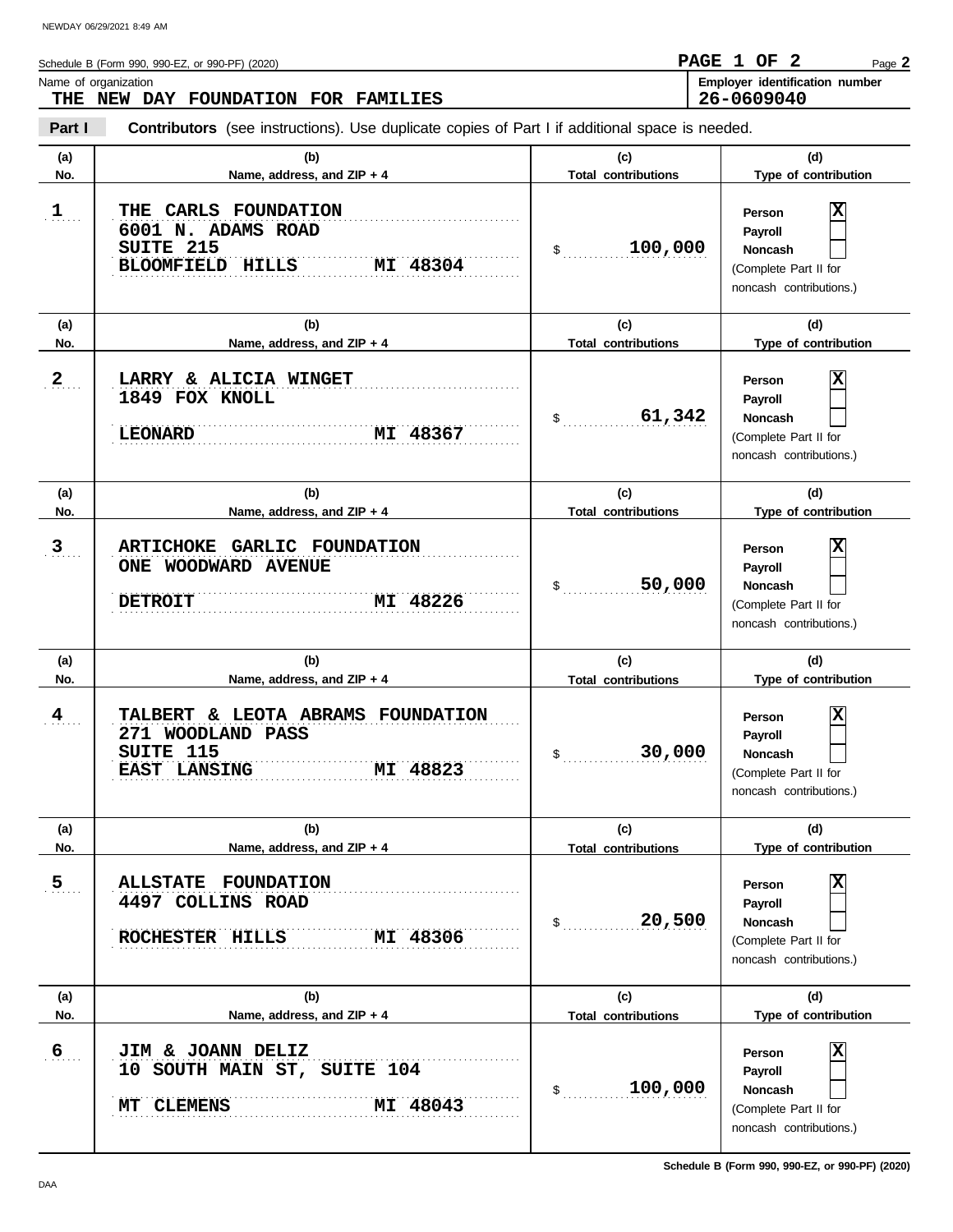| Schedule B (Form 990, 990-EZ, or 990-PF) (2020) | PAGE 2 OF 2 |  | Page 2                         |
|-------------------------------------------------|-------------|--|--------------------------------|
| Name of organization                            |             |  | Employer identification number |
| THE NEW DAY FOUNDATION FOR FAMILIES             | 26-0609040  |  |                                |

#### **THE NEW DAY FOUNDATION FOR FAMILIES**

**Part I Contributors** (see instructions). Use duplicate copies of Part I if additional space is needed.

| (a)        | (b)                                                                                               | (c)                               | (d)                                                                                          |
|------------|---------------------------------------------------------------------------------------------------|-----------------------------------|----------------------------------------------------------------------------------------------|
| No.        | Name, address, and ZIP + 4                                                                        | <b>Total contributions</b>        | Type of contribution                                                                         |
| 7          | UNITED WAY FOR SOUTHEASTERN MICHIGAN<br>3011 W GRAND BLVD #500<br>MI 48202<br><b>DETROIT</b>      | 100,000<br>$\mathfrak{S}$         | X<br>Person<br>Payroll<br><b>Noncash</b><br>(Complete Part II for<br>noncash contributions.) |
| (a)        | (b)                                                                                               | (c)                               | (d)                                                                                          |
| No.        | Name, address, and ZIP + 4                                                                        | <b>Total contributions</b>        | Type of contribution                                                                         |
| 8          | <b>BOB</b><br>& HEATHER MYLOD<br>240 LAKE PARK DRIVE<br><b>BIRMINGHAM</b><br>MI 48009             | 30,000<br>$\mathfrak s$           | х<br>Person<br>Payroll<br><b>Noncash</b><br>(Complete Part II for<br>noncash contributions.) |
| (a)        | (b)                                                                                               | (c)                               | (d)                                                                                          |
| No.        | Name, address, and ZIP + 4                                                                        | <b>Total contributions</b>        | Type of contribution                                                                         |
| 9          | <b>FAMILY FOUNDATION</b><br><b>SEIZERT</b><br>615 W BROWN STREET<br><b>BIRMINGHAM</b><br>MI 48009 | 25,000<br>\$                      | х<br>Person<br>Payroll<br><b>Noncash</b><br>(Complete Part II for<br>noncash contributions.) |
|            |                                                                                                   |                                   |                                                                                              |
| (a)        | (b)                                                                                               | (c)                               | (d)                                                                                          |
| No.        | Name, address, and ZIP + 4                                                                        | <b>Total contributions</b>        | Type of contribution                                                                         |
| 10         | MACOMB<br>COUNTY GOVERNMENT<br>120 NORTH MAIN ST, 2ND FLOOR<br>MI 48043<br>MT. CLEMENS            | 25,000<br>\$                      | х<br>Person<br>Payroll<br><b>Noncash</b><br>(Complete Part II for<br>noncash contributions.) |
| (a)        | (b)                                                                                               | (c)                               | (d)                                                                                          |
| No.        | Name, address, and ZIP + 4                                                                        | <b>Total contributions</b>        | Type of contribution                                                                         |
| 11         | <b>CELGENE</b><br>86 MORRIS AVENUE<br>NJ 07901<br><b>SUMMIT</b>                                   | 20,000<br>$\frac{1}{2}$           | Χ<br>Person<br>Payroll<br><b>Noncash</b><br>(Complete Part II for<br>noncash contributions.) |
|            |                                                                                                   |                                   |                                                                                              |
| (a)<br>No. | (b)<br>Name, address, and ZIP + 4                                                                 | (c)<br><b>Total contributions</b> | (d)<br>Type of contribution                                                                  |

**Schedule B (Form 990, 990-EZ, or 990-PF) (2020)**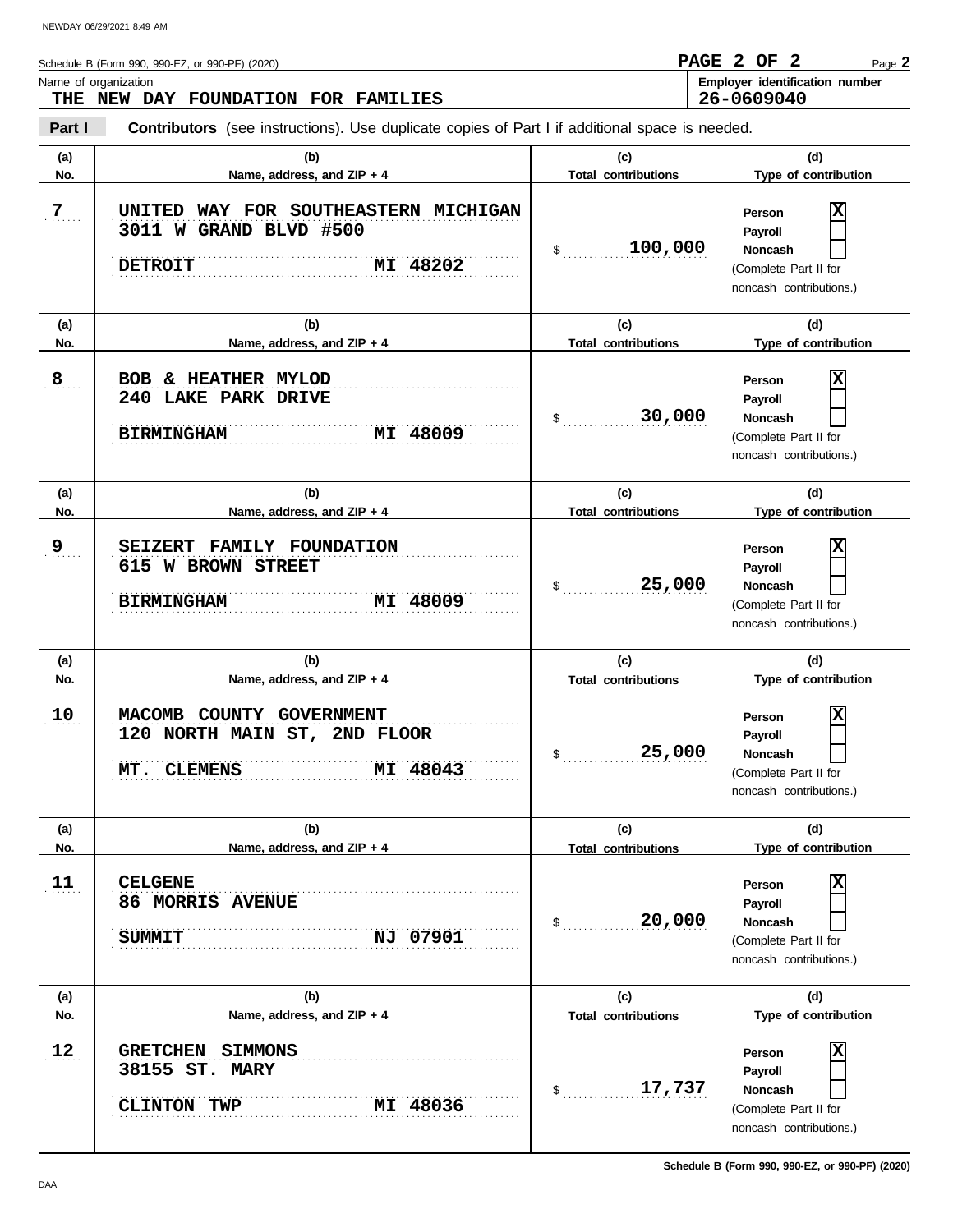**(Form 990)**

Department of the Treasury Internal Revenue Service

## **SCHEDULE D Supplemental Financial Statements**

**Part IV, line 6, 7, 8, 9, 10, 11a, 11b, 11c, 11d, 11e, 11f, 12a, or 12b.** u **Complete if the organization answered "Yes" on Form 990,**

u **Attach to Form 990.** 

u **Go to** *www.irs.gov/Form990* **for instructions and the latest information.**

**2020 Open to Public Inspection**

OMB No. 1545-0047

**Employer identification number**

|              | Name of the organization                                                                                                                                                                   |                                                    | Employer identification number  |
|--------------|--------------------------------------------------------------------------------------------------------------------------------------------------------------------------------------------|----------------------------------------------------|---------------------------------|
|              | <b>NEW DAY FOUNDATION FOR FAMILIES</b><br>THE                                                                                                                                              |                                                    | 26-0609040                      |
|              | Organizations Maintaining Donor Advised Funds or Other Similar Funds or Accounts.<br>Part I<br>Complete if the organization answered "Yes" on Form 990, Part IV, line 6.                   |                                                    |                                 |
|              |                                                                                                                                                                                            | (a) Donor advised funds                            | (b) Funds and other accounts    |
| 1.           |                                                                                                                                                                                            |                                                    |                                 |
| 2            | Aggregate value of contributions to (during year)                                                                                                                                          |                                                    |                                 |
| З            |                                                                                                                                                                                            |                                                    |                                 |
| 4            |                                                                                                                                                                                            |                                                    |                                 |
| 5            | Did the organization inform all donors and donor advisors in writing that the assets held in donor advised                                                                                 |                                                    |                                 |
|              |                                                                                                                                                                                            |                                                    | Yes<br>No                       |
| 6            | Did the organization inform all grantees, donors, and donor advisors in writing that grant funds can be used                                                                               |                                                    |                                 |
|              | only for charitable purposes and not for the benefit of the donor or donor advisor, or for any other purpose                                                                               |                                                    |                                 |
|              |                                                                                                                                                                                            |                                                    | Yes<br>No                       |
|              | Part II<br><b>Conservation Easements.</b>                                                                                                                                                  |                                                    |                                 |
|              | Complete if the organization answered "Yes" on Form 990, Part IV, line 7.                                                                                                                  |                                                    |                                 |
| 1            | Purpose(s) of conservation easements held by the organization (check all that apply).                                                                                                      |                                                    |                                 |
|              | Preservation of land for public use (for example, recreation or education)                                                                                                                 | Preservation of a historically important land area |                                 |
|              | Protection of natural habitat                                                                                                                                                              | Preservation of a certified historic structure     |                                 |
|              | Preservation of open space                                                                                                                                                                 |                                                    |                                 |
| 2            | Complete lines 2a through 2d if the organization held a qualified conservation contribution in the form of a conservation                                                                  |                                                    |                                 |
|              | easement on the last day of the tax year.                                                                                                                                                  |                                                    | Held at the End of the Tax Year |
| а            | Total number of conservation easements                                                                                                                                                     |                                                    | 2a                              |
| b            |                                                                                                                                                                                            |                                                    | 2b                              |
| c            | Number of conservation easements on a certified historic structure included in (a) [[[[[[[[[[[[[[[[[[[[[[[[[[]]]]]]]                                                                       |                                                    | 2c                              |
| d            | Number of conservation easements included in (c) acquired after 7/25/06, and not on a                                                                                                      |                                                    |                                 |
|              | historic structure listed in the National Register                                                                                                                                         |                                                    | 2d                              |
| 3            | Number of conservation easements modified, transferred, released, extinguished, or terminated by the organization during the                                                               |                                                    |                                 |
|              | tax year $\mathbf u$                                                                                                                                                                       |                                                    |                                 |
|              | Number of states where property subject to conservation easement is located <b>u</b>                                                                                                       |                                                    |                                 |
| 5            | Does the organization have a written policy regarding the periodic monitoring, inspection, handling of                                                                                     |                                                    |                                 |
|              |                                                                                                                                                                                            |                                                    | Yes<br>No                       |
| 6            | Staff and volunteer hours devoted to monitoring, inspecting, handling of violations, and enforcing conservation easements during the year                                                  |                                                    |                                 |
|              | u                                                                                                                                                                                          |                                                    |                                 |
| 7            | Amount of expenses incurred in monitoring, inspecting, handling of violations, and enforcing conservation easements during the year                                                        |                                                    |                                 |
|              |                                                                                                                                                                                            |                                                    |                                 |
|              | Does each conservation easement reported on line 2(d) above satisfy the requirements of section 170(h)(4)(B)(i)                                                                            |                                                    |                                 |
|              |                                                                                                                                                                                            |                                                    | Yes<br>No                       |
| 9            | In Part XIII, describe how the organization reports conservation easements in its revenue and expense statement and                                                                        |                                                    |                                 |
|              | balance sheet, and include, if applicable, the text of the footnote to the organization's financial statements that describes the<br>organization's accounting for conservation easements. |                                                    |                                 |
|              | Organizations Maintaining Collections of Art, Historical Treasures, or Other Similar Assets.<br>Part III                                                                                   |                                                    |                                 |
|              | Complete if the organization answered "Yes" on Form 990, Part IV, line 8.                                                                                                                  |                                                    |                                 |
|              | 1a If the organization elected, as permitted under FASB ASC 958, not to report in its revenue statement and balance sheet works                                                            |                                                    |                                 |
|              | of art, historical treasures, or other similar assets held for public exhibition, education, or research in furtherance of public                                                          |                                                    |                                 |
|              | service, provide in Part XIII the text of the footnote to its financial statements that describes these items.                                                                             |                                                    |                                 |
| b            | If the organization elected, as permitted under FASB ASC 958, to report in its revenue statement and balance sheet works of                                                                |                                                    |                                 |
|              | art, historical treasures, or other similar assets held for public exhibition, education, or research in furtherance of public service,                                                    |                                                    |                                 |
|              | provide the following amounts relating to these items:                                                                                                                                     |                                                    |                                 |
|              | (i)                                                                                                                                                                                        |                                                    | u \$                            |
|              |                                                                                                                                                                                            |                                                    | $\mathbf{u}$ \$                 |
| $\mathbf{2}$ | If the organization received or held works of art, historical treasures, or other similar assets for financial gain, provide the                                                           |                                                    |                                 |
|              | following amounts required to be reported under FASB ASC 958 relating to these items:                                                                                                      |                                                    |                                 |
|              |                                                                                                                                                                                            |                                                    | $\mathbf{u}$ \$                 |
|              |                                                                                                                                                                                            |                                                    |                                 |

Assets included in Form 990, Part X . . . . . . . . . . . . . . . . . . . . . . . . . . . . . . . . . . . . . . . . . . . . . . . . . . . . . . . . . . . . . . . . . . . . . . . . . . . . . . . . . . . . . . **b**

<u>u \$</u>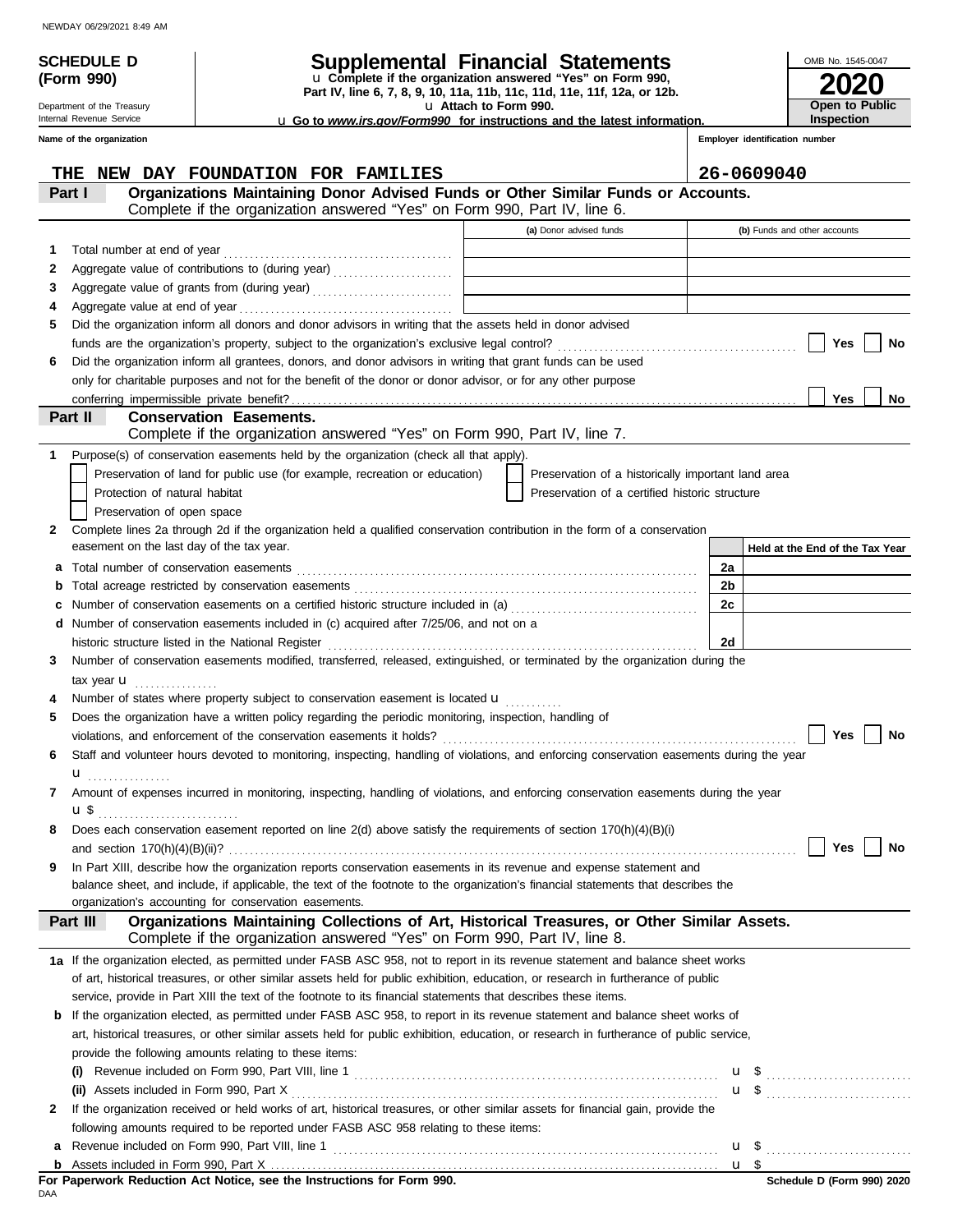NEWDAY 06/29/2021 8:49 AM

|   | Schedule D (Form 990) 2020                                                                                                                                                                                                          | THE NEW DAY FOUNDATION FOR FAMILIES 26-0609040 |                          |                         |                    |                 |                      |   |                     |     | Page 2    |
|---|-------------------------------------------------------------------------------------------------------------------------------------------------------------------------------------------------------------------------------------|------------------------------------------------|--------------------------|-------------------------|--------------------|-----------------|----------------------|---|---------------------|-----|-----------|
|   | Organizations Maintaining Collections of Art, Historical Treasures, or Other Similar Assets (continued)<br>Part III                                                                                                                 |                                                |                          |                         |                    |                 |                      |   |                     |     |           |
| 3 | Using the organization's acquisition, accession, and other records, check any of the following that make significant use of its<br>collection items (check all that apply):                                                         |                                                |                          |                         |                    |                 |                      |   |                     |     |           |
| a | Public exhibition                                                                                                                                                                                                                   | d                                              | Loan or exchange program |                         |                    |                 |                      |   |                     |     |           |
| b | Scholarly research                                                                                                                                                                                                                  | е                                              |                          |                         |                    |                 |                      |   |                     |     |           |
| c | Preservation for future generations                                                                                                                                                                                                 |                                                |                          |                         |                    |                 |                      |   |                     |     |           |
|   | Provide a description of the organization's collections and explain how they further the organization's exempt purpose in Part                                                                                                      |                                                |                          |                         |                    |                 |                      |   |                     |     |           |
|   | XIII.                                                                                                                                                                                                                               |                                                |                          |                         |                    |                 |                      |   |                     |     |           |
| 5 | During the year, did the organization solicit or receive donations of art, historical treasures, or other similar                                                                                                                   |                                                |                          |                         |                    |                 |                      |   |                     |     |           |
|   |                                                                                                                                                                                                                                     |                                                |                          |                         |                    |                 |                      |   | Yes                 |     | No        |
|   | <b>Escrow and Custodial Arrangements.</b><br>Part IV                                                                                                                                                                                |                                                |                          |                         |                    |                 |                      |   |                     |     |           |
|   | Complete if the organization answered "Yes" on Form 990, Part IV, line 9, or reported an amount on Form                                                                                                                             |                                                |                          |                         |                    |                 |                      |   |                     |     |           |
|   | 990, Part X, line 21.                                                                                                                                                                                                               |                                                |                          |                         |                    |                 |                      |   |                     |     |           |
|   | 1a Is the organization an agent, trustee, custodian or other intermediary for contributions or other assets not                                                                                                                     |                                                |                          |                         |                    |                 |                      |   |                     |     |           |
|   |                                                                                                                                                                                                                                     |                                                |                          |                         |                    |                 |                      |   | Yes                 |     | No        |
|   | <b>b</b> If "Yes," explain the arrangement in Part XIII and complete the following table:                                                                                                                                           |                                                |                          |                         |                    |                 |                      |   |                     |     |           |
|   |                                                                                                                                                                                                                                     |                                                |                          |                         |                    |                 |                      |   | Amount              |     |           |
| c |                                                                                                                                                                                                                                     |                                                |                          |                         |                    |                 | 1c                   |   |                     |     |           |
|   |                                                                                                                                                                                                                                     |                                                |                          |                         |                    |                 | 1 <sub>d</sub>       |   |                     |     |           |
|   |                                                                                                                                                                                                                                     |                                                |                          |                         |                    |                 | 1e                   |   |                     |     |           |
|   | Ending balance <b>constructs</b> and constructs and constructs and constructs are the constructed and constructs are constructed and constructs are constructed and construct and construct and construct and construct and constru |                                                |                          |                         |                    |                 | 1f                   |   |                     |     |           |
|   |                                                                                                                                                                                                                                     |                                                |                          |                         |                    |                 |                      |   | Yes                 |     | <b>No</b> |
|   |                                                                                                                                                                                                                                     |                                                |                          |                         |                    |                 |                      |   |                     |     |           |
|   | Part V<br><b>Endowment Funds.</b>                                                                                                                                                                                                   |                                                |                          |                         |                    |                 |                      |   |                     |     |           |
|   | Complete if the organization answered "Yes" on Form 990, Part IV, line 10.                                                                                                                                                          |                                                |                          |                         |                    |                 |                      |   |                     |     |           |
|   |                                                                                                                                                                                                                                     | (a) Current year                               | (b) Prior year           |                         | (c) Two years back |                 | (d) Three years back |   | (e) Four years back |     |           |
|   | 1a Beginning of year balance                                                                                                                                                                                                        |                                                |                          |                         |                    |                 |                      |   |                     |     |           |
|   | Contributions                                                                                                                                                                                                                       |                                                |                          |                         |                    |                 |                      |   |                     |     |           |
|   | c Net investment earnings, gains, and                                                                                                                                                                                               |                                                |                          |                         |                    |                 |                      |   |                     |     |           |
|   |                                                                                                                                                                                                                                     |                                                |                          |                         |                    |                 |                      |   |                     |     |           |
|   | d Grants or scholarships<br>e Other expenditures for facilities and                                                                                                                                                                 |                                                |                          |                         |                    |                 |                      |   |                     |     |           |
|   |                                                                                                                                                                                                                                     |                                                |                          |                         |                    |                 |                      |   |                     |     |           |
|   | Administrative expenses                                                                                                                                                                                                             |                                                |                          |                         |                    |                 |                      |   |                     |     |           |
|   | End of year balance                                                                                                                                                                                                                 |                                                |                          |                         |                    |                 |                      |   |                     |     |           |
|   | Provide the estimated percentage of the current year end balance (line 1g, column (a)) held as:                                                                                                                                     |                                                |                          |                         |                    |                 |                      |   |                     |     |           |
|   | a Board designated or quasi-endowment u                                                                                                                                                                                             |                                                |                          |                         |                    |                 |                      |   |                     |     |           |
|   | <b>b</b> Permanent endowment <b>u</b> %                                                                                                                                                                                             |                                                |                          |                         |                    |                 |                      |   |                     |     |           |
| c | Term endowment <b>u</b> %                                                                                                                                                                                                           |                                                |                          |                         |                    |                 |                      |   |                     |     |           |
|   | The percentages on lines 2a, 2b, and 2c should equal 100%.                                                                                                                                                                          |                                                |                          |                         |                    |                 |                      |   |                     |     |           |
|   | 3a Are there endowment funds not in the possession of the organization that are held and administered for the                                                                                                                       |                                                |                          |                         |                    |                 |                      |   |                     |     |           |
|   | organization by:                                                                                                                                                                                                                    |                                                |                          |                         |                    |                 |                      |   |                     | Yes | No        |
|   |                                                                                                                                                                                                                                     |                                                |                          |                         |                    |                 |                      |   | 3a(i)               |     |           |
|   | (ii) Related organizations <b>contracts</b> and a contract of the contract of the contract of the contract of the contract of the contract of the contract of the contract of the contract of the contract of the contract of the c |                                                |                          |                         |                    |                 |                      |   | 3a(ii)              |     |           |
|   |                                                                                                                                                                                                                                     |                                                |                          |                         |                    |                 |                      |   | 3b                  |     |           |
|   | Describe in Part XIII the intended uses of the organization's endowment funds.                                                                                                                                                      |                                                |                          |                         |                    |                 |                      |   |                     |     |           |
|   | Land, Buildings, and Equipment.<br><b>Part VI</b>                                                                                                                                                                                   |                                                |                          |                         |                    |                 |                      |   |                     |     |           |
|   | Complete if the organization answered "Yes" on Form 990, Part IV, line 11a. See Form 990, Part X, line 10.                                                                                                                          |                                                |                          |                         |                    |                 |                      |   |                     |     |           |
|   | Description of property                                                                                                                                                                                                             | (a) Cost or other basis                        |                          | (b) Cost or other basis |                    | (c) Accumulated |                      |   | (d) Book value      |     |           |
|   |                                                                                                                                                                                                                                     | (investment)                                   |                          | (other)                 |                    | depreciation    |                      |   |                     |     |           |
|   |                                                                                                                                                                                                                                     |                                                |                          |                         |                    |                 |                      |   |                     |     |           |
|   |                                                                                                                                                                                                                                     |                                                |                          |                         |                    |                 |                      |   |                     |     |           |
|   | c Leasehold improvements                                                                                                                                                                                                            |                                                |                          |                         | 71,769             |                 | 9,564                |   |                     |     | 62,205    |
|   |                                                                                                                                                                                                                                     |                                                |                          |                         | 1,390              |                 | 139                  |   |                     |     | 1,251     |
|   | e Other                                                                                                                                                                                                                             |                                                |                          |                         | 9,558              |                 | 1,173                |   |                     |     | 8,385     |
|   | Total. Add lines 1a through 1e. (Column (d) must equal Form 990, Part X, column (B), line 10c.)                                                                                                                                     |                                                |                          |                         |                    |                 |                      | u |                     |     | 71,841    |

**Schedule D (Form 990) 2020**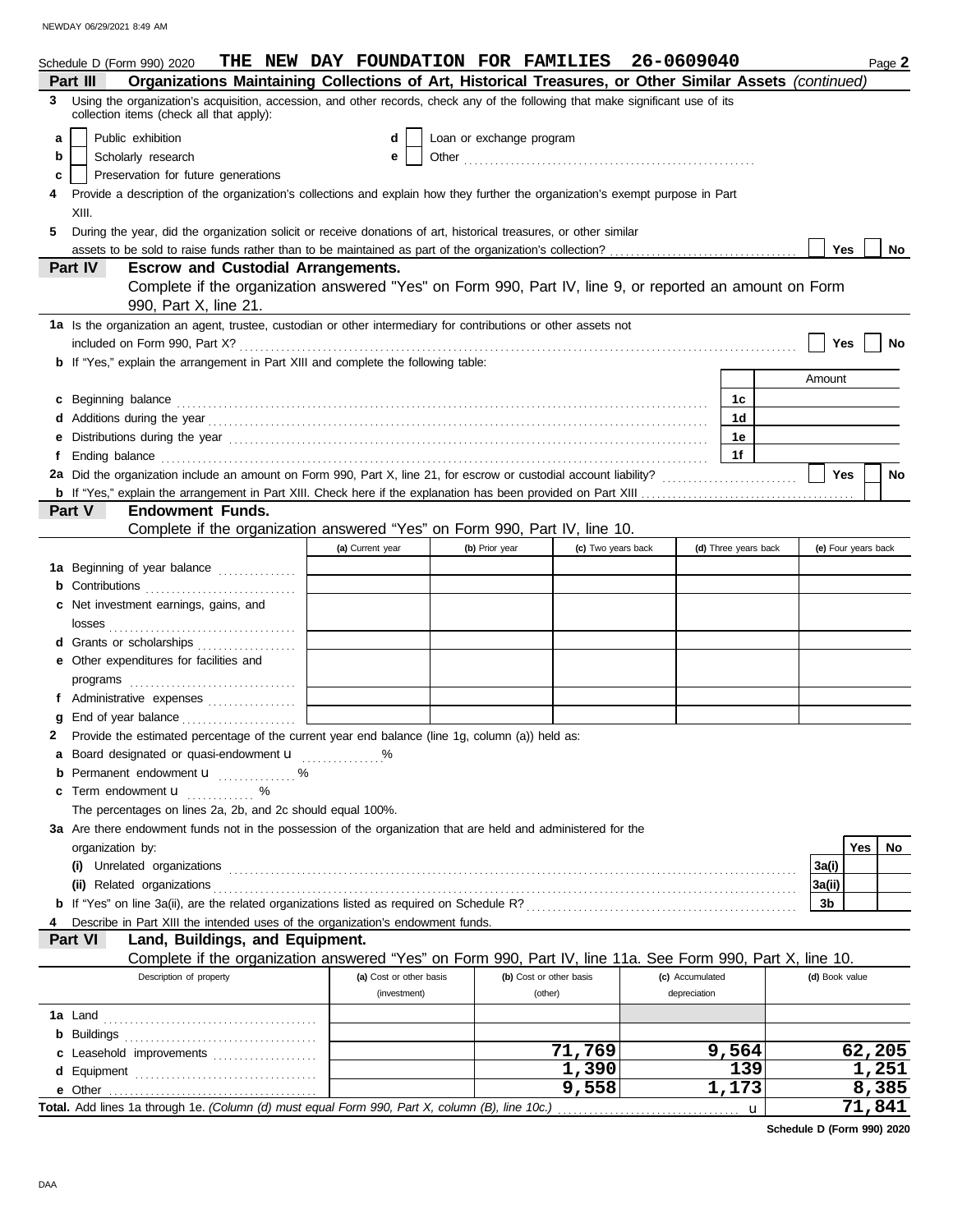| Schedule D (Form 990) 2020 | NEW DAY FOUNDATION FOR FAMILIES<br>THE                                                                     |                | 26-0609040                                                   | Page 3         |
|----------------------------|------------------------------------------------------------------------------------------------------------|----------------|--------------------------------------------------------------|----------------|
| <b>Part VII</b>            | Investments - Other Securities.                                                                            |                |                                                              |                |
|                            | Complete if the organization answered "Yes" on Form 990, Part IV, line 11b. See Form 990, Part X, line 12. |                |                                                              |                |
|                            | (a) Description of security or category<br>(including name of security)                                    | (b) Book value | (c) Method of valuation:<br>Cost or end-of-year market value |                |
| (1) Financial derivatives  |                                                                                                            |                |                                                              |                |
|                            |                                                                                                            |                |                                                              |                |
| $(3)$ Other                |                                                                                                            |                |                                                              |                |
| (A)                        |                                                                                                            |                |                                                              |                |
| (B)                        |                                                                                                            |                |                                                              |                |
| (C)                        |                                                                                                            |                |                                                              |                |
| (D)                        |                                                                                                            |                |                                                              |                |
| $\mathcal{L}(\mathsf{E})$  |                                                                                                            |                |                                                              |                |
| (F)                        |                                                                                                            |                |                                                              |                |
| (G)                        |                                                                                                            |                |                                                              |                |
| (H)                        |                                                                                                            |                |                                                              |                |
|                            | Total. (Column (b) must equal Form 990, Part X, col. (B) line 12.)<br>u                                    |                |                                                              |                |
| Part VIII                  | Investments - Program Related.                                                                             |                |                                                              |                |
|                            | Complete if the organization answered "Yes" on Form 990, Part IV, line 11c. See Form 990, Part X, line 13. |                |                                                              |                |
|                            | (a) Description of investment                                                                              | (b) Book value | (c) Method of valuation:<br>Cost or end-of-year market value |                |
|                            |                                                                                                            |                |                                                              |                |
| (1)<br>(2)                 |                                                                                                            |                |                                                              |                |
| (3)                        |                                                                                                            |                |                                                              |                |
| (4)                        |                                                                                                            |                |                                                              |                |
| (5)                        |                                                                                                            |                |                                                              |                |
| (6)                        |                                                                                                            |                |                                                              |                |
| (7)                        |                                                                                                            |                |                                                              |                |
| (8)                        |                                                                                                            |                |                                                              |                |
| (9)                        |                                                                                                            |                |                                                              |                |
|                            | Total. (Column (b) must equal Form 990, Part X, col. (B) line 13.)<br>$\mathbf{u}$                         |                |                                                              |                |
| Part IX                    | Other Assets.                                                                                              |                |                                                              |                |
|                            | Complete if the organization answered "Yes" on Form 990, Part IV, line 11d. See Form 990, Part X, line 15. |                |                                                              |                |
|                            | (a) Description                                                                                            |                |                                                              | (b) Book value |
| (1)                        |                                                                                                            |                |                                                              |                |
| (2)                        |                                                                                                            |                |                                                              |                |
| (3)                        |                                                                                                            |                |                                                              |                |
| <u>(4)</u>                 |                                                                                                            |                |                                                              |                |
| (5)                        |                                                                                                            |                |                                                              |                |
| (6)                        |                                                                                                            |                |                                                              |                |
| (7)                        |                                                                                                            |                |                                                              |                |
| (8)                        |                                                                                                            |                |                                                              |                |
| (9)                        | Total. (Column (b) must equal Form 990, Part X, col. (B) line 15.)                                         |                | u                                                            |                |
| Part X                     | Other Liabilities.                                                                                         |                |                                                              |                |
|                            | Complete if the organization answered "Yes" on Form 990, Part IV, line 11e or 11f. See Form 990, Part X,   |                |                                                              |                |
|                            | line 25.                                                                                                   |                |                                                              |                |
| 1.                         | (a) Description of liability                                                                               |                |                                                              | (b) Book value |
| (1)                        | Federal income taxes                                                                                       |                |                                                              |                |
| (2)                        | PPP LOAN PAYABLE                                                                                           |                |                                                              | 50,500         |
| (3)                        | <b>ACCRUED PAYROLL</b>                                                                                     |                |                                                              | 5,684          |
| (4)                        |                                                                                                            |                |                                                              |                |
| (5)                        |                                                                                                            |                |                                                              |                |
| (6)                        |                                                                                                            |                |                                                              |                |
| (7)                        |                                                                                                            |                |                                                              |                |
| (8)                        |                                                                                                            |                |                                                              |                |
| (9)                        |                                                                                                            |                |                                                              |                |
|                            | <b>Total.</b> (Column (b) must equal Form 990, Part X, col. (B) line 25.)                                  |                | u                                                            | 56,184         |

Liability for uncertain tax positions. In Part XIII, provide the text of the footnote to the organization's financial statements that reports the **2.** organization's liability for uncertain tax positions under FASB ASC 740. Check here if the text of the footnote has been provided in Part XIII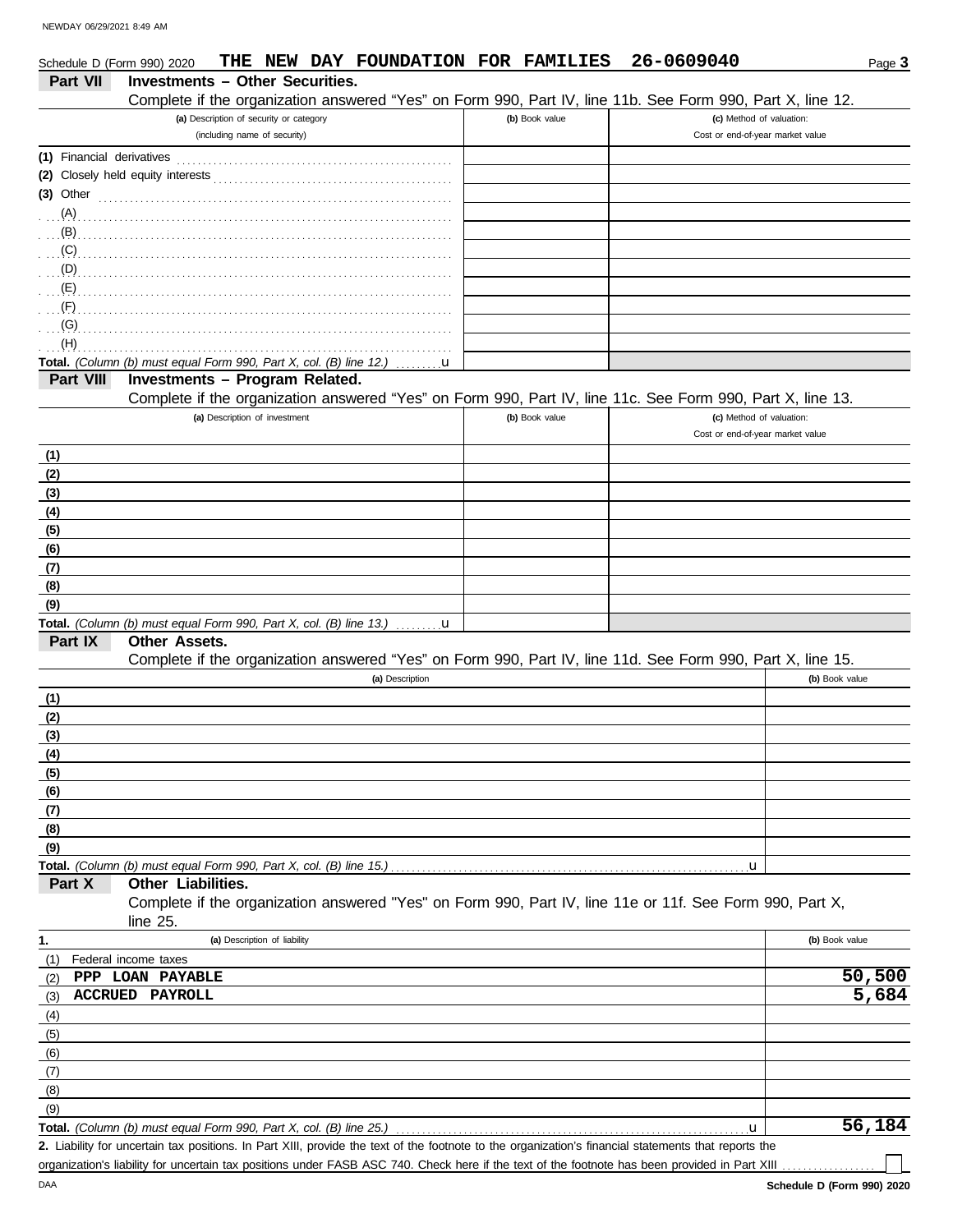|        | THE NEW DAY FOUNDATION FOR FAMILIES<br>Schedule D (Form 990) 2020                                                                                                                                                                                                                |                | 26-0609040 |              | Page 4    |
|--------|----------------------------------------------------------------------------------------------------------------------------------------------------------------------------------------------------------------------------------------------------------------------------------|----------------|------------|--------------|-----------|
|        | Reconciliation of Revenue per Audited Financial Statements With Revenue per Return.<br>Part XI                                                                                                                                                                                   |                |            |              |           |
|        | Complete if the organization answered "Yes" on Form 990, Part IV, line 12a.                                                                                                                                                                                                      |                |            |              |           |
| 1      |                                                                                                                                                                                                                                                                                  |                |            | $\mathbf{1}$ | 1,054,922 |
| 2      | Amounts included on line 1 but not on Form 990, Part VIII, line 12:                                                                                                                                                                                                              |                |            |              |           |
| a      |                                                                                                                                                                                                                                                                                  | 2a             |            |              |           |
|        |                                                                                                                                                                                                                                                                                  | 2 <sub>b</sub> |            |              |           |
| c      |                                                                                                                                                                                                                                                                                  | 2c             |            |              |           |
| d      |                                                                                                                                                                                                                                                                                  | 2d             |            |              |           |
| е      | Add lines 2a through 2d <b>contained a contained a contained a contained a contained a contained a contained a contained a contained a contained a contained a contained a contained a contained a contained a contained a conta</b>                                             |                |            | 2е<br>3      | 1,054,922 |
| 3<br>4 |                                                                                                                                                                                                                                                                                  |                |            |              |           |
|        | Amounts included on Form 990, Part VIII, line 12, but not on line 1:                                                                                                                                                                                                             |                |            |              |           |
| а      |                                                                                                                                                                                                                                                                                  | 4a<br>4b       |            |              |           |
| b      | c Add lines 4a and 4b                                                                                                                                                                                                                                                            |                |            | 4c           |           |
| 5      |                                                                                                                                                                                                                                                                                  |                |            | 5            | 1,054,922 |
|        | Reconciliation of Expenses per Audited Financial Statements With Expenses per Return.<br>Part XII                                                                                                                                                                                |                |            |              |           |
|        | Complete if the organization answered "Yes" on Form 990, Part IV, line 12a.                                                                                                                                                                                                      |                |            |              |           |
| 1      | Total expenses and losses per audited financial statements                                                                                                                                                                                                                       |                |            | 1            | 940,603   |
| 2      | Amounts included on line 1 but not on Form 990, Part IX, line 25:                                                                                                                                                                                                                |                |            |              |           |
| а      |                                                                                                                                                                                                                                                                                  | 2a             |            |              |           |
|        |                                                                                                                                                                                                                                                                                  | 2 <sub>b</sub> |            |              |           |
|        |                                                                                                                                                                                                                                                                                  | 2c             |            |              |           |
| d      |                                                                                                                                                                                                                                                                                  | 2d             |            |              |           |
| е      | Add lines 2a through 2d [11] Additional Property and Table 2a through the Additional Property and Table 2a through 2d                                                                                                                                                            |                |            | 2е           |           |
| 3      |                                                                                                                                                                                                                                                                                  |                |            | 3            | 940,603   |
| 4      | Amounts included on Form 990, Part IX, line 25, but not on line 1:                                                                                                                                                                                                               |                |            |              |           |
| а      |                                                                                                                                                                                                                                                                                  | 4a             |            |              |           |
|        |                                                                                                                                                                                                                                                                                  | 4b             | 2,812      |              |           |
|        | c Add lines 4a and 4b                                                                                                                                                                                                                                                            |                |            | 4c           | 2,812     |
| 5.     |                                                                                                                                                                                                                                                                                  |                |            | 5            | 943, 415  |
|        | Part XIII Supplemental Information.                                                                                                                                                                                                                                              |                |            |              |           |
|        | Provide the descriptions required for Part II, lines 3, 5, and 9; Part III, lines 1a and 4; Part IV, lines 1b and 2b; Part V, line 4; Part X, line<br>2; Part XI, lines 2d and 4b; and Part XII, lines 2d and 4b. Also complete this part to provide any additional information. |                |            |              |           |
|        | PART XII, LINE 4B - EXPENSE AMOUNTS INCLUDED ON RETURN - OTHER                                                                                                                                                                                                                   |                |            |              |           |
|        |                                                                                                                                                                                                                                                                                  |                |            |              |           |
|        | BOOK / TAX DEPRECIATION DIFFERENCE                                                                                                                                                                                                                                               |                | \$         |              | 2,812     |
|        |                                                                                                                                                                                                                                                                                  |                |            |              |           |
|        |                                                                                                                                                                                                                                                                                  |                |            |              |           |
|        |                                                                                                                                                                                                                                                                                  |                |            |              |           |
|        |                                                                                                                                                                                                                                                                                  |                |            |              |           |
|        |                                                                                                                                                                                                                                                                                  |                |            |              |           |
|        |                                                                                                                                                                                                                                                                                  |                |            |              |           |
|        |                                                                                                                                                                                                                                                                                  |                |            |              |           |
|        |                                                                                                                                                                                                                                                                                  |                |            |              |           |
|        |                                                                                                                                                                                                                                                                                  |                |            |              |           |
|        |                                                                                                                                                                                                                                                                                  |                |            |              |           |
|        |                                                                                                                                                                                                                                                                                  |                |            |              |           |
|        |                                                                                                                                                                                                                                                                                  |                |            |              |           |
|        |                                                                                                                                                                                                                                                                                  |                |            |              |           |
|        |                                                                                                                                                                                                                                                                                  |                |            |              |           |
|        |                                                                                                                                                                                                                                                                                  |                |            |              |           |
|        |                                                                                                                                                                                                                                                                                  |                |            |              |           |
|        |                                                                                                                                                                                                                                                                                  |                |            |              |           |
|        |                                                                                                                                                                                                                                                                                  |                |            |              |           |
|        |                                                                                                                                                                                                                                                                                  |                |            |              |           |
|        |                                                                                                                                                                                                                                                                                  |                |            |              |           |
|        |                                                                                                                                                                                                                                                                                  |                |            |              |           |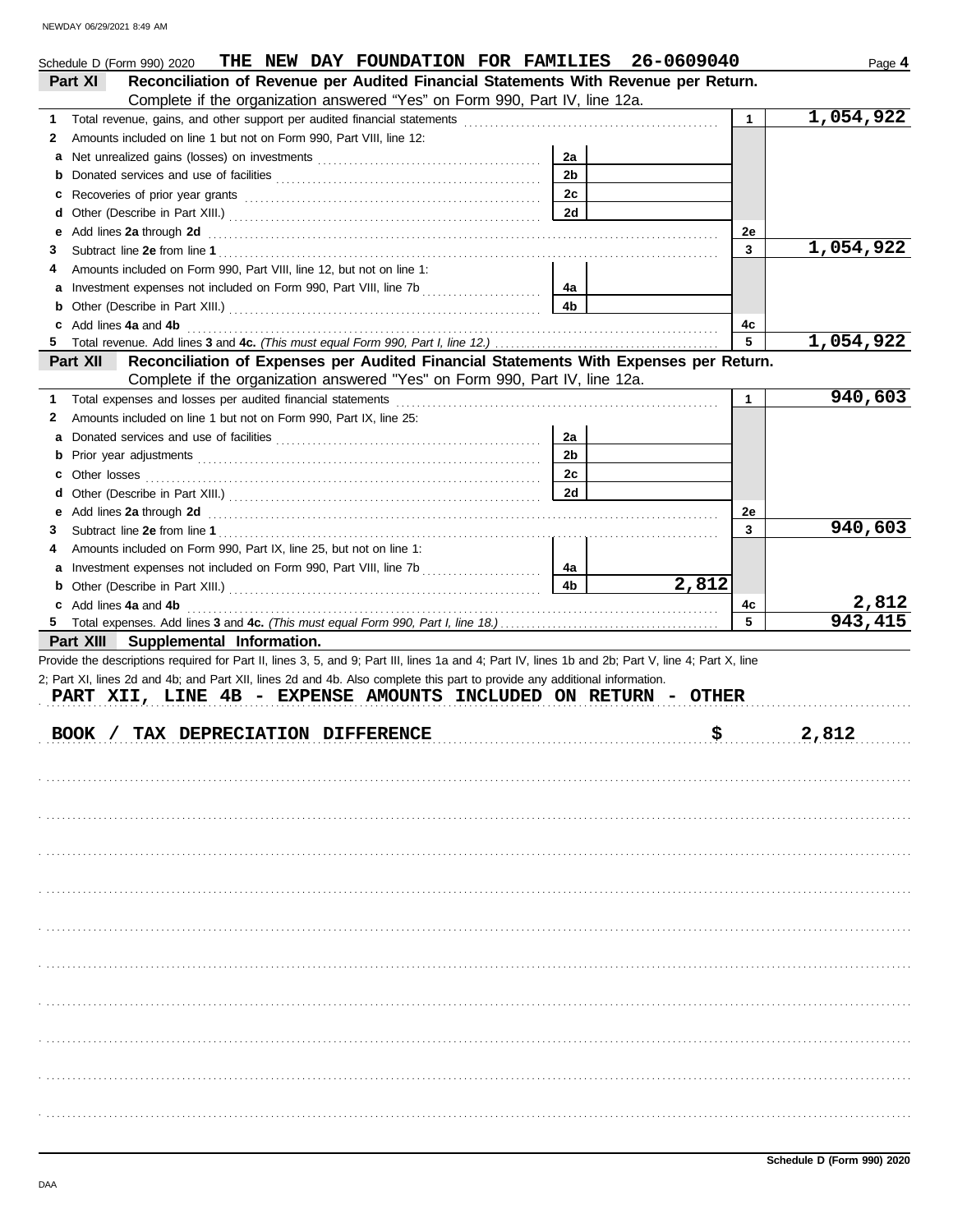| Schedule D (Form 990) 2020                     |  |  |  | THE NEW DAY FOUNDATION FOR FAMILIES 26-0609040 | Page 5 |
|------------------------------------------------|--|--|--|------------------------------------------------|--------|
| Part XIII Supplemental Information (continued) |  |  |  |                                                |        |
|                                                |  |  |  |                                                |        |
|                                                |  |  |  |                                                |        |
|                                                |  |  |  |                                                |        |
|                                                |  |  |  |                                                |        |
|                                                |  |  |  |                                                |        |
|                                                |  |  |  |                                                |        |
|                                                |  |  |  |                                                |        |
|                                                |  |  |  |                                                |        |
|                                                |  |  |  |                                                |        |
|                                                |  |  |  |                                                |        |
|                                                |  |  |  |                                                |        |
|                                                |  |  |  |                                                |        |
|                                                |  |  |  |                                                |        |
|                                                |  |  |  |                                                |        |
|                                                |  |  |  |                                                |        |
|                                                |  |  |  |                                                |        |
|                                                |  |  |  |                                                |        |
|                                                |  |  |  |                                                |        |
|                                                |  |  |  |                                                |        |
|                                                |  |  |  |                                                |        |
|                                                |  |  |  |                                                |        |
|                                                |  |  |  |                                                |        |
|                                                |  |  |  |                                                |        |
|                                                |  |  |  |                                                |        |
|                                                |  |  |  |                                                |        |
|                                                |  |  |  |                                                |        |
|                                                |  |  |  |                                                |        |
|                                                |  |  |  |                                                |        |
|                                                |  |  |  |                                                |        |
|                                                |  |  |  |                                                |        |
|                                                |  |  |  |                                                |        |
|                                                |  |  |  |                                                |        |
|                                                |  |  |  |                                                |        |
|                                                |  |  |  |                                                |        |
|                                                |  |  |  |                                                |        |
|                                                |  |  |  |                                                |        |
|                                                |  |  |  |                                                |        |
|                                                |  |  |  |                                                |        |
|                                                |  |  |  |                                                |        |
|                                                |  |  |  |                                                |        |
|                                                |  |  |  |                                                |        |
|                                                |  |  |  |                                                |        |
|                                                |  |  |  |                                                |        |
|                                                |  |  |  |                                                |        |
|                                                |  |  |  |                                                |        |

THE NEW DAY FOUNDATION FOR FAMILIES

26-0609040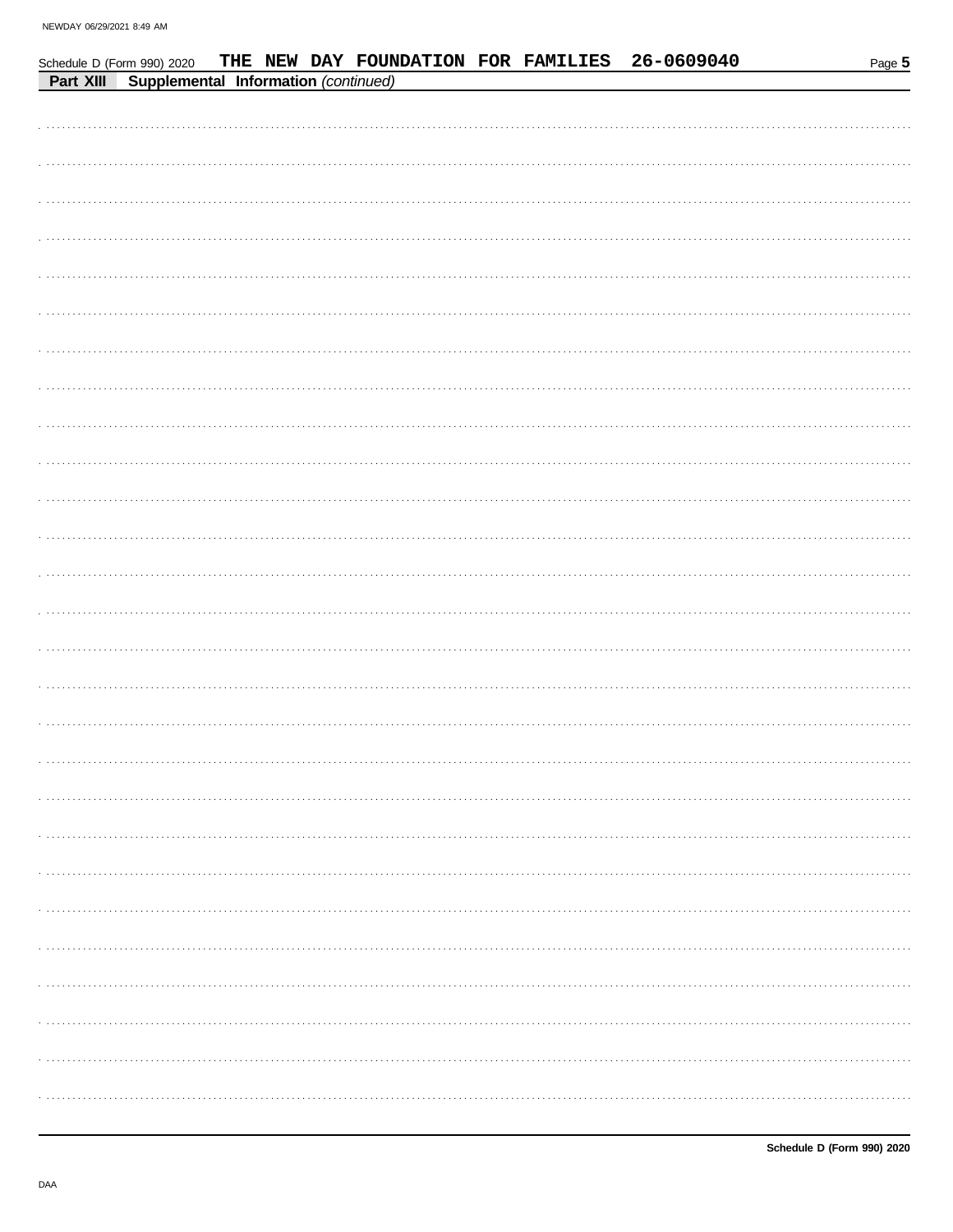NEWDAY 06/29/2021 8:49 AM

| <b>SCHEDULE G</b>                                           | Supplemental Information Regarding Fundraising or Gaming Activities                                                                                                                                                                      |                                        |                              |                           |                                                                                                                                                                     |                                                            | OMB No. 1545-0047                |  |  |
|-------------------------------------------------------------|------------------------------------------------------------------------------------------------------------------------------------------------------------------------------------------------------------------------------------------|----------------------------------------|------------------------------|---------------------------|---------------------------------------------------------------------------------------------------------------------------------------------------------------------|------------------------------------------------------------|----------------------------------|--|--|
| (Form 990 or 990-EZ)                                        |                                                                                                                                                                                                                                          |                                        |                              |                           | Complete if the organization answered "Yes" on Form 990, Part IV, line 17, 18, or 19, or if the<br>organization entered more than \$15,000 on Form 990-EZ, line 6a. |                                                            |                                  |  |  |
| Department of the Treasury                                  |                                                                                                                                                                                                                                          | LI Attach to Form 990 or Form 990-EZ.  |                              |                           |                                                                                                                                                                     |                                                            | Open to Public                   |  |  |
| Internal Revenue Service<br>Name of the organization<br>THE | NEW DAY FOUNDATION FOR FAMILIES                                                                                                                                                                                                          |                                        |                              |                           | <b>u</b> Go to <i>www.irs.gov/Form990</i> for instructions and the latest information.                                                                              | Inspection<br>Employer identification number<br>26-0609040 |                                  |  |  |
| Part I                                                      | Fundraising Activities. Complete if the organization answered "Yes" on Form 990, Part IV, line 17.                                                                                                                                       |                                        |                              |                           |                                                                                                                                                                     |                                                            |                                  |  |  |
|                                                             | Form 990-EZ filers are not required to complete this part.                                                                                                                                                                               |                                        |                              |                           |                                                                                                                                                                     |                                                            |                                  |  |  |
| 1.                                                          | Indicate whether the organization raised funds through any of the following activities. Check all that apply.                                                                                                                            |                                        |                              |                           |                                                                                                                                                                     |                                                            |                                  |  |  |
| Mail solicitations<br>a                                     |                                                                                                                                                                                                                                          | е                                      |                              |                           | Solicitation of non-government grants                                                                                                                               |                                                            |                                  |  |  |
| Internet and email solicitations<br>b                       |                                                                                                                                                                                                                                          | Solicitation of government grants<br>f |                              |                           |                                                                                                                                                                     |                                                            |                                  |  |  |
| Phone solicitations<br>c                                    |                                                                                                                                                                                                                                          | Special fundraising events<br>g        |                              |                           |                                                                                                                                                                     |                                                            |                                  |  |  |
| In-person solicitations                                     |                                                                                                                                                                                                                                          |                                        |                              |                           |                                                                                                                                                                     |                                                            |                                  |  |  |
|                                                             | 2a Did the organization have a written or oral agreement with any individual (including officers, directors, trustees,<br>or key employees listed in Form 990, Part VII) or entity in connection with professional fundraising services? |                                        |                              |                           |                                                                                                                                                                     |                                                            | No<br>Yes                        |  |  |
|                                                             | b If "Yes," list the 10 highest paid individuals or entities (fundraisers) pursuant to agreements under which the fundraiser is to be<br>compensated at least \$5,000 by the organization.                                               |                                        |                              |                           |                                                                                                                                                                     |                                                            |                                  |  |  |
|                                                             |                                                                                                                                                                                                                                          |                                        |                              | (iii) Did fund-           |                                                                                                                                                                     | (v) Amount paid to                                         | (vi) Amount paid to              |  |  |
|                                                             | (i) Name and address of individual<br>or entity (fundraiser)                                                                                                                                                                             | (ii) Activity                          |                              | raiser have<br>custody or | (iv) Gross receipts<br>from activity                                                                                                                                | (or retained by)<br>fundraiser listed in                   | (or retained by)<br>organization |  |  |
|                                                             |                                                                                                                                                                                                                                          |                                        | control of<br>contributions? |                           |                                                                                                                                                                     | col. (i)                                                   |                                  |  |  |
|                                                             |                                                                                                                                                                                                                                          |                                        |                              | Yes   No                  |                                                                                                                                                                     |                                                            |                                  |  |  |
| 1                                                           |                                                                                                                                                                                                                                          |                                        |                              |                           |                                                                                                                                                                     |                                                            |                                  |  |  |
| $\mathbf{2}$                                                |                                                                                                                                                                                                                                          |                                        |                              |                           |                                                                                                                                                                     |                                                            |                                  |  |  |
|                                                             |                                                                                                                                                                                                                                          |                                        |                              |                           |                                                                                                                                                                     |                                                            |                                  |  |  |
|                                                             |                                                                                                                                                                                                                                          |                                        |                              |                           |                                                                                                                                                                     |                                                            |                                  |  |  |
| 3                                                           |                                                                                                                                                                                                                                          |                                        |                              |                           |                                                                                                                                                                     |                                                            |                                  |  |  |
|                                                             |                                                                                                                                                                                                                                          |                                        |                              |                           |                                                                                                                                                                     |                                                            |                                  |  |  |
| 4                                                           |                                                                                                                                                                                                                                          |                                        |                              |                           |                                                                                                                                                                     |                                                            |                                  |  |  |
|                                                             |                                                                                                                                                                                                                                          |                                        |                              |                           |                                                                                                                                                                     |                                                            |                                  |  |  |
| 5                                                           |                                                                                                                                                                                                                                          |                                        |                              |                           |                                                                                                                                                                     |                                                            |                                  |  |  |
|                                                             |                                                                                                                                                                                                                                          |                                        |                              |                           |                                                                                                                                                                     |                                                            |                                  |  |  |
|                                                             |                                                                                                                                                                                                                                          |                                        |                              |                           |                                                                                                                                                                     |                                                            |                                  |  |  |
|                                                             |                                                                                                                                                                                                                                          |                                        |                              |                           |                                                                                                                                                                     |                                                            |                                  |  |  |
|                                                             |                                                                                                                                                                                                                                          |                                        |                              |                           |                                                                                                                                                                     |                                                            |                                  |  |  |
| 7                                                           |                                                                                                                                                                                                                                          |                                        |                              |                           |                                                                                                                                                                     |                                                            |                                  |  |  |
|                                                             |                                                                                                                                                                                                                                          |                                        |                              |                           |                                                                                                                                                                     |                                                            |                                  |  |  |
|                                                             |                                                                                                                                                                                                                                          |                                        |                              |                           |                                                                                                                                                                     |                                                            |                                  |  |  |
| 8                                                           |                                                                                                                                                                                                                                          |                                        |                              |                           |                                                                                                                                                                     |                                                            |                                  |  |  |
|                                                             |                                                                                                                                                                                                                                          |                                        |                              |                           |                                                                                                                                                                     |                                                            |                                  |  |  |
| 9                                                           |                                                                                                                                                                                                                                          |                                        |                              |                           |                                                                                                                                                                     |                                                            |                                  |  |  |
|                                                             |                                                                                                                                                                                                                                          |                                        |                              |                           |                                                                                                                                                                     |                                                            |                                  |  |  |
| 10                                                          |                                                                                                                                                                                                                                          |                                        |                              |                           |                                                                                                                                                                     |                                                            |                                  |  |  |
|                                                             |                                                                                                                                                                                                                                          |                                        |                              |                           |                                                                                                                                                                     |                                                            |                                  |  |  |
|                                                             |                                                                                                                                                                                                                                          |                                        |                              |                           |                                                                                                                                                                     |                                                            |                                  |  |  |
| Total.                                                      |                                                                                                                                                                                                                                          |                                        |                              |                           |                                                                                                                                                                     |                                                            |                                  |  |  |
| 3<br>registration or licensing.                             | List all states in which the organization is registered or licensed to solicit contributions or has been notified it is exempt from                                                                                                      |                                        |                              |                           |                                                                                                                                                                     |                                                            |                                  |  |  |
|                                                             |                                                                                                                                                                                                                                          |                                        |                              |                           |                                                                                                                                                                     |                                                            |                                  |  |  |
|                                                             |                                                                                                                                                                                                                                          |                                        |                              |                           |                                                                                                                                                                     |                                                            |                                  |  |  |
|                                                             |                                                                                                                                                                                                                                          |                                        |                              |                           |                                                                                                                                                                     |                                                            |                                  |  |  |
|                                                             |                                                                                                                                                                                                                                          |                                        |                              |                           |                                                                                                                                                                     |                                                            |                                  |  |  |
|                                                             |                                                                                                                                                                                                                                          |                                        |                              |                           |                                                                                                                                                                     |                                                            |                                  |  |  |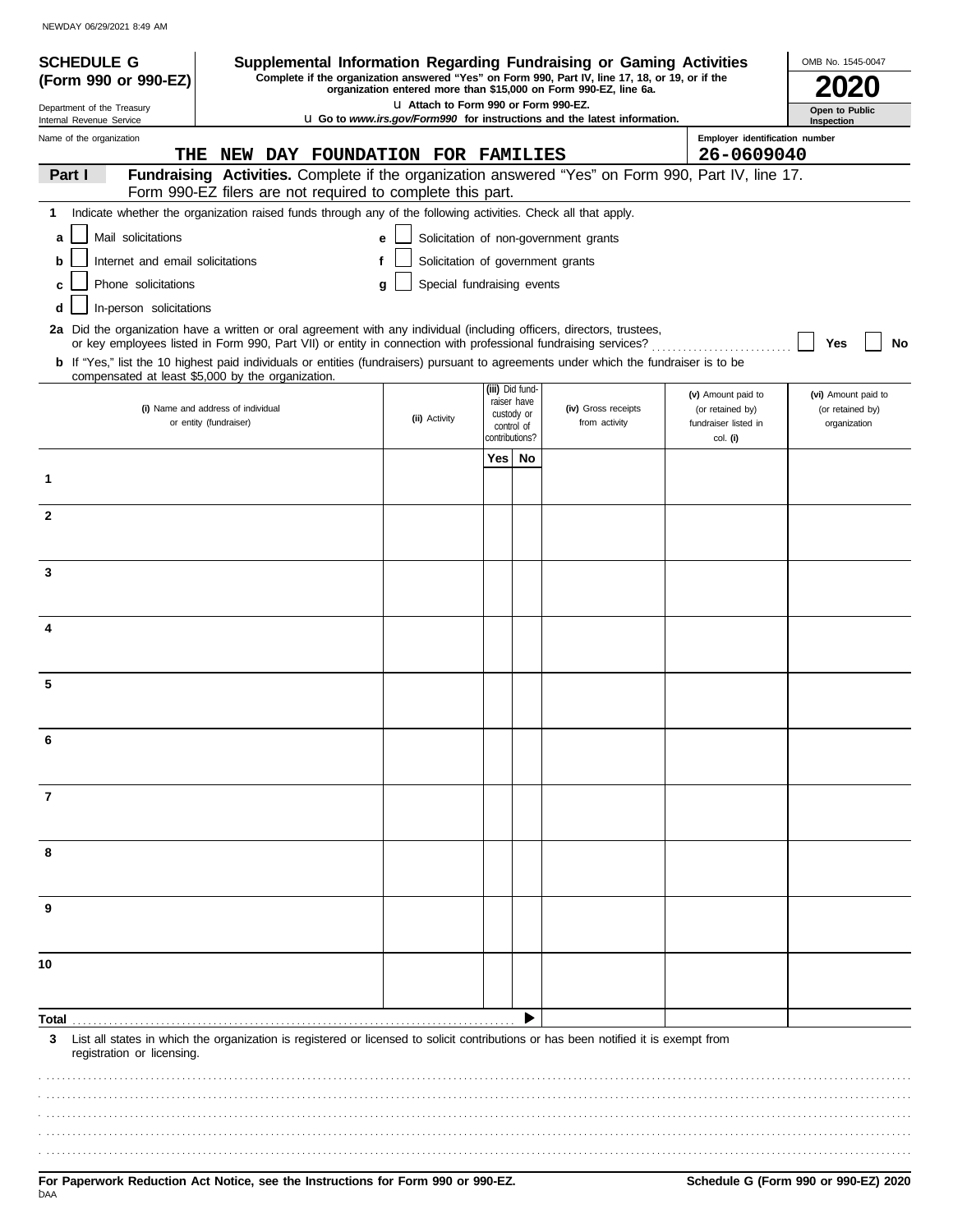|            | Schedule G (Form 990 or 990-EZ) 2020<br>Part II | Fundraising Events. Complete if the organization answered "Yes" on Form 990, Part IV, line 18, or reported more                                                                                                        |                                                  | THE NEW DAY FOUNDATION FOR FAMILIES 26-0609040 | Page 2                                              |
|------------|-------------------------------------------------|------------------------------------------------------------------------------------------------------------------------------------------------------------------------------------------------------------------------|--------------------------------------------------|------------------------------------------------|-----------------------------------------------------|
|            |                                                 | than \$15,000 of fundraising event contributions and gross income on Form 990-EZ, lines 1 and 6b. List events with                                                                                                     |                                                  |                                                |                                                     |
|            |                                                 | gross receipts greater than \$5,000.                                                                                                                                                                                   |                                                  |                                                |                                                     |
|            |                                                 | (a) Event #1                                                                                                                                                                                                           | (b) Event $#2$                                   | (c) Other events                               |                                                     |
|            |                                                 | HOPE SHINES                                                                                                                                                                                                            |                                                  | <b>NONE</b>                                    | (d) Total events<br>(add col. (a) through           |
|            |                                                 | (event type)                                                                                                                                                                                                           | (event type)                                     | (total number)                                 | col. (c)                                            |
|            |                                                 |                                                                                                                                                                                                                        |                                                  |                                                |                                                     |
| Revenue    | 1 Gross receipts                                | 216,896                                                                                                                                                                                                                |                                                  |                                                | 216,896                                             |
|            | 2 Less: Contributions                           |                                                                                                                                                                                                                        |                                                  |                                                |                                                     |
|            | 3 Gross income (line 1 minus                    |                                                                                                                                                                                                                        |                                                  |                                                |                                                     |
|            |                                                 | 216,896                                                                                                                                                                                                                |                                                  |                                                | 216,896                                             |
|            | 4 Cash prizes                                   |                                                                                                                                                                                                                        |                                                  |                                                |                                                     |
|            |                                                 |                                                                                                                                                                                                                        |                                                  |                                                |                                                     |
|            | 5 Noncash prizes                                |                                                                                                                                                                                                                        |                                                  |                                                |                                                     |
|            | 6 Rent/facility costs                           | <u> 1990 - Johann Barbara, martxa a</u>                                                                                                                                                                                |                                                  |                                                |                                                     |
| Expenses   |                                                 |                                                                                                                                                                                                                        |                                                  |                                                |                                                     |
|            | 7 Food and beverages                            |                                                                                                                                                                                                                        |                                                  |                                                |                                                     |
| Direct     | 8 Entertainment                                 | 40,773                                                                                                                                                                                                                 |                                                  |                                                | 40,773                                              |
|            | 9 Other direct expenses                         |                                                                                                                                                                                                                        |                                                  |                                                |                                                     |
|            |                                                 |                                                                                                                                                                                                                        |                                                  |                                                |                                                     |
|            |                                                 |                                                                                                                                                                                                                        |                                                  |                                                | 40,773<br>176, 123                                  |
|            | Part III                                        | Gaming. Complete if the organization answered "Yes" on Form 990, Part IV, line 19, or reported more than                                                                                                               |                                                  |                                                |                                                     |
|            |                                                 | \$15,000 on Form 990-EZ, line 6a.                                                                                                                                                                                      |                                                  |                                                |                                                     |
|            |                                                 | (a) Bingo                                                                                                                                                                                                              | (b) Pull tabs/instant<br>bingo/progressive bingo | (c) Other gaming                               | (d) Total gaming (add<br>col. (a) through col. (c)) |
| Revenue    |                                                 |                                                                                                                                                                                                                        |                                                  |                                                |                                                     |
|            | Gross revenue<br>1                              |                                                                                                                                                                                                                        |                                                  |                                                |                                                     |
|            |                                                 |                                                                                                                                                                                                                        |                                                  |                                                |                                                     |
| <b>ses</b> | 2 Cash prizes                                   |                                                                                                                                                                                                                        |                                                  |                                                |                                                     |
| Expens     | 3 Noncash prizes                                |                                                                                                                                                                                                                        |                                                  |                                                |                                                     |
| Direct     |                                                 |                                                                                                                                                                                                                        |                                                  |                                                |                                                     |
|            | 4 Rent/facility costs                           |                                                                                                                                                                                                                        |                                                  |                                                |                                                     |
|            | 5 Other direct expenses                         |                                                                                                                                                                                                                        |                                                  |                                                |                                                     |
|            |                                                 | Yes<br>%                                                                                                                                                                                                               | Yes <u></u><br>%                                 | %<br>Yes                                       |                                                     |
|            | 6 Volunteer labor                               | No.                                                                                                                                                                                                                    | <b>No</b>                                        | No                                             |                                                     |
|            |                                                 |                                                                                                                                                                                                                        |                                                  |                                                |                                                     |
|            |                                                 |                                                                                                                                                                                                                        |                                                  |                                                |                                                     |
|            |                                                 |                                                                                                                                                                                                                        |                                                  |                                                |                                                     |
| 9          |                                                 |                                                                                                                                                                                                                        |                                                  |                                                |                                                     |
|            |                                                 |                                                                                                                                                                                                                        |                                                  |                                                | $\vert$ Yes<br><b>No</b>                            |
|            | <b>b</b> If "No," explain:                      |                                                                                                                                                                                                                        |                                                  |                                                |                                                     |
|            |                                                 |                                                                                                                                                                                                                        |                                                  |                                                |                                                     |
|            |                                                 | 10a Were any of the organization's gaming licenses revoked, suspended, or terminated during the tax year?<br>10a Were any of the organization's gaming licenses revoked, suspended, or terminated during the tax year? |                                                  |                                                | Yes<br>No                                           |
|            | <b>b</b> If "Yes," explain:                     |                                                                                                                                                                                                                        |                                                  |                                                |                                                     |
|            |                                                 |                                                                                                                                                                                                                        |                                                  |                                                |                                                     |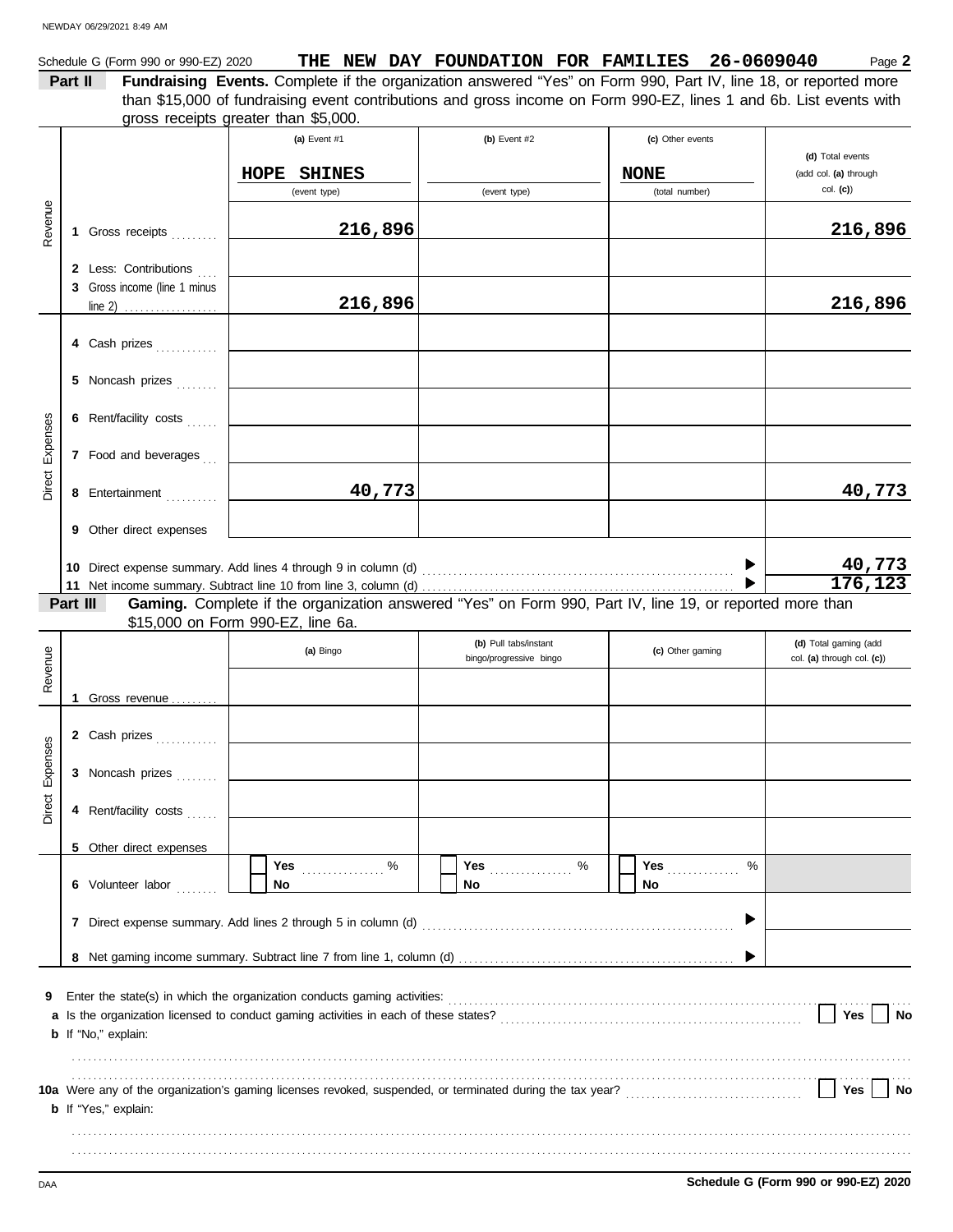NEWDAY 06/29/2021 8:49 AM

|    | THE NEW DAY FOUNDATION FOR FAMILIES 26-0609040<br>Schedule G (Form 990 or 990-EZ) 2020                                                                                                                                             |                 |            | Page 3 |    |
|----|------------------------------------------------------------------------------------------------------------------------------------------------------------------------------------------------------------------------------------|-----------------|------------|--------|----|
| 11 |                                                                                                                                                                                                                                    |                 | Yes        |        | No |
| 12 | Is the organization a grantor, beneficiary or trustee of a trust, or a member of a partnership or other entity                                                                                                                     |                 |            |        |    |
|    |                                                                                                                                                                                                                                    |                 | <b>Yes</b> |        | No |
| 13 | Indicate the percentage of gaming activity conducted in:                                                                                                                                                                           |                 |            |        |    |
| a  |                                                                                                                                                                                                                                    | 13а             |            |        | %  |
| b  | An outside facility <b>contained a control of the facility control of the control of the control of the control of the control of the control of the control of the control of the control of the control of the control of th</b> | 13 <sub>b</sub> |            |        | %  |
| 14 | Enter the name and address of the person who prepares the organization's gaming/special events books and<br>records:                                                                                                               |                 |            |        |    |
|    |                                                                                                                                                                                                                                    |                 |            |        |    |
|    | Address <b>u</b>                                                                                                                                                                                                                   |                 |            |        |    |
|    | 15a Does the organization have a contract with a third party from whom the organization receives gaming<br>revenue?                                                                                                                |                 | Yes        |        | No |
| b  |                                                                                                                                                                                                                                    |                 |            |        |    |
|    |                                                                                                                                                                                                                                    |                 |            |        |    |
|    | If "Yes," enter name and address of the third party:                                                                                                                                                                               |                 |            |        |    |
|    |                                                                                                                                                                                                                                    |                 |            |        |    |
|    |                                                                                                                                                                                                                                    |                 |            |        |    |
|    |                                                                                                                                                                                                                                    |                 |            |        |    |
|    | Address <b>u</b>                                                                                                                                                                                                                   |                 |            |        |    |
| 16 | Gaming manager information:                                                                                                                                                                                                        |                 |            |        |    |
|    | Name <b>u</b>                                                                                                                                                                                                                      |                 |            |        |    |
|    |                                                                                                                                                                                                                                    |                 |            |        |    |
|    | Description of services provided <b>u</b> electron contract the contract of the contract of services provided <b>u</b>                                                                                                             |                 |            |        |    |
|    | Director/officer<br>Employee<br>Independent contractor                                                                                                                                                                             |                 |            |        |    |
| 17 | Mandatory distributions:                                                                                                                                                                                                           |                 |            |        |    |
|    | Is the organization required under state law to make charitable distributions from the gaming proceeds to                                                                                                                          |                 |            |        |    |
|    | retain the state gaming license?                                                                                                                                                                                                   |                 | <b>Yes</b> |        | No |
|    | Enter the amount of distributions required under state law to be distributed to other exempt organizations or                                                                                                                      |                 |            |        |    |
|    | spent in the organization's own exempt activities during the tax year $\mathbf u$<br>\$                                                                                                                                            |                 |            |        |    |
|    | Supplemental Information. Provide the explanations required by Part I, line 2b, columns (iii) and (v); and<br>Part IV                                                                                                              |                 |            |        |    |
|    | Part III, lines 9, 9b, 10b, 15b, 15c, 16, and 17b, as applicable. Also provide any additional information.                                                                                                                         |                 |            |        |    |
|    | See instructions.                                                                                                                                                                                                                  |                 |            |        |    |
|    |                                                                                                                                                                                                                                    |                 |            |        |    |
|    |                                                                                                                                                                                                                                    |                 |            |        |    |
|    |                                                                                                                                                                                                                                    |                 |            |        |    |
|    |                                                                                                                                                                                                                                    |                 |            |        |    |
|    |                                                                                                                                                                                                                                    |                 |            |        |    |
|    |                                                                                                                                                                                                                                    |                 |            |        |    |
|    |                                                                                                                                                                                                                                    |                 |            |        |    |
|    |                                                                                                                                                                                                                                    |                 |            |        |    |
|    |                                                                                                                                                                                                                                    |                 |            |        |    |
|    |                                                                                                                                                                                                                                    |                 |            |        |    |
|    |                                                                                                                                                                                                                                    |                 |            |        |    |
|    |                                                                                                                                                                                                                                    |                 |            |        |    |

Schedule G (Form 990 or 990-EZ) 2020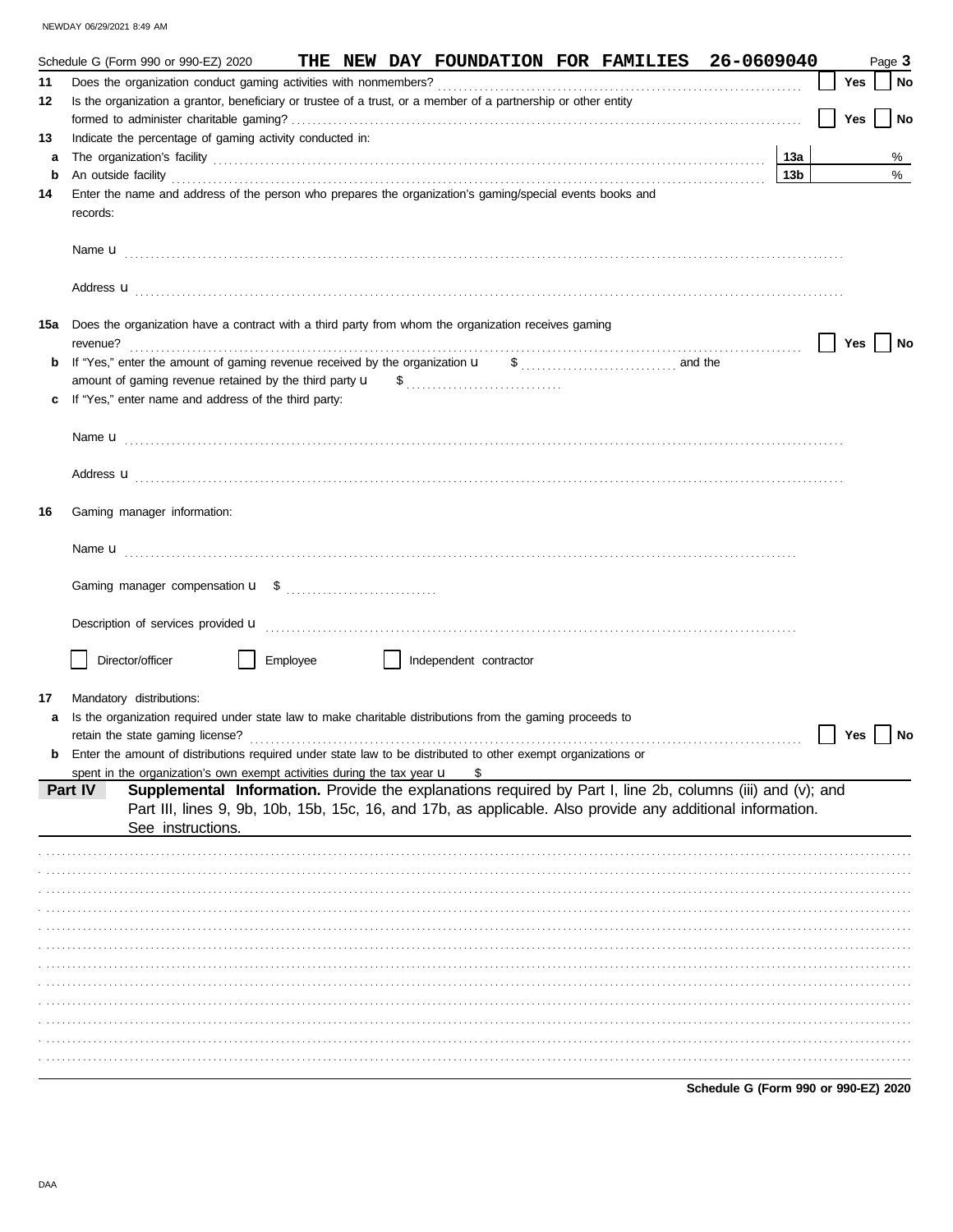| <b>SCHEDULE I</b>                                      |                                                                                                                                                                                                                                                                               |           |                                         | Grants and Other Assistance to Organizations,                                                                                         |                                       |                                                             |                                          |                                | OMB No. 1545-0047                     |  |
|--------------------------------------------------------|-------------------------------------------------------------------------------------------------------------------------------------------------------------------------------------------------------------------------------------------------------------------------------|-----------|-----------------------------------------|---------------------------------------------------------------------------------------------------------------------------------------|---------------------------------------|-------------------------------------------------------------|------------------------------------------|--------------------------------|---------------------------------------|--|
| (Form 990)                                             |                                                                                                                                                                                                                                                                               |           |                                         | Governments, and Individuals in the United States<br>Complete if the organization answered "Yes" on Form 990, Part IV, line 21 or 22. |                                       |                                                             |                                          |                                |                                       |  |
| Department of the Treasury<br>Internal Revenue Service |                                                                                                                                                                                                                                                                               |           |                                         | u Attach to Form 990.<br>u Go to www.irs.gov/Form990 for the latest information.                                                      |                                       |                                                             |                                          |                                | <b>Open to Public</b><br>Inspection   |  |
| Name of the organization                               |                                                                                                                                                                                                                                                                               |           |                                         |                                                                                                                                       |                                       |                                                             |                                          | Employer identification number |                                       |  |
|                                                        | THE NEW DAY FOUNDATION FOR FAMILIES                                                                                                                                                                                                                                           |           |                                         |                                                                                                                                       |                                       |                                                             |                                          | 26-0609040                     |                                       |  |
| Part I                                                 | <b>General Information on Grants and Assistance</b>                                                                                                                                                                                                                           |           |                                         |                                                                                                                                       |                                       |                                                             |                                          |                                |                                       |  |
| -1                                                     | Does the organization maintain records to substantiate the amount of the grants or assistance, the grantees' eligibility for the grants or assistance, and<br>2 Describe in Part IV the organization's procedures for monitoring the use of grant funds in the United States. |           |                                         |                                                                                                                                       |                                       |                                                             |                                          |                                | $ \mathbf{X} $ Yes<br>No              |  |
| Part II                                                | Grants and Other Assistance to Domestic Organizations and Domestic Governments. Complete if the organization answered "Yes" on Form 990,                                                                                                                                      |           |                                         |                                                                                                                                       |                                       |                                                             |                                          |                                |                                       |  |
|                                                        | Part IV, line 21, for any recipient that received more than \$5,000. Part II can be duplicated if additional space is needed.                                                                                                                                                 |           |                                         |                                                                                                                                       |                                       |                                                             |                                          |                                |                                       |  |
|                                                        | (a) Name and address of organization<br>or government                                                                                                                                                                                                                         | $(b)$ EIN | $(c)$ IRC<br>section<br>(if applicable) | (d) Amount of cash<br>grant                                                                                                           | (e) Amount of non-<br>cash assistance | (f) Method of valuation<br>(book, FMV, appraisal,<br>other) | (q) Description of<br>noncash assistance |                                | (h) Purpose of grant<br>or assistance |  |
| (1)                                                    |                                                                                                                                                                                                                                                                               |           |                                         |                                                                                                                                       |                                       |                                                             |                                          |                                |                                       |  |
|                                                        |                                                                                                                                                                                                                                                                               |           |                                         |                                                                                                                                       |                                       |                                                             |                                          |                                |                                       |  |
| (2)                                                    |                                                                                                                                                                                                                                                                               |           |                                         |                                                                                                                                       |                                       |                                                             |                                          |                                |                                       |  |
|                                                        |                                                                                                                                                                                                                                                                               |           |                                         |                                                                                                                                       |                                       |                                                             |                                          |                                |                                       |  |
| (3)                                                    |                                                                                                                                                                                                                                                                               |           |                                         |                                                                                                                                       |                                       |                                                             |                                          |                                |                                       |  |
|                                                        |                                                                                                                                                                                                                                                                               |           |                                         |                                                                                                                                       |                                       |                                                             |                                          |                                |                                       |  |
| (4)                                                    |                                                                                                                                                                                                                                                                               |           |                                         |                                                                                                                                       |                                       |                                                             |                                          |                                |                                       |  |
|                                                        |                                                                                                                                                                                                                                                                               |           |                                         |                                                                                                                                       |                                       |                                                             |                                          |                                |                                       |  |
| (5)                                                    |                                                                                                                                                                                                                                                                               |           |                                         |                                                                                                                                       |                                       |                                                             |                                          |                                |                                       |  |
|                                                        |                                                                                                                                                                                                                                                                               |           |                                         |                                                                                                                                       |                                       |                                                             |                                          |                                |                                       |  |
| (6)                                                    |                                                                                                                                                                                                                                                                               |           |                                         |                                                                                                                                       |                                       |                                                             |                                          |                                |                                       |  |
|                                                        |                                                                                                                                                                                                                                                                               |           |                                         |                                                                                                                                       |                                       |                                                             |                                          |                                |                                       |  |
| (7)                                                    |                                                                                                                                                                                                                                                                               |           |                                         |                                                                                                                                       |                                       |                                                             |                                          |                                |                                       |  |
|                                                        |                                                                                                                                                                                                                                                                               |           |                                         |                                                                                                                                       |                                       |                                                             |                                          |                                |                                       |  |
| (8)                                                    |                                                                                                                                                                                                                                                                               |           |                                         |                                                                                                                                       |                                       |                                                             |                                          |                                |                                       |  |
|                                                        |                                                                                                                                                                                                                                                                               |           |                                         |                                                                                                                                       |                                       |                                                             |                                          |                                |                                       |  |
| (9)                                                    |                                                                                                                                                                                                                                                                               |           |                                         |                                                                                                                                       |                                       |                                                             |                                          |                                |                                       |  |
|                                                        |                                                                                                                                                                                                                                                                               |           |                                         |                                                                                                                                       |                                       |                                                             |                                          |                                |                                       |  |
| 2                                                      | Enter total number of section $501(c)(3)$ and government organizations listed in the line 1 table                                                                                                                                                                             |           |                                         |                                                                                                                                       |                                       |                                                             |                                          | u                              |                                       |  |
| 3                                                      | Enter total number of other organizations listed in the line 1 table                                                                                                                                                                                                          |           |                                         |                                                                                                                                       |                                       |                                                             |                                          | $\mathbf u$                    |                                       |  |
|                                                        | For Paperwork Reduction Act Notice, see the Instructions for Form 990.                                                                                                                                                                                                        |           |                                         |                                                                                                                                       |                                       |                                                             |                                          |                                | Schedule I (Form 990) (2020)          |  |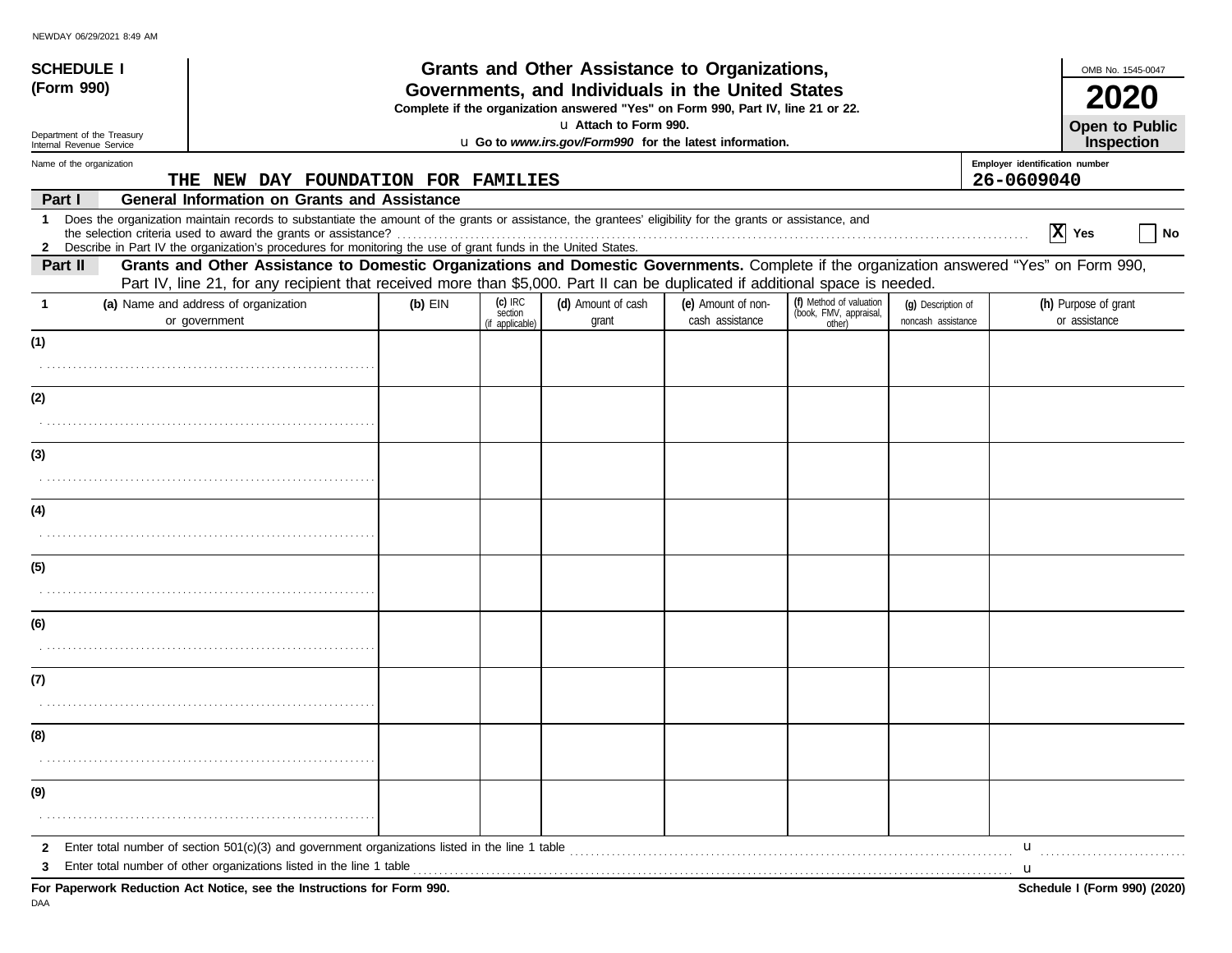#### Schedule I (Form 990) (2020) THE NEW DAY FOUNDATION FOR FAMILIES 26-0609040

| Schedule I (Form 990) (2020)                                                                                                                         | THE NEW DAY FOUNDATION FOR FAMILIES 26-0609040 |                             |                                     |                                                          | Page 2                                |
|------------------------------------------------------------------------------------------------------------------------------------------------------|------------------------------------------------|-----------------------------|-------------------------------------|----------------------------------------------------------|---------------------------------------|
| Grants and Other Assistance to Domestic Individuals. Complete if the organization answered "Yes" on Form 990, Part IV, line 22.<br>Part III          |                                                |                             |                                     |                                                          |                                       |
| Part III can be duplicated if additional space is needed.                                                                                            |                                                |                             |                                     |                                                          |                                       |
| (a) Type of grant or assistance                                                                                                                      | (b) Number of<br>recipients                    | (c) Amount of<br>cash grant | (d) Amount of<br>noncash assistance | (e) Method of valuation (book,<br>FMV, appraisal, other) | (f) Description of noncash assistance |
| 1 FAMILY SPONSORSHIPS                                                                                                                                | 303                                            | 437,016                     |                                     |                                                          |                                       |
| $\mathbf{2}$                                                                                                                                         |                                                |                             |                                     |                                                          |                                       |
| $\overline{\mathbf{3}}$                                                                                                                              |                                                |                             |                                     |                                                          |                                       |
| 4                                                                                                                                                    |                                                |                             |                                     |                                                          |                                       |
| $\overline{\mathbf{5}}$                                                                                                                              |                                                |                             |                                     |                                                          |                                       |
| 6                                                                                                                                                    |                                                |                             |                                     |                                                          |                                       |
| $\overline{7}$                                                                                                                                       |                                                |                             |                                     |                                                          |                                       |
| Part IV<br>Supplemental Information. Provide the information required in Part I, line 2; Part III, column (b); and any other additional information. |                                                |                             |                                     |                                                          |                                       |
|                                                                                                                                                      |                                                |                             |                                     |                                                          |                                       |
|                                                                                                                                                      |                                                |                             |                                     |                                                          |                                       |
|                                                                                                                                                      |                                                |                             |                                     |                                                          |                                       |
|                                                                                                                                                      |                                                |                             |                                     |                                                          |                                       |
|                                                                                                                                                      |                                                |                             |                                     |                                                          |                                       |
|                                                                                                                                                      |                                                |                             |                                     |                                                          |                                       |
|                                                                                                                                                      |                                                |                             |                                     |                                                          |                                       |
|                                                                                                                                                      |                                                |                             |                                     |                                                          |                                       |
|                                                                                                                                                      |                                                |                             |                                     |                                                          |                                       |
|                                                                                                                                                      |                                                |                             |                                     |                                                          |                                       |
|                                                                                                                                                      |                                                |                             |                                     |                                                          |                                       |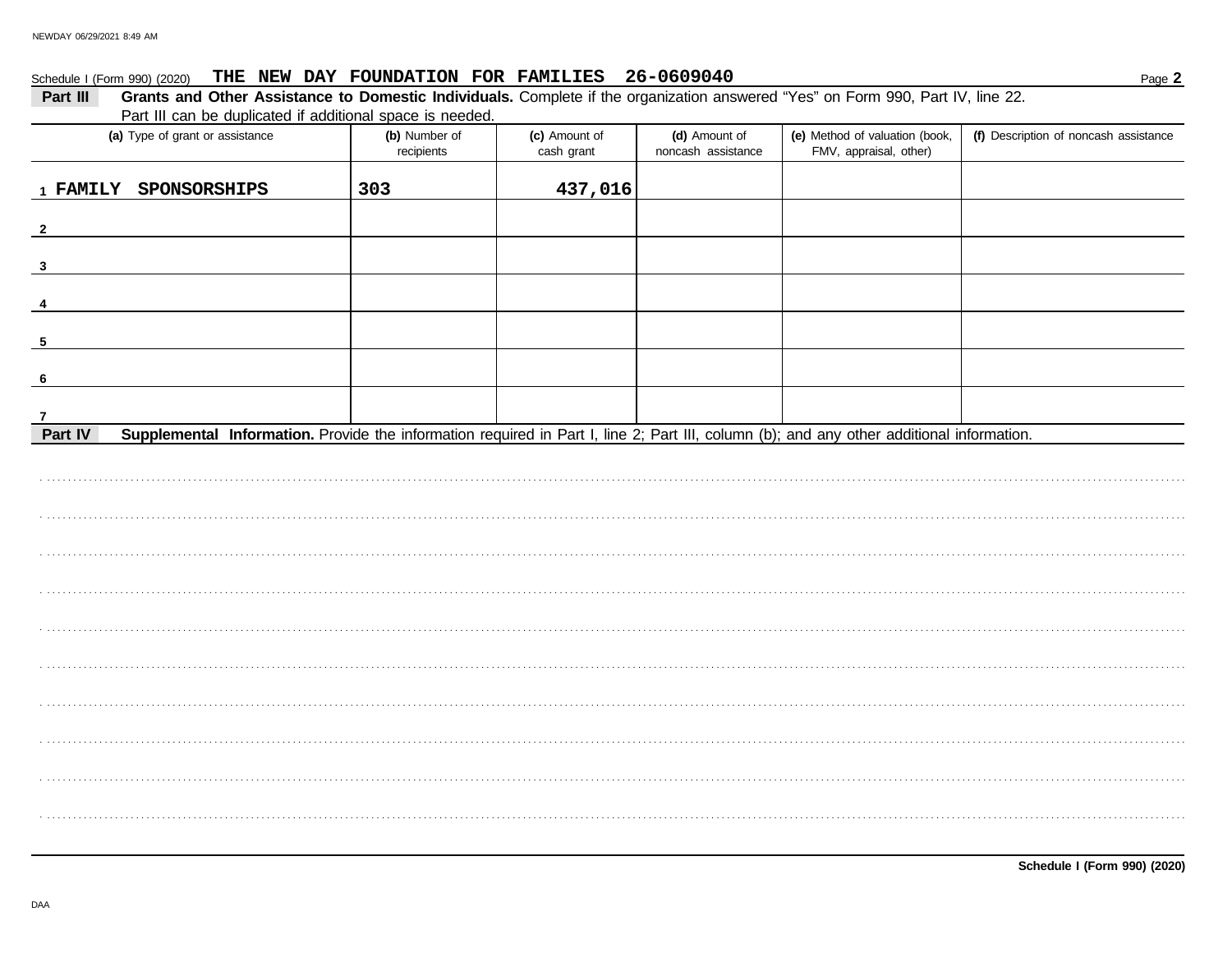NEWDAY 06/29/2021 8:49 AM

| <b>SCHEDULE O</b>                                    | Supplemental Information to Form 990 or 990-EZ                                                                                         | OMB No. 1545-0047                                   |
|------------------------------------------------------|----------------------------------------------------------------------------------------------------------------------------------------|-----------------------------------------------------|
| (Form 990 or 990-EZ)                                 | Complete to provide information for responses to specific questions on<br>Form 990 or 990-EZ or to provide any additional information. | 2020                                                |
| Department of the Treasury                           | u Attach to Form 990 or 990-EZ.                                                                                                        | Open to Public                                      |
| Internal Revenue Service<br>Name of the organization | u Go to www.irs.gov/Form990 for the latest information.                                                                                | <b>Inspection</b><br>Employer identification number |
|                                                      | DAY FOUNDATION FOR FAMILIES<br>THE<br>NEW                                                                                              | 26-0609040                                          |
| <b>GINA KELL SPEHN</b>                               | FORM 990, PART VI, LINE 2 - RELATED PARTY INFORMATION AMONG OFFICERS                                                                   |                                                     |
|                                                      | <b>PRESIDENT</b>                                                                                                                       |                                                     |
| <b>SPOUSE</b>                                        |                                                                                                                                        |                                                     |
| <b>MICHAEL SPEHN</b>                                 |                                                                                                                                        |                                                     |
|                                                      | <b>VICE-CHAIR</b>                                                                                                                      |                                                     |
| <b>SPOUSE</b>                                        |                                                                                                                                        |                                                     |
|                                                      |                                                                                                                                        |                                                     |
|                                                      | FORM 990, PART VI, LINE 11B - ORGANIZATION'S PROCESS TO REVIEW FORM 990                                                                |                                                     |
|                                                      | FORM 990 REVIEWED BY FINANCE DIRECTOR, PRESIDENT AND CHAIRMAN OF                                                                       |                                                     |
|                                                      | THE BOARD OF DIRECTORS PRIOR TO FILING.                                                                                                |                                                     |
|                                                      |                                                                                                                                        |                                                     |
|                                                      | FORM 990, PART VI, LINE 12C - ENFORCEMENT OF CONFLICTS POLICY                                                                          |                                                     |
|                                                      | CONFLICT OF INTEREST POLICY IS DISTRIBUTED TO CURRENT EMPLOYEES AND                                                                    |                                                     |
|                                                      | REVIEWED AT A MINIMUM ANNUALLY BY THE PRESIDENT.                                                                                       |                                                     |
|                                                      |                                                                                                                                        |                                                     |
|                                                      | FORM 990, PART VI, LINE 15A - COMPENSATION PROCESS FOR TOP OFFICIAL                                                                    |                                                     |
|                                                      | COMPENSATION PROCESS FOR TOP OFFICIAL, PRESIDENT COMPENSATION IS REVIEWED BY                                                           |                                                     |
|                                                      | OUTSIDE COMMITTEE AND APPROVED BY THE BOARD OF DIRECTORS. THE BOARD VOTES                                                              |                                                     |
|                                                      | ON A FAIR AND REASONABLE INDUSTRY STANDARD SALARY (DISCUSSION AND VOTE                                                                 |                                                     |
|                                                      | EXCLUDE BOTH THE PRESIDENT AND HER SPOUSE, MICHAEL SPEHN).                                                                             |                                                     |
|                                                      |                                                                                                                                        |                                                     |
|                                                      |                                                                                                                                        |                                                     |
|                                                      | FORM 990, PART VI, LINE 19 - GOVERNING DOCUMENTS DISCLOSURE EXPLANATION                                                                |                                                     |
|                                                      | UPON REQUEST, FORM 990 MADE AVAILABLE TO PUBLIC WITH NOMINAL REPRODUCTION                                                              |                                                     |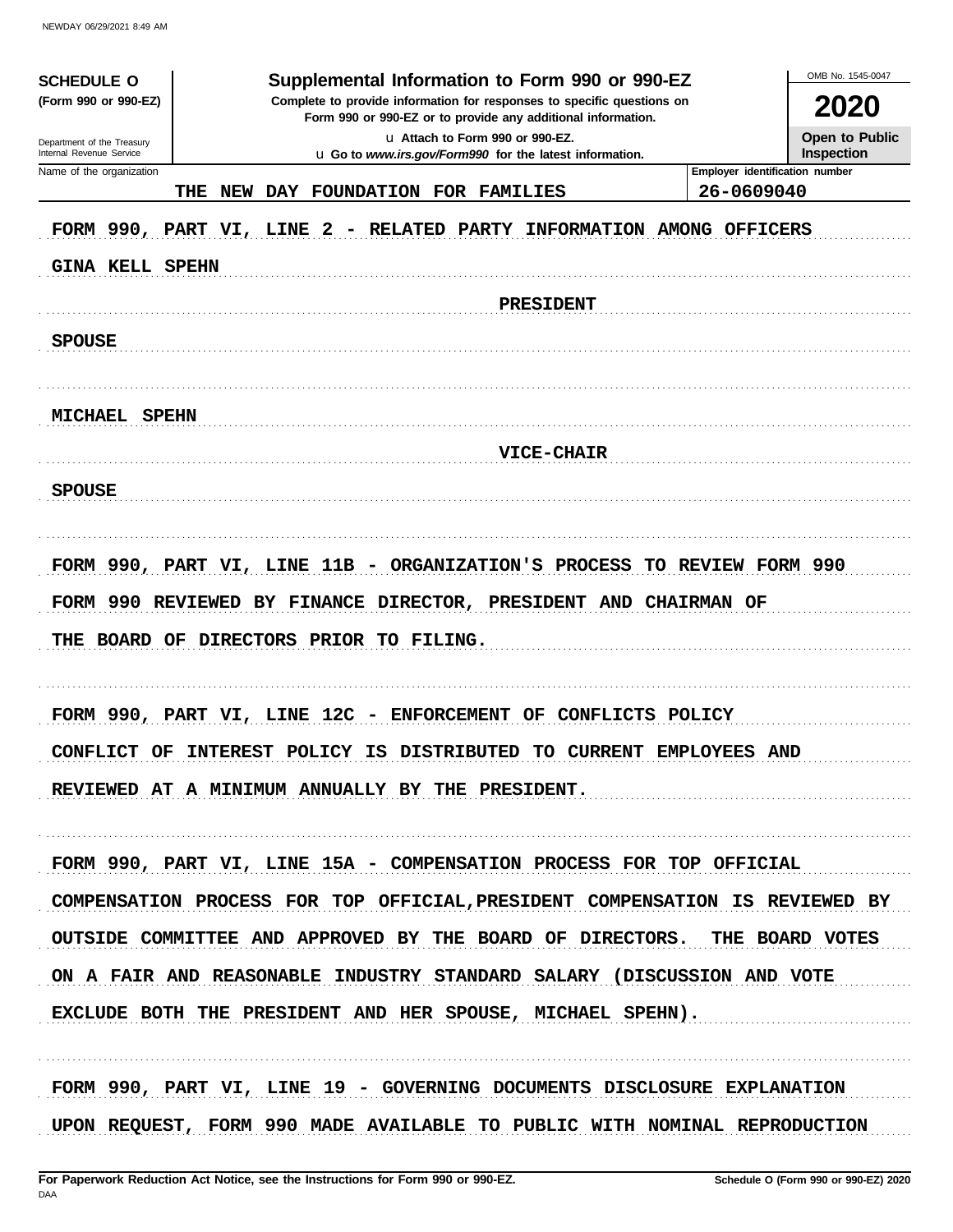| Schedule O (Form 990 or 990-EZ) 2020<br>Name of the organization    |                    | Page 2<br>Employer identification number |  |  |  |  |
|---------------------------------------------------------------------|--------------------|------------------------------------------|--|--|--|--|
| THE NEW DAY FOUNDATION FOR FAMILIES                                 |                    | 26-0609040                               |  |  |  |  |
| CHARGE. A COPY IS ALSO AVAILABLE ON THE ORGANIZATION'S OWN WEBSITE. |                    |                                          |  |  |  |  |
|                                                                     |                    |                                          |  |  |  |  |
| FORM 990, PART XI, LINE 9 - OTHER CHANGES IN NET ASSETS EXPLANATION |                    |                                          |  |  |  |  |
| BOOK/TAX DEPRECIATION DIFFERENCE                                    | $\mathbf{s}_\perp$ | 2,812                                    |  |  |  |  |
| <b>ROUNDING</b>                                                     | \$                 | $\boldsymbol{2}$                         |  |  |  |  |
| <b>TOTAL</b>                                                        | \$.                | 2,814                                    |  |  |  |  |
|                                                                     |                    |                                          |  |  |  |  |
|                                                                     |                    |                                          |  |  |  |  |
|                                                                     |                    |                                          |  |  |  |  |
|                                                                     |                    |                                          |  |  |  |  |
|                                                                     |                    |                                          |  |  |  |  |
|                                                                     |                    |                                          |  |  |  |  |
|                                                                     |                    |                                          |  |  |  |  |
|                                                                     |                    |                                          |  |  |  |  |
|                                                                     |                    |                                          |  |  |  |  |
|                                                                     |                    |                                          |  |  |  |  |
|                                                                     |                    |                                          |  |  |  |  |
|                                                                     |                    |                                          |  |  |  |  |
|                                                                     |                    |                                          |  |  |  |  |
|                                                                     |                    |                                          |  |  |  |  |
|                                                                     |                    |                                          |  |  |  |  |
|                                                                     |                    |                                          |  |  |  |  |
|                                                                     |                    |                                          |  |  |  |  |
|                                                                     |                    |                                          |  |  |  |  |
|                                                                     |                    |                                          |  |  |  |  |
|                                                                     |                    |                                          |  |  |  |  |
|                                                                     |                    |                                          |  |  |  |  |
|                                                                     |                    |                                          |  |  |  |  |

| I |
|---|
|---|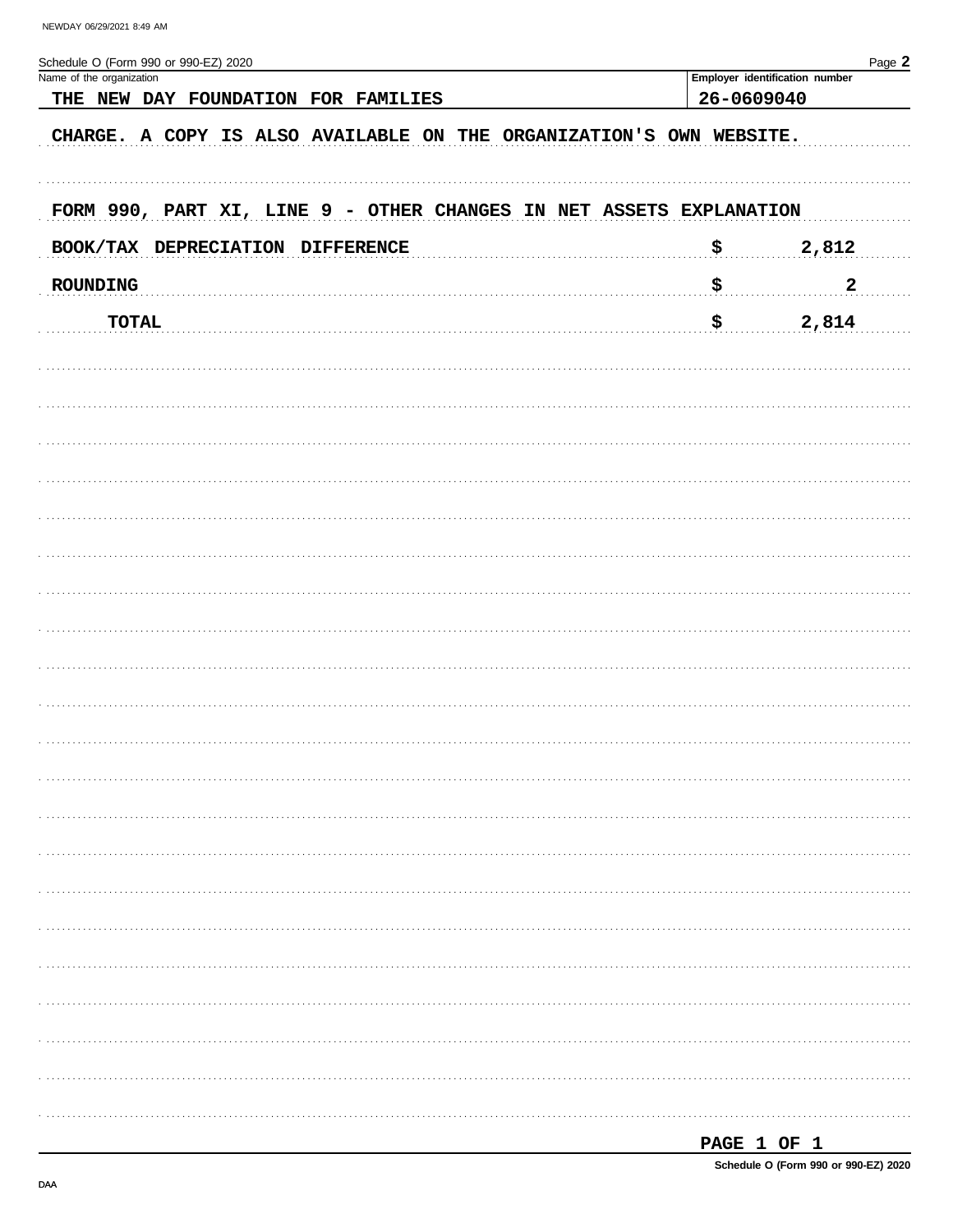NEWDAY 06/29/2021 8:49 AM

| Form                                                                       | 4562                                                                                                                                                                                  |                                                                                                          | <b>Depreciation and Amortization</b>                                             |                              |                |                    | OMB No. 1545-0172                 |
|----------------------------------------------------------------------------|---------------------------------------------------------------------------------------------------------------------------------------------------------------------------------------|----------------------------------------------------------------------------------------------------------|----------------------------------------------------------------------------------|------------------------------|----------------|--------------------|-----------------------------------|
| (Including Information on Listed Property)<br>u Attach to your tax return. |                                                                                                                                                                                       |                                                                                                          |                                                                                  |                              |                |                    |                                   |
|                                                                            | Department of the Treasury<br>(99)<br>Internal Revenue Service                                                                                                                        |                                                                                                          | <b>u</b> Go to www.irs.gov/Form4562 for instructions and the latest information. |                              |                |                    | Attachment<br>179<br>Sequence No. |
|                                                                            | Name(s) shown on return                                                                                                                                                               |                                                                                                          |                                                                                  |                              |                | Identifying number |                                   |
|                                                                            | THE                                                                                                                                                                                   | NEW DAY FOUNDATION FOR FAMILIES                                                                          |                                                                                  |                              |                |                    | 26-0609040                        |
|                                                                            | Business or activity to which this form relates                                                                                                                                       |                                                                                                          |                                                                                  |                              |                |                    |                                   |
|                                                                            | INDIRECT DEPRECIATION                                                                                                                                                                 |                                                                                                          |                                                                                  |                              |                |                    |                                   |
|                                                                            | Part I                                                                                                                                                                                | Election To Expense Certain Property Under Section 179                                                   |                                                                                  |                              |                |                    |                                   |
| 1                                                                          | Maximum amount (see instructions)                                                                                                                                                     | Note: If you have any listed property, complete Part V before you complete Part I.                       |                                                                                  |                              |                | 1                  | 1,040,000                         |
| 2                                                                          |                                                                                                                                                                                       |                                                                                                          |                                                                                  |                              |                | $\overline{2}$     | 1,528                             |
| 3                                                                          |                                                                                                                                                                                       |                                                                                                          |                                                                                  |                              |                | 3                  | 2,590,000                         |
| 4                                                                          | Reduction in limitation. Subtract line 3 from line 2. If zero or less, enter -0-                                                                                                      |                                                                                                          |                                                                                  |                              |                | 4                  |                                   |
| 5                                                                          | Dollar limitation for tax year. Subtract line 4 from line 1. If zero or less, enter -0-. If married filing separately, see instructions                                               |                                                                                                          |                                                                                  |                              |                | 5                  | 1,040,000                         |
| 6                                                                          |                                                                                                                                                                                       | (a) Description of property                                                                              |                                                                                  | (b) Cost (business use only) |                | (c) Elected cost   |                                   |
|                                                                            |                                                                                                                                                                                       |                                                                                                          |                                                                                  |                              |                |                    |                                   |
|                                                                            |                                                                                                                                                                                       |                                                                                                          |                                                                                  |                              |                |                    |                                   |
| 7                                                                          | Listed property. Enter the amount from line 29                                                                                                                                        |                                                                                                          |                                                                                  |                              | $\overline{7}$ |                    |                                   |
| 8<br>9                                                                     |                                                                                                                                                                                       |                                                                                                          |                                                                                  |                              |                | 8<br>9             |                                   |
| 10                                                                         | Tentative deduction. Enter the smaller of line 5 or line 8                                                                                                                            |                                                                                                          |                                                                                  |                              |                | 10                 | 4,890                             |
| 11                                                                         | Business income limitation. Enter the smaller of business income (not less than zero) or line 5. See instructions                                                                     |                                                                                                          |                                                                                  |                              |                | 11                 |                                   |
| 12                                                                         |                                                                                                                                                                                       |                                                                                                          |                                                                                  |                              |                | 12                 |                                   |
| 13                                                                         | Carryover of disallowed deduction to 2021. Add lines 9 and 10, less line 12                                                                                                           |                                                                                                          |                                                                                  |                              | 13             | 4,890              |                                   |
|                                                                            | Note: Don't use Part II or Part III below for listed property. Instead, use Part V.                                                                                                   |                                                                                                          |                                                                                  |                              |                |                    |                                   |
|                                                                            | Part II                                                                                                                                                                               | Special Depreciation Allowance and Other Depreciation (Don't include listed property. See instructions.) |                                                                                  |                              |                |                    |                                   |
| 14                                                                         | Special depreciation allowance for qualified property (other than listed property) placed in service                                                                                  |                                                                                                          |                                                                                  |                              |                |                    |                                   |
|                                                                            | during the tax year. See instructions                                                                                                                                                 |                                                                                                          |                                                                                  |                              |                | 14                 | 1,528                             |
| 15                                                                         |                                                                                                                                                                                       |                                                                                                          |                                                                                  |                              |                | 15                 |                                   |
| 16                                                                         |                                                                                                                                                                                       |                                                                                                          |                                                                                  |                              |                |                    |                                   |
|                                                                            |                                                                                                                                                                                       |                                                                                                          |                                                                                  |                              |                | 16                 |                                   |
|                                                                            | Part III                                                                                                                                                                              | MACRS Depreciation (Don't include listed property. See instructions.)                                    |                                                                                  |                              |                |                    |                                   |
|                                                                            |                                                                                                                                                                                       |                                                                                                          | <b>Section A</b>                                                                 |                              |                |                    |                                   |
|                                                                            | If you are electing to group any assets placed in service during the tax year into one or more general asset accounts, check here                                                     |                                                                                                          |                                                                                  |                              |                | 17<br>$\mathbf{u}$ | 6,748                             |
|                                                                            |                                                                                                                                                                                       | Section B-Assets Placed in Service During 2020 Tax Year Using the General Depreciation System            |                                                                                  |                              |                |                    |                                   |
|                                                                            | (a) Classification of property                                                                                                                                                        | (b) Month and year<br>placed in<br>service                                                               | (c) Basis for depreciation<br>(business/investment use<br>only-see instructions) | (d) Recovery<br>period       | (e) Convention | (f) Method         | (g) Depreciation deduction        |
|                                                                            | 3-year property                                                                                                                                                                       |                                                                                                          |                                                                                  |                              |                |                    |                                   |
| b                                                                          | 5-year property                                                                                                                                                                       |                                                                                                          |                                                                                  |                              |                |                    |                                   |
| c                                                                          | 7-year property                                                                                                                                                                       |                                                                                                          |                                                                                  |                              |                |                    |                                   |
| d                                                                          | 10-year property                                                                                                                                                                      |                                                                                                          |                                                                                  |                              |                |                    |                                   |
| е                                                                          | 15-year property                                                                                                                                                                      |                                                                                                          |                                                                                  |                              |                |                    |                                   |
| f                                                                          | 20-year property                                                                                                                                                                      |                                                                                                          |                                                                                  |                              |                |                    |                                   |
| g                                                                          | 25-year property                                                                                                                                                                      |                                                                                                          |                                                                                  | 25 yrs.                      |                | S/L                |                                   |
| 17<br>18<br>19a                                                            | h Residential rental                                                                                                                                                                  |                                                                                                          |                                                                                  | 27.5 yrs.                    | MМ             | S/L                |                                   |
|                                                                            | property                                                                                                                                                                              |                                                                                                          |                                                                                  | 27.5 yrs.                    | MМ             | S/L                |                                   |
|                                                                            | <i>i</i> Nonresidential real                                                                                                                                                          |                                                                                                          |                                                                                  | 39 yrs.                      | MМ             | S/L                |                                   |
|                                                                            | property                                                                                                                                                                              |                                                                                                          |                                                                                  |                              | MM             | S/L                |                                   |
|                                                                            | Class life                                                                                                                                                                            | Section C-Assets Placed in Service During 2020 Tax Year Using the Alternative Depreciation System        |                                                                                  |                              |                |                    |                                   |
| b                                                                          | 12-year                                                                                                                                                                               |                                                                                                          |                                                                                  | 12 yrs.                      |                | S/L<br>S/L         |                                   |
| c                                                                          | 30-year                                                                                                                                                                               |                                                                                                          |                                                                                  | 30 yrs.                      | МM             | S/L                |                                   |
| d                                                                          | 40-year                                                                                                                                                                               |                                                                                                          |                                                                                  | 40 yrs.                      | ΜМ             | S/L                |                                   |
|                                                                            | Part IV<br><b>Summary</b> (See instructions.)                                                                                                                                         |                                                                                                          |                                                                                  |                              |                |                    |                                   |
|                                                                            | Listed property. Enter amount from line 28                                                                                                                                            |                                                                                                          |                                                                                  |                              |                | 21                 |                                   |
| 20a<br>21<br>22                                                            | Total. Add amounts from line 12, lines 14 through 17, lines 19 and 20 in column (g), and line 21. Enter                                                                               |                                                                                                          |                                                                                  |                              |                |                    |                                   |
| 23                                                                         | here and on the appropriate lines of your return. Partnerships and S corporations—see instructions<br>For assets shown above and placed in service during the current year, enter the |                                                                                                          |                                                                                  |                              |                | 22                 | 8,276                             |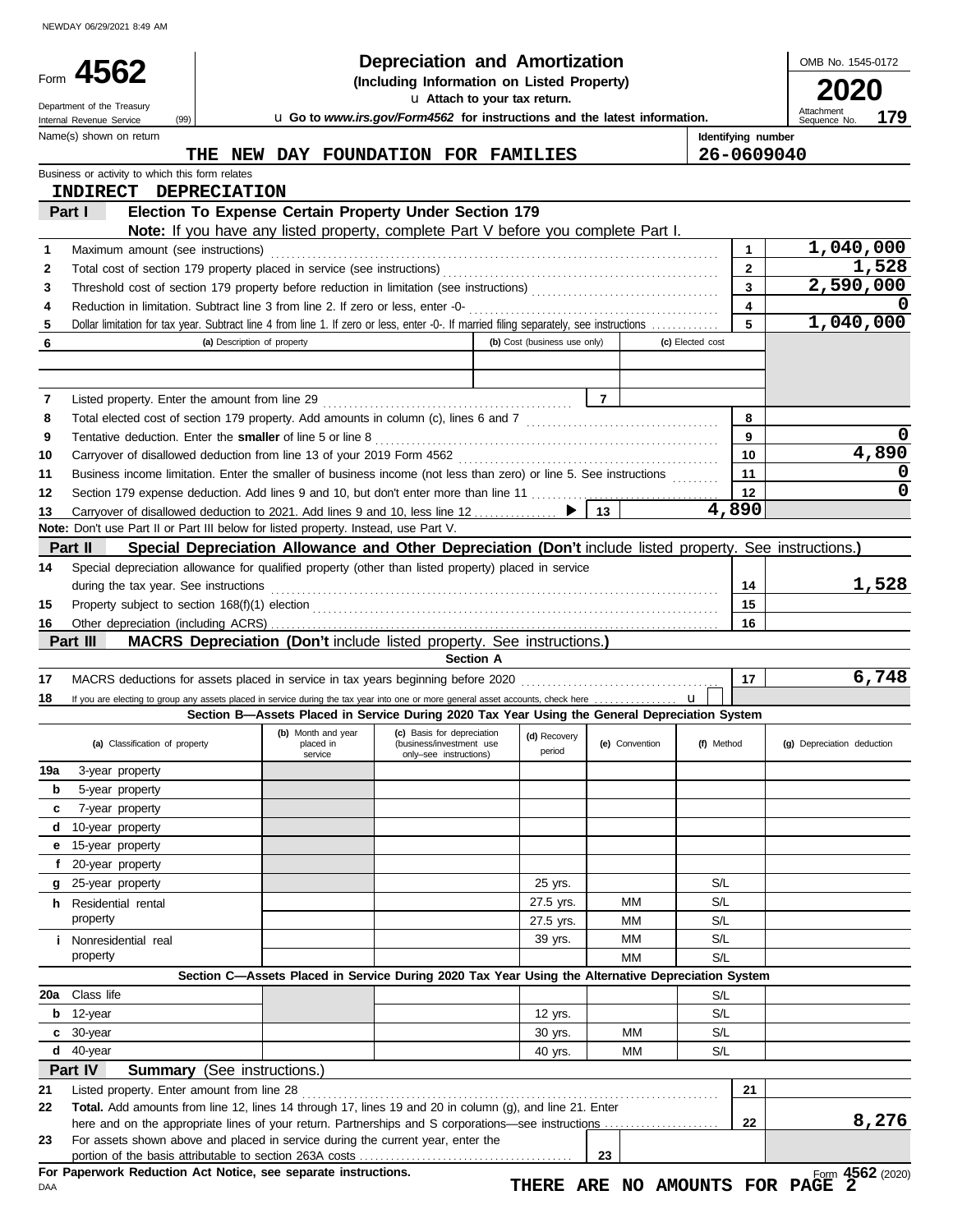# NEWDAY THE NEW DAY FOUNDATION FOR FAMILIES  $06/29/2021$  8:49 AM 26-0609040 **Federal Asset Report** FYE: 12/31/2020 **Form 990, Page 1**

| Asset              | Description                                                                                                             | Date<br>In Service                       | Cost                                    | Bus Sec<br>$\%$<br>179 Bonus | Basis<br>for Depr                                    | PerConv Meth                                                                   | Prior                                  | Current                                                        |
|--------------------|-------------------------------------------------------------------------------------------------------------------------|------------------------------------------|-----------------------------------------|------------------------------|------------------------------------------------------|--------------------------------------------------------------------------------|----------------------------------------|----------------------------------------------------------------|
| 12                 | 5-year GDS Property:<br>OFFICE EQUIPMENT                                                                                | 6/10/20                                  | 600<br>600                              | X                            | $\Omega$                                             | <b>HY 200DB</b><br>5.                                                          | $\Omega$<br>$\Omega$                   | 600<br>600                                                     |
| 13                 | <b>7-year GDS Property:</b><br>OFFICE FURNITURE                                                                         | 9/18/20                                  | 928<br>928                              | X                            | $\theta$                                             | <b>HY 200DB</b><br>7                                                           | $\overline{0}$                         | 928<br>928                                                     |
| 8<br>9<br>10<br>11 | <b>Prior MACRS:</b><br>Conference room TV<br>Workstations/ Furniture<br><b>Blinds</b><br>Leasehold Improvements         | 1/15/19<br>1/15/19<br>1/15/19<br>1/15/19 | 790<br>8,630<br>731<br>71,038<br>81,189 | X<br>X<br>X                  | $\Omega$<br>$\Omega$<br>$\Omega$<br>71,038<br>71,038 | <b>HY 200DB</b><br><b>HY 200DB</b><br><b>HY 200DB</b><br>15<br><b>HY 150DB</b> | 790<br>8,630<br>731<br>3,552<br>13,703 | $\boldsymbol{0}$<br>$\mathbf{0}$<br>$\Omega$<br>6,748<br>6,748 |
|                    | <b>Grand Totals</b><br><b>Less: Dispositions and Transfers</b><br>Less: Start-up/Org Expense<br><b>Net Grand Totals</b> |                                          | 82,717<br>$\theta$<br>82,717            |                              | 71,038<br>71,038                                     |                                                                                | 13,703<br>13,703                       | 8,276<br>$\overline{0}$<br>$\Omega$<br>8,276                   |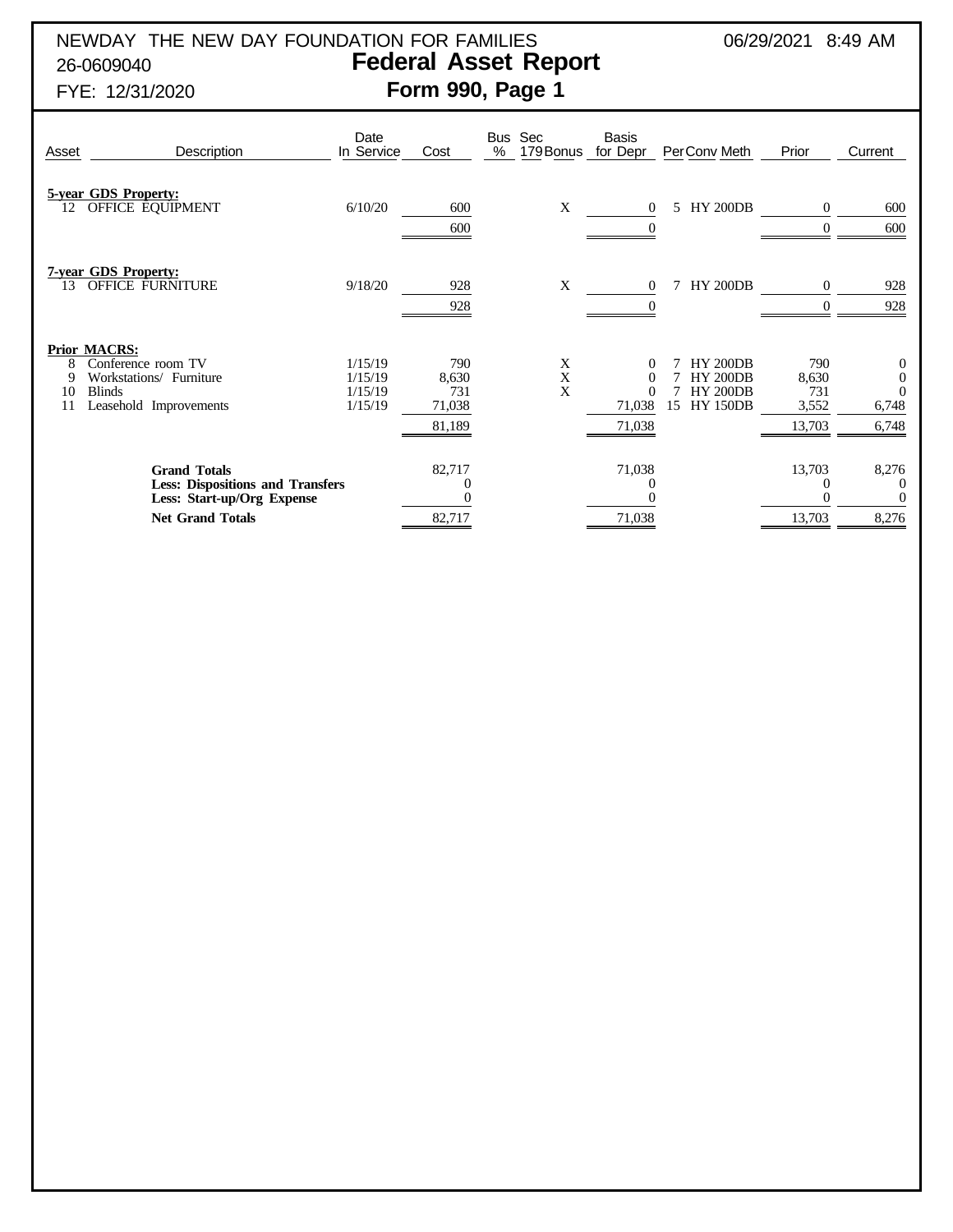NEWDAY THE NEW DAY FOUNDATION FOR FAMILIES 06/29/2021 8:49 AM 26-0609040 **MI Asset Report**

# FYE: 12/31/2020 **Form 990, Page 1**

| Description                                                                    | Date<br>In Service                                                                                                                                                                                                                     | Cost                                    | <b>Basis</b><br>for Depr                | MI<br>Prior                           | MI<br>Current                         | Federal<br>Current       | <b>Difference</b><br>Fed - MI                        |
|--------------------------------------------------------------------------------|----------------------------------------------------------------------------------------------------------------------------------------------------------------------------------------------------------------------------------------|-----------------------------------------|-----------------------------------------|---------------------------------------|---------------------------------------|--------------------------|------------------------------------------------------|
|                                                                                | 6/10/20                                                                                                                                                                                                                                | 600<br>600                              | 600<br>600                              | $\Omega$<br>$\mathbf{0}$              | 120<br>120                            | 600<br>600               | 480<br>480                                           |
|                                                                                | 9/18/20                                                                                                                                                                                                                                | 928<br>928                              | 928<br>928                              | $\mathbf{0}$<br>$\overline{0}$        | 133<br>133                            | 928<br>928               | 795<br>795                                           |
|                                                                                | 1/15/19<br>1/15/19<br>1/15/19<br>1/15/19                                                                                                                                                                                               | 790<br>8,630<br>731<br>71,038<br>81,189 | 790<br>8,630<br>731<br>71,038<br>81,189 | 113<br>1,233<br>104<br>3,552<br>5,002 | 193<br>2,113<br>179<br>6,748<br>9,233 | 0<br>0<br>6,748<br>6,748 | $-193$<br>$-2,113$<br>$-179$<br>$\theta$<br>$-2,485$ |
| <b>Grand Totals</b><br><b>Less: Dispositions</b><br>Less: Start-up/Org Expense |                                                                                                                                                                                                                                        | 82,717<br>$\Omega$<br>$\Omega$          | 82,717<br>$\theta$                      | 5,002<br>$\theta$<br>$\Omega$         | 9,486<br>$\Omega$                     | 8,276<br>$\theta$<br>0   | $-1,210$<br>$-1,210$                                 |
|                                                                                | <b>5-year GDS Property:</b><br>OFFICE EQUIPMENT<br><b>7-year GDS Property:</b><br><b>OFFICE FURNITURE</b><br><b>Prior MACRS:</b><br>Conference room TV<br>Workstations/ Furniture<br>Leasehold Improvements<br><b>Net Grand Totals</b> |                                         | 82,717                                  | 82,717                                | 5,002                                 | 9,486                    | 8,276                                                |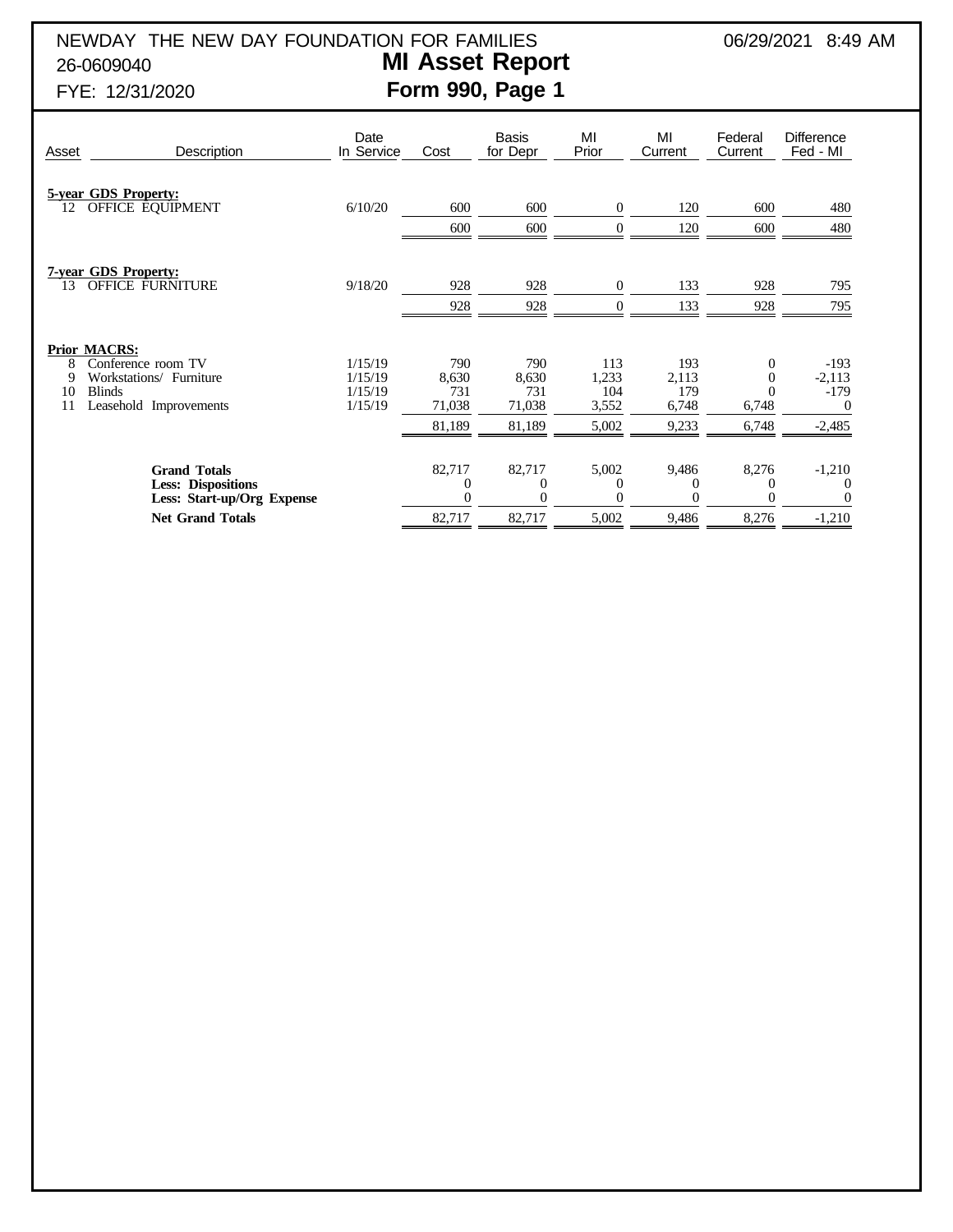NEWDAY THE NEW DAY FOUNDATION FOR FAMILIES 06/29/2021 8:49 AM 26-0609040 **AMT Asset Report**

# FYE: 12/31/2020 **Form 990, Page 1**

# Date Bus Sec Basis<br>In Service Cost % 179 Bonus for Dep Asset Description In Service Cost % 179 Bonus for Depr PerConv Meth Prior Current **5-year GDS Property:** 12 OFFICE EQUIPMENT 6/10/20 600 X 0 5 HY 200DB 0 600 600 0 0 600 **7-year GDS Property:** 13 OFFICE FURNITURE 9/18/20 928 X 0 7 HY 200DB 0 928 928 0 0 928 **Prior MACRS:** 8 Conference room TV 1/15/19 790 X 0 7 HY 200DB 790 0<br>
9 Workstations/ Furniture 1/15/19 8,630 X 0 7 HY 200DB 8,630 0<br>
10 Blinds 1/15/19 731 X 0 7 HY 200DB 731 0 9 Workstations/ Furniture 11/15/19 8,630 X 0 7 HY 200DB 8,630 0<br>10 Blinds 11/15/19 731 X 0 7 HY 200DB 731 0 1/15/19 731 X 0 7 HY 200DB 731 0<br>1/15/19 71,038 15 HY 150DB 3,552 6,748 11 Leasehold Improvements 81,189 71,038 13,703 6,748 **Grand Totals** 8.276 8.276 8.277 8 8.277 8 71,038 8,276 **Less: Dispositions and Transfers** 0 0 0 0 **Net Grand Totals** 8.276 8.276 8.276 8.276 8.276 8.276 8.276 8.276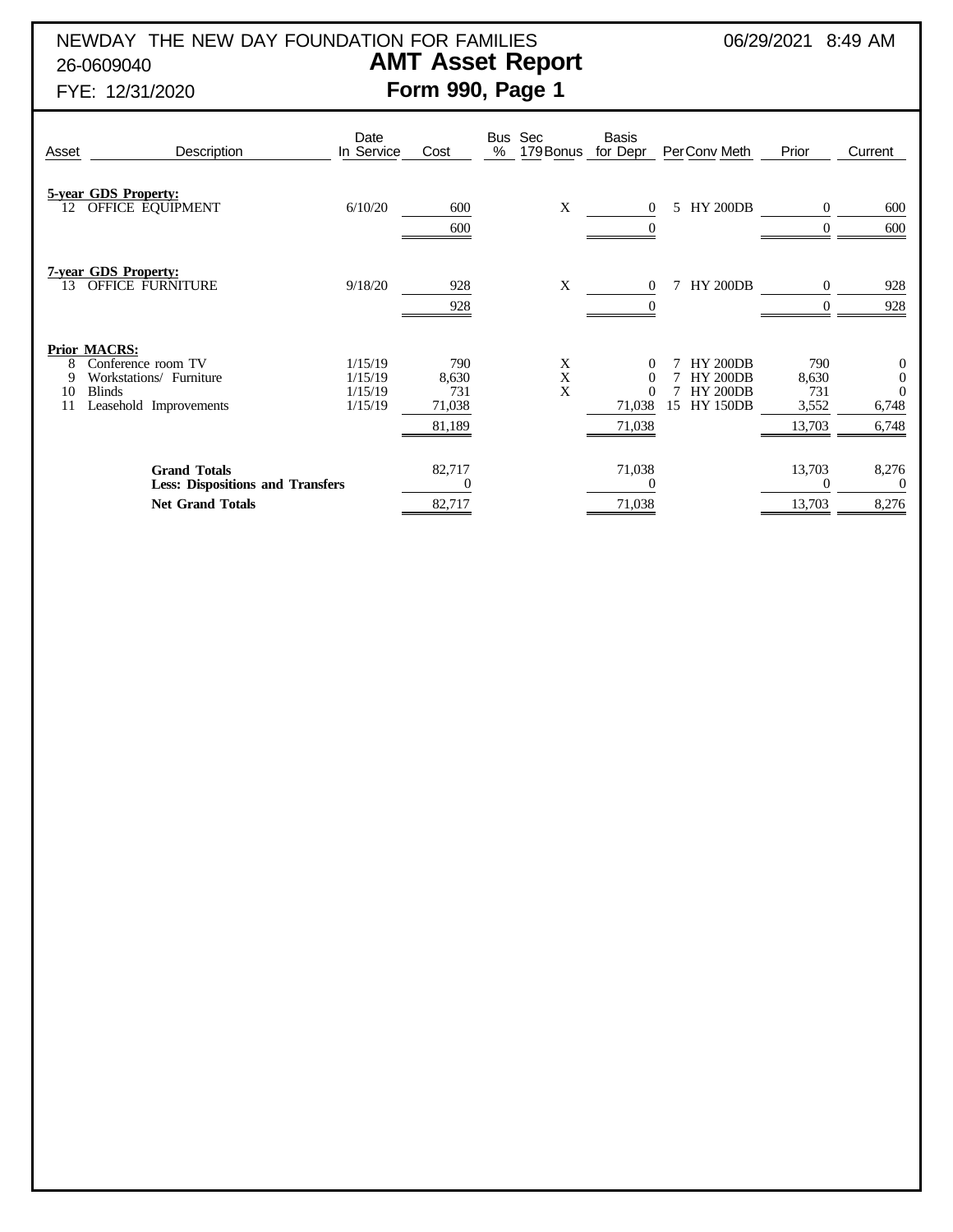NEWDAY THE NEW DAY FOUNDATION FOR FAMILIES 06/29/2021 8:49 AM 26-0609040 **Bonus Depreciation Report** FYE: 12/31/2020 **Form 990, Page 1**

| Asset | Description<br>Property | Date In<br>Service | Tax<br>Cost | Bus<br>Pct | Tax Sec<br>179 Exp | Current<br>Bonus | Prior<br><b>Bonus</b> | Tax - Basis<br>for Depr |
|-------|-------------------------|--------------------|-------------|------------|--------------------|------------------|-----------------------|-------------------------|
|       | 8 Conference room TV    | 1/15/19            | 790         |            |                    |                  | 790                   |                         |
|       | Workstations/ Furniture | 1/15/19            | 8.630       |            |                    |                  | 8.630                 |                         |
|       | 10 Blinds               | 1/15/19            | 731         |            |                    |                  | 731                   |                         |
|       | Leasehold Improvements  | 1/15/19            | 71.038      |            |                    |                  |                       | 71,038                  |
|       | 12 OFFICE EQUIPMENT     | 6/10/20            | 600         |            |                    | 600              |                       |                         |
|       | 13 OFFICE FURNITURE     | 9/18/20            | 928         |            |                    | 928              |                       |                         |
|       |                         | Grand Total        | 82.717      |            |                    | 1.528            | 10.151                | 71,038                  |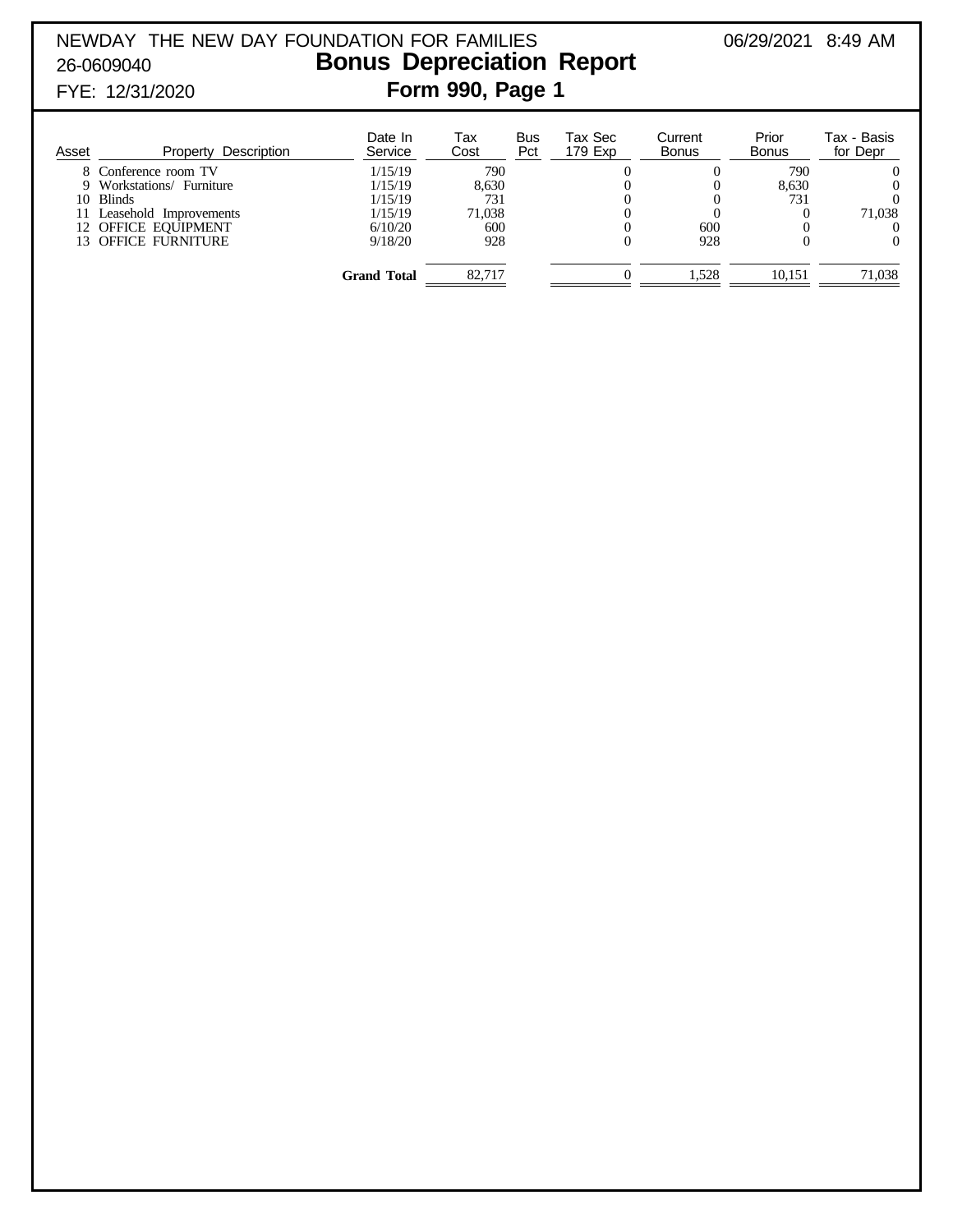# NEWDAY THE NEW DAY FOUNDATION FOR FAMILIES  $06/29/2021$  8:49 AM 26-0609040 **Depreciation Adjustment Report** FYE: 12/31/2020 **All Business Activities**

| Form   | Unit | Asset<br><b>MACRS</b> Adjustments: | Description             | Tax   | <b>AMT</b> | <b>AMT</b><br>Adjustments/<br>Preferences |
|--------|------|------------------------------------|-------------------------|-------|------------|-------------------------------------------|
| Page 1 |      | 8                                  | Conference room TV      |       |            |                                           |
| Page 1 |      | 9                                  | Workstations/ Furniture |       |            |                                           |
| Page 1 |      | 10                                 | <b>Blinds</b>           |       |            |                                           |
| Page 1 |      | 11                                 | Leasehold Improvements  | 6,748 | 6,748      |                                           |
| Page 1 |      | 12                                 | OFFICE EQUIPMENT        | 600   | 600        |                                           |
| Page 1 |      | 13                                 | <b>OFFICE FURNITURE</b> | 928   | 928        |                                           |
|        |      |                                    |                         | 8,276 | 8,276      |                                           |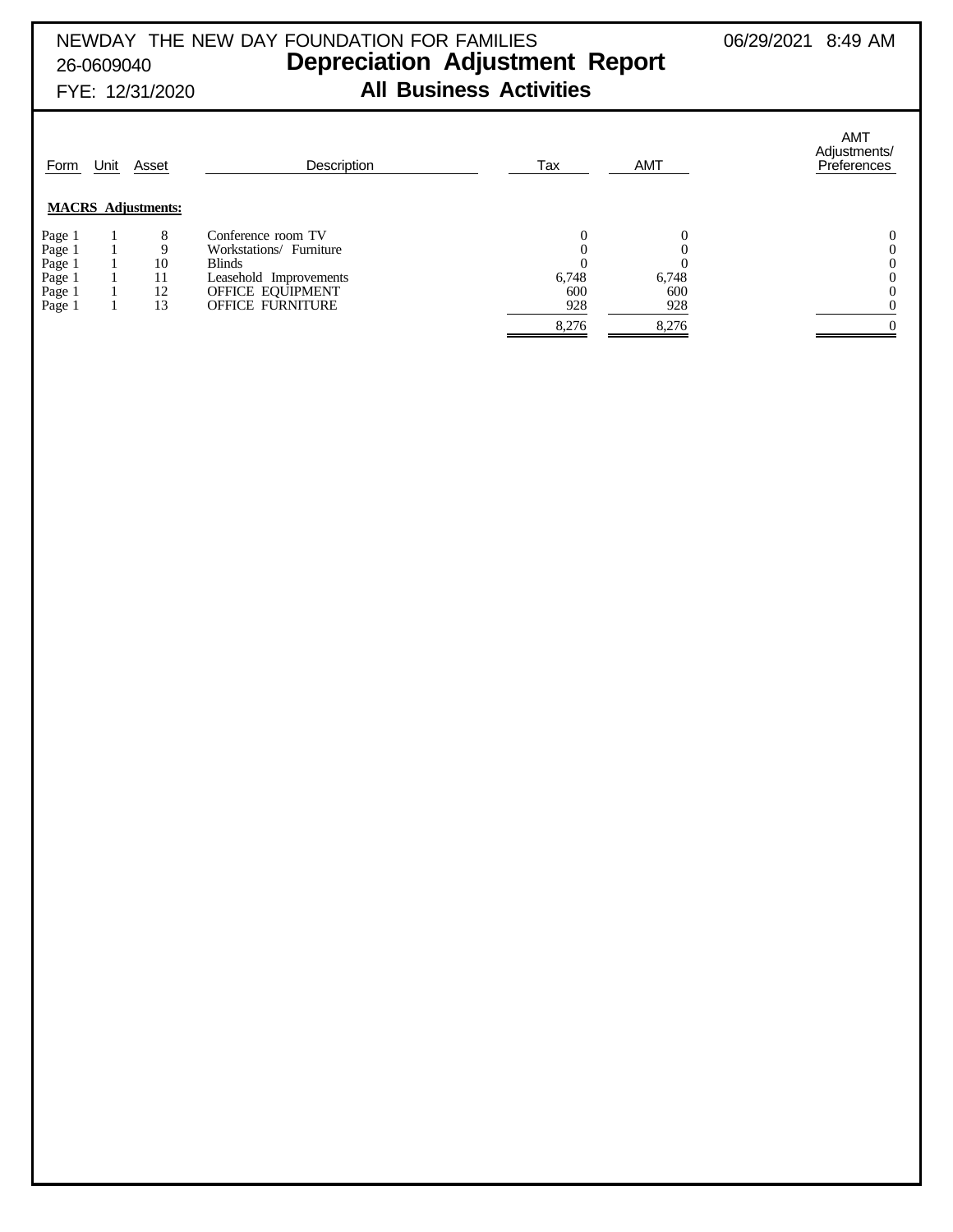# NEWDAY THE NEW DAY FOUNDATION FOR FAMILIES 6/29/2021 8:49 AM 26-0609040 **Federal Statements**

FYE: 12/31/2020

| <b>Description</b>                             | Form 990, Part IX, Line 11g - Other Fees for Service (Non-employee) | Total<br><b>Expenses</b> | Program<br>Service |   | Management &<br>General | Fund<br>Raising  |
|------------------------------------------------|---------------------------------------------------------------------|--------------------------|--------------------|---|-------------------------|------------------|
| CASUAL LABOR<br>SHINES<br>HOPE<br>CASUAL LABOR | \$                                                                  | 3,259<br>232             | \$<br>2,368        | S | 349                     | \$<br>542<br>232 |
| TOTAL                                          | S                                                                   | 3,491                    | 2,368              |   | 349                     | 774              |
|                                                | Form 990, Part IX, Line 24e - All Other Expenses                    |                          |                    |   |                         |                  |
| <b>Description</b>                             |                                                                     | Total<br><b>Expenses</b> | Program<br>Service |   | Management &<br>General | Fund<br>Raising  |
| MISCELLANEOUS<br><b>EXPENSES</b><br>TOTAL      | S<br>Š                                                              | 88<br>88                 |                    |   |                         | 88<br>88         |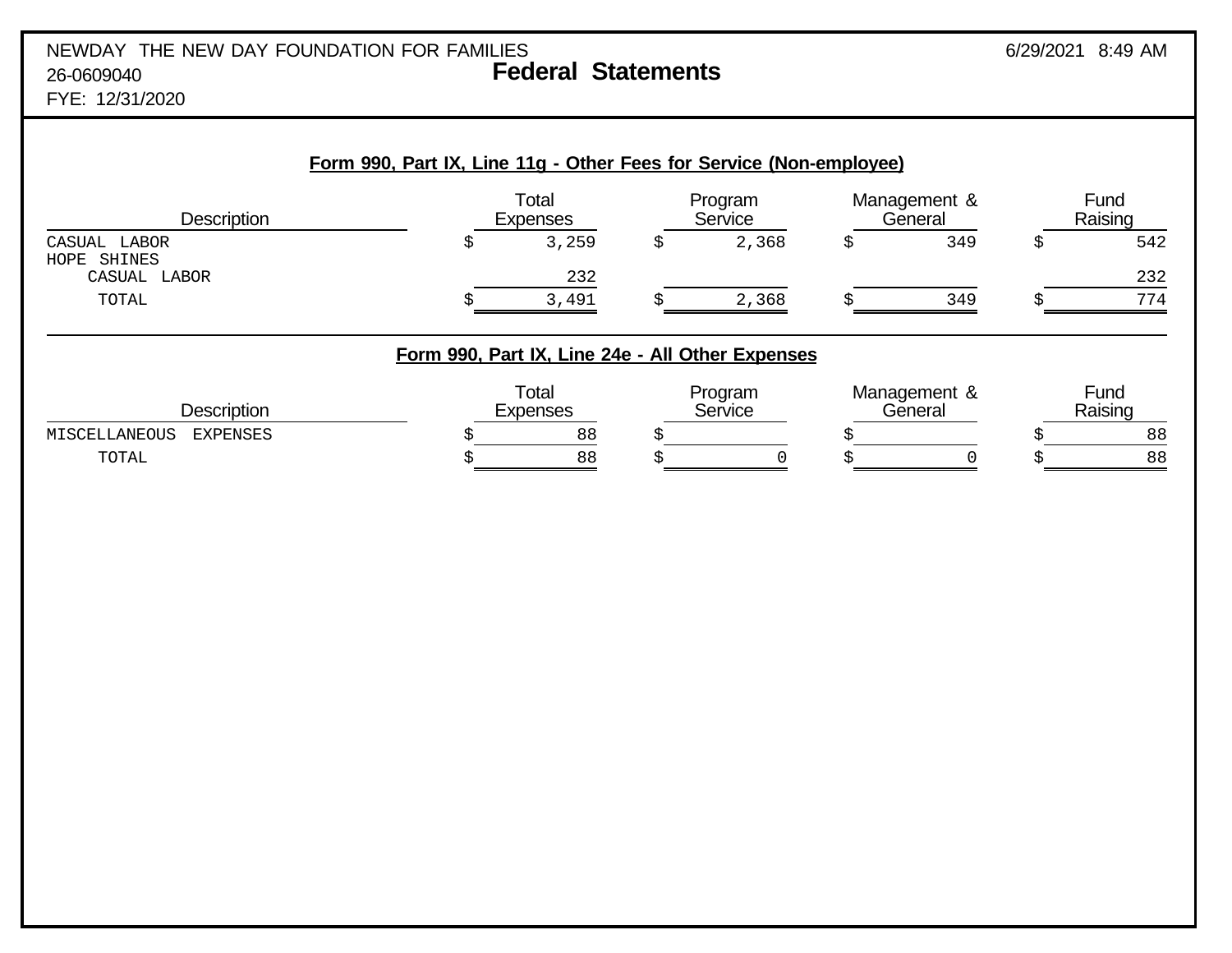# FYE: 12/31/2020

# **Schedule A, Part II, Line 1(e)**

| <b>Description</b>                                                       |  | Amount                        |
|--------------------------------------------------------------------------|--|-------------------------------|
| GENERAL DONATIONS & MISC FUNDRAISERS<br>GRANTS<br>TEMPORARILY RESTRICTED |  | 575,549<br>173,250<br>130,000 |
| TOTAL                                                                    |  | 878,799                       |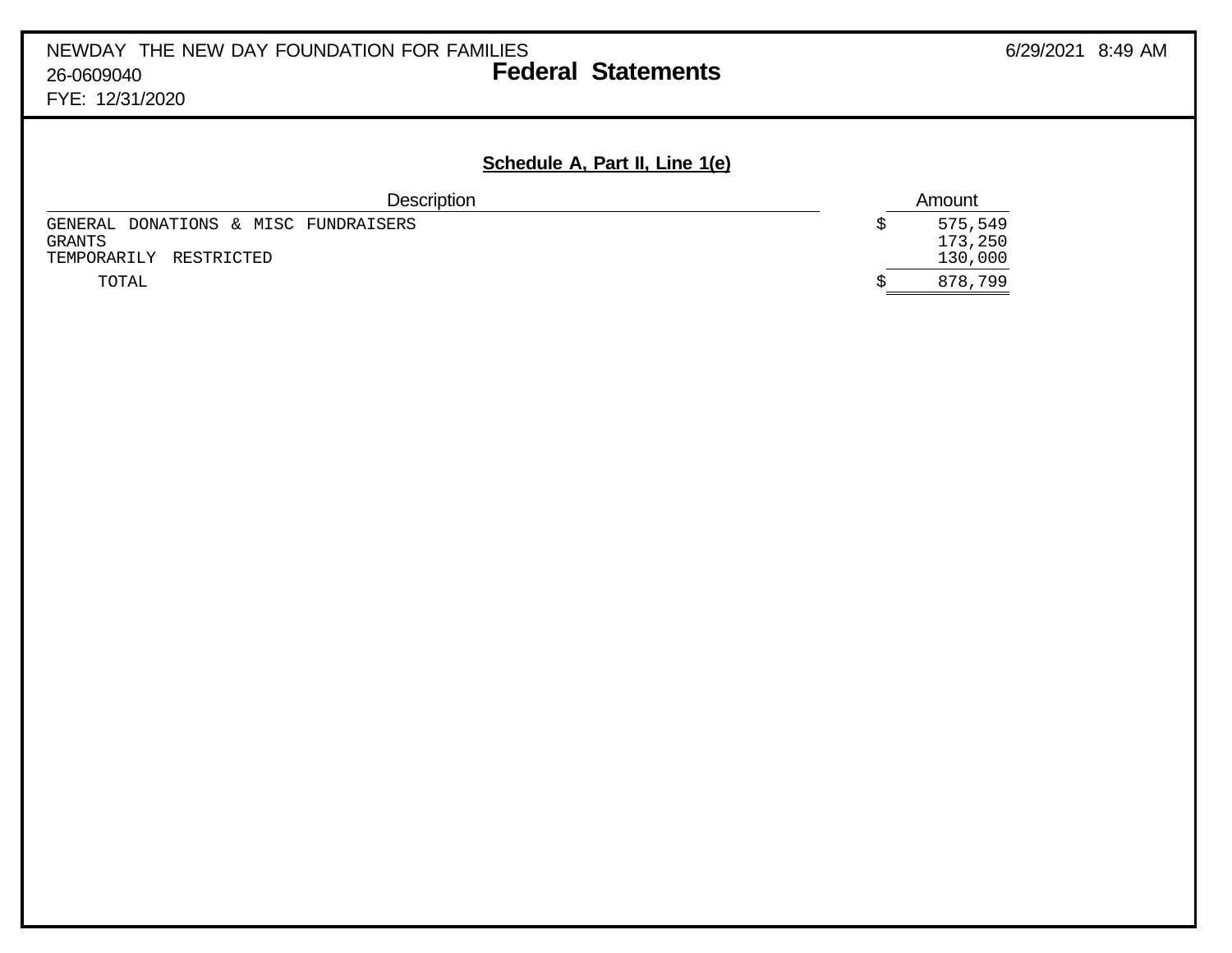# NEWDAY THE NEW DAY FOUNDATION FOR FAMILIES 6/29/2021 8:49 AM 26-0609040 **Federal Statements**

FYE: 12/31/2020

# **Schedule A, Part II, Line 5 - Excess Gifts**

| Donor Name                                     |    | Total     | <b>Excess</b> |
|------------------------------------------------|----|-----------|---------------|
| THE CARLS FOUNDATION                           | \$ | 200,000   | \$<br>130,300 |
| LARRY & ALICIA WINGET                          |    | 232,597   | 162,897       |
| JANICE<br>DALE &<br>VANWULFEN                  |    | 20,000    |               |
| GLOBAL<br>ENGINEERING<br>VENTURE               |    | 75,035    | 5,335         |
| GARLIC FOUNDATION<br>ARTICHOKE                 |    | 170,000   | 100,300       |
| LEOTA ABRAMS<br>TALBERT &<br>FOUNDATION        |    | 90,000    | 20,300        |
| FOUNDATION<br>ALLSTATE                         |    | 69,500    |               |
| COACH SPEAK INC                                |    | 40,000    |               |
| BSP CHARITABLE FOUNDATION                      |    | 80,093    | 10,393        |
| CLARKSTON LAX BOOSTERS                         |    | 15,066    |               |
| ANNOX HOPE FUND                                |    | 15,000    |               |
| FOUNDATION<br><b>BELIEVE</b>                   |    | 20,000    |               |
| JIM & JOANN DELIZ                              |    | 250,910   | 181,210       |
| J.S. CAPITOL                                   |    | 76,316    | 6,616         |
| VAN FURNITURE LLC<br>ART                       |    | 24,500    |               |
| MEN<br>WHO CARE FOUNDATION                     |    | 20,000    |               |
| & KRISTIE LARSEN<br>TOM                        |    | 15,235    |               |
| <b>INTTED</b><br>WAY FOR SOUTHEASTERN MICHIGAN |    | 100,000   | 30,300        |
| BOB & HEATHER MYLOD                            |    | 30,000    |               |
| SEIZERT<br>FAMILY FOUNDATION                   |    | 25,000    |               |
| <b>MACOMB</b><br>COUNTY GOVERNMENT             |    | 25,000    |               |
| <b>CELGENE</b>                                 |    | 20,000    |               |
| <b>GRETCHEN</b><br>SIMMONS                     |    | 17,737    |               |
| TOTAL                                          | Ŝ  | 1,631,989 | \$<br>647,651 |